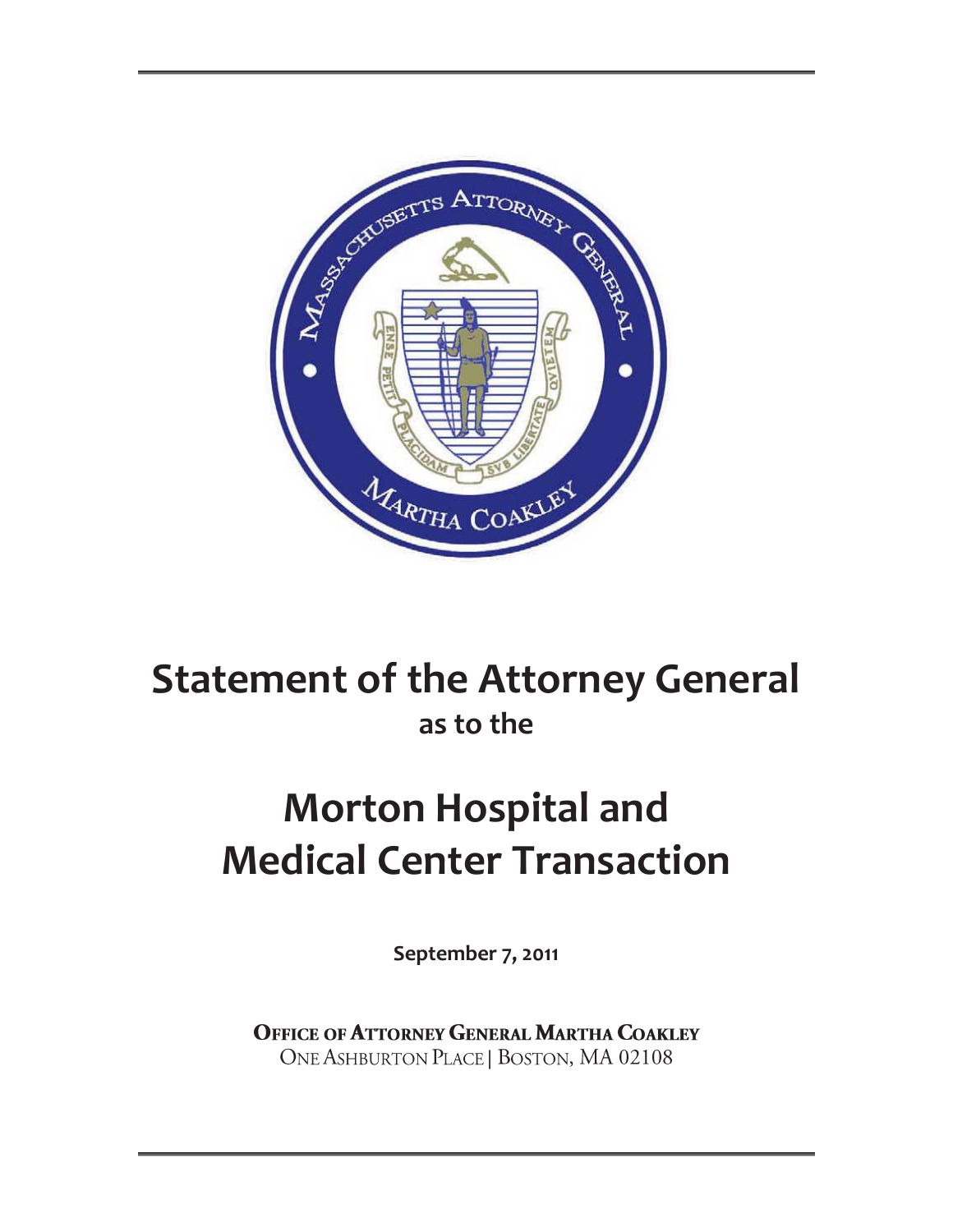#### STATEMENT OF ATTORNEY GENERAL AS TO THE MORTON HOSPITAL AND MEDICAL CENTER, INC. TRANSACTION

#### SEPTEMBER 7, 2011

The Attorney General, in accordance with her statutory duties under G.L. c. 180, § 8A(d), issues this statement (the "Statement") regarding the proposed transaction (the "Transaction") by which Morton Hospital and Medical Center, Inc. ("Morton Hospital") and its affiliated entities Morton Physician Associates, Inc. ("Morton Physician Associates") and Morton Property, Inc. ("Morton Property") (collectively, the "Morton Sellers"), propose to sell and transfer substantially all of their health care assets and operations to Morton Hospital, A Steward Family Hospital, Inc., f/k/a Steward Medical Holdings Subsidiary Three, Inc. (the "Steward Buyer"), an indirect subsidiary of Steward Health Care System LLC (the "Steward Parent") (the Steward Buyer and the Steward Parent each individually and together, "Steward"), an affiliate of Cerberus Capital Management, L.P. ("Cerberus"), and, with respect to the assets of Morton Physician Associates only, Steward Medical Group, Inc. ("Steward Medical Group").

The Attorney General notes that, effective November 6, 2010, the Steward Parent acquired the Caritas Christi health system, including its six Catholic faith-based hospitals in eastern Massachusetts (the "Caritas Transaction").<sup>1</sup> See Statement of the Attorney General as to the Caritas Christi Transaction dated October 6, 2010 (the "AG Statement in the Caritas Transaction"). On May 1, 2011, Steward acquired two additional for-profit Massachusetts hospitals.<sup>2</sup> On July 8, 2011, the Attorney General received written notice pursuant to G.L. c. 180, § 8A(d), that Quincy Medical Center, Inc., which filed for bankruptcy on July 1, 2011, seeks to sell substantially all of its assets and operations to an affiliate of the Steward Parent.<sup>3</sup> While the Attorney General's review of this Transaction, consistent with Section 8A(d), necessarily is specific to Morton Hospital and its proposed sale to Steward, the Attorney General is mindful of the dynamic state of the Massachusetts hospital and health care markets, including market changes in light of Steward's recent and relatively rapid expansion, and, in the public interest, the Attorney General has taken such factors into consideration in her review.

<sup>&</sup>lt;sup>1</sup> These hospitals now operate as Steward Carney Hospital, Inc. (Dorchester), Steward Good Samaritan Medical Center, Inc. (Brockton), Steward Holy Family Hospital, Inc. (Methuen), Steward Norwood Hospital, Inc. (Norwood), Steward St. Elizabeth's Medical Center of Boston, Inc. (Brighton), and Steward St. Anne's Hospital Corporation (Fall River).

 $2$  These hospitals now operate as Merrimack Valley Hospital, A Steward Family Hospital, Inc. (Haverhill) and Nashoba Valley Medical Center, A Steward Family Hospital, Inc. (Ayer).

 $3$  See Statement of the Attorney General in the Quincy Medical Center, Inc. Transaction dated September 7, 2011. In addition, Steward is in the process of acquiring two hospitals in Rhode Island, Landmark Medical Center in Woonsocket, and its subsidiary, Rehabilitation Hospital of Rhode Island in Smithfield. Steward also has entered an asset purchase agreement to acquire Saints Medical Center, Inc., in Lowell, Massachusetts, although the Attorney General has not yet received written notice pursuant to G.L. c. 180, § 8A(d) of such proposed transaction.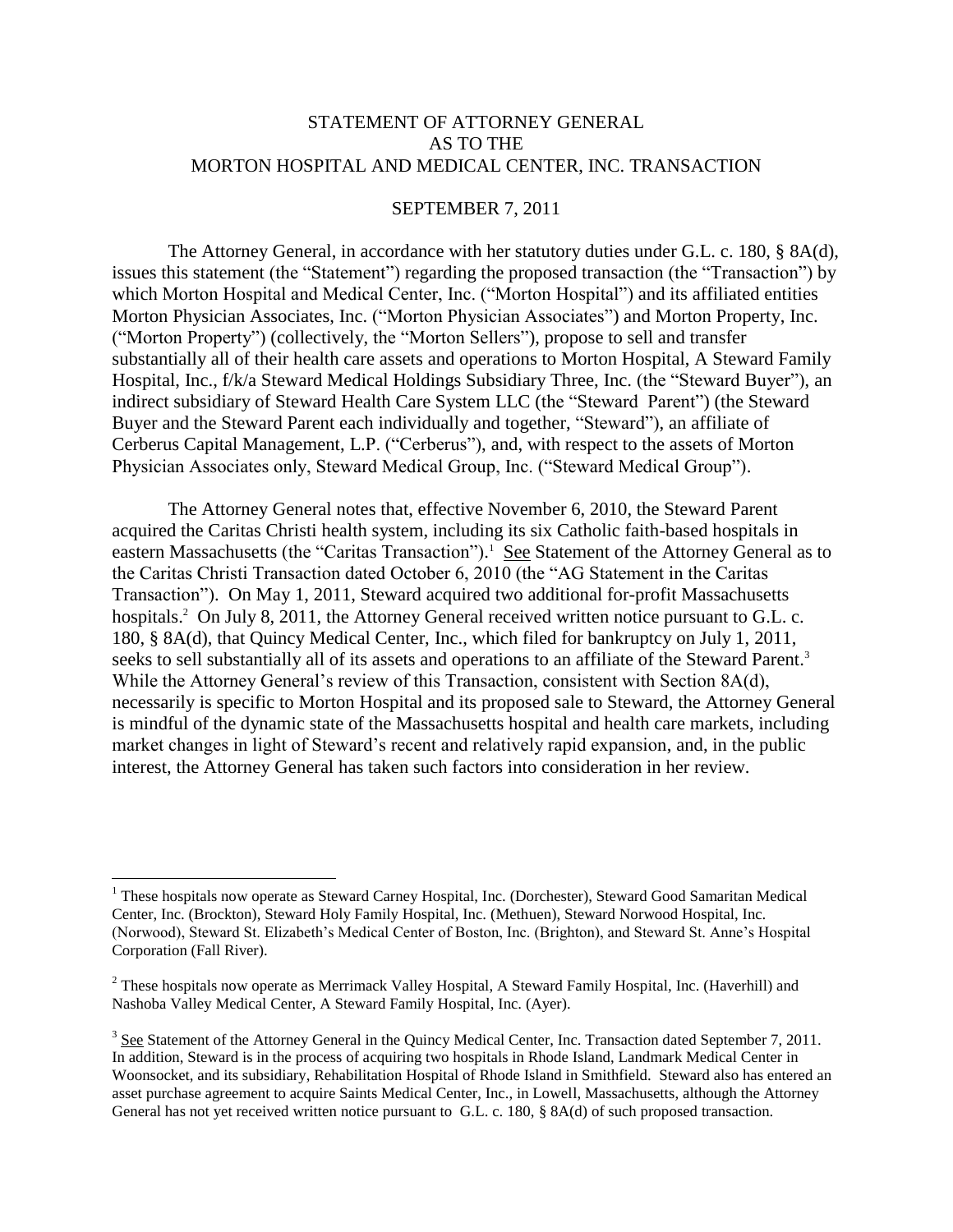#### **I. INTRODUCTION**

#### **1.1 Transaction Overview**

Morton Health Foundation, Inc. ("Morton Health Foundation") is the non-profit, charitable parent corporation of, and holds endowment funds for, the Morton health system ("Morton"). Morton Hospital, which has 133 licensed beds, is, and has operated for more than one hundred twenty years as, a non-profit, charitable acute care hospital in Taunton, Massachusetts. Morton Physician Associates is a non-profit, charitable physician practice organization with approximately eleven employed physicians who practice in the Morton service area. Morton Property is a for-profit organization that owns or leases real estate used by Morton.<sup>4</sup>

The Transaction is the culmination of a review and evaluation process by Morton to address its increasing financial difficulties, including outstanding debt, outdated facilities, need for capital, and unfunded pension liability. During this process, which started in approximately 2008, Morton engaged outside consultants and advisors and reviewed and explored its options, which included: (a) remaining a stand-alone hospital, (b) clinically affiliating with other nonprofit entities, (c) becoming part of another non-profit system, and (d) transferring its assets to a for-profit entity.

On March 29, 2011, the Morton Hospital Board of Trustees (the "Board")<sup>5</sup> approved execution of the Asset Purchase Agreement with the Steward Buyer, which subsequently was amended by an Amendment No. 1 to Asset Purchase Agreement dated September 6, 2011 (as amended, the "APA"), which among other amendments described below, added Steward Medical Group as a buyer with respect to the assets of Morton Physician Associates. The Attorney General received formal notice of the Transaction from Morton Hospital, as required by G.L. c. 180, § 8A(d)(1), in a letter dated May 26, 2011 ("Transaction Notice"), which initiated this review.

#### *Initial Terms of the APA and the Transaction*

 $\overline{a}$ 

Key elements of the APA and the Transaction prior to the amendment of the APA are set forth below.

(a) The Steward Buyer will pay purchase consideration for the assets to be transferred of approximately \$53 million, consisting of the following: (i) assumption of Morton's unfunded

<sup>&</sup>lt;sup>4</sup> Other affiliates in the Morton system that are excluded from the proposed transaction along with Morton Health Foundation are Morton Hospital Auxiliary, Inc. ("MHA"), a non-profit, charitable organization that fundraises on behalf of Morton Hospital, and Community Counseling of Bristol County, Inc., a non-profit, charitable corporation that provides outpatient behavioral health services.

<sup>5</sup> The 26-member Board consists of 18 community representatives (including the MHA President who serves *ex officio*), seven Medical Staff members (including the Medical Staff President who serves *ex officio*), and the Chief Executive Officer (who serves *ex officio*).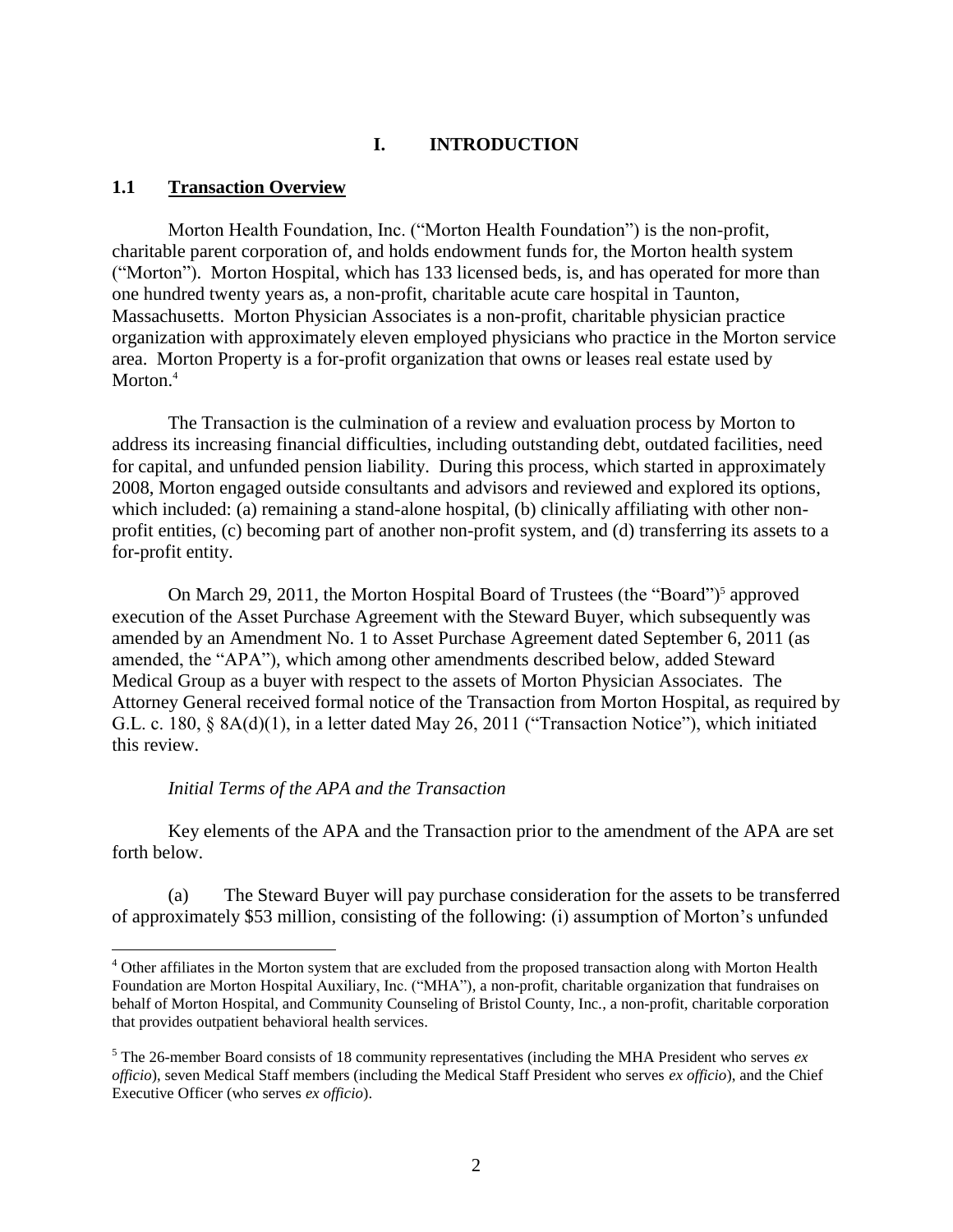pension plan liability of approximately \$36 million, which pension plan governs approximately 1,800 beneficiaries, (ii) payment of Morton's outstanding debt, consisting of approximately \$28 million less \$11 million net cash on hand available for debt defeasement, and (iii) assumption of certain liabilities.

(b) The Steward Buyer will spend or commit to spend, within five years from the Transaction closing date (the "Closing"), no less than \$85 million in capital expenditures to improve, furnish, equip, and expand the services of the hospital post-Closing (referred to herein as "Steward Morton Hospital"), including no less than \$25.5 million within the first year post- $\text{Closing.}^6$ 

(c) During years six through ten post-Closing, the Steward Buyer will spend or commit to spend another approximately \$25 million to \$35 million on additional capital expenditures and investments, based on an average of 100% to \$125% of the annual depreciation expense of Steward Morton Hospital.

(d) The Steward Buyer will maintain an acute care hospital in Taunton and will not close, or limit the general purpose of, Steward Morton Hospital for ten years post-Closing, except that the Steward Buyer may close or limit the general purpose of Steward Morton Hospital in, effectively, years eight through ten post-Closing if it has experienced two consecutive fiscal years of negative operating margins and has given the Massachusetts Department of Public Health ("DPH"), with a copy to the Attorney General, prior written notice of at least 18 months of its financial performance and an additional six months notice of its intent to close; accordingly, the no-close commitment of the Steward Buyer is ten years post-Closing but is qualified in years eight through ten post-Closing (the "No-Close Period").<sup>7</sup>

(e) The Steward Buyer will maintain charity care and community benefit expenditures at the current levels for Morton Hospital during the No-Close Period.

 $\overline{a}$ <sup>6</sup> Within that capital expenditure obligation, the Steward Buyer shall, over the first twelve to eighteen months post-Closing, ensure the full deployment of Meditech 6.0 and Advance Clinical Systems and computerized physician order entry. In addition, the Steward Morton Hospital's intensive care unit ("ICU") beds will be rolled into Steward's electronic ICU monitoring system, providing 24/7 remote intensivist coverage. The APA also provides that Steward shall, consistent with relevant law: (a) wire community-based physicians who become part of Steward Network Services, Inc., with electronic medical records; (b) afford physicians access to Steward's managed care contracts, medical management/care management infrastructure, Steward quality and safety group's medical management systems, and medical malpractice insurance through Steward's off-shore company; and (c) afford opportunity for senior Morton Hospital physicians to take leadership positions on Steward's system-wide committees for quality and safety. APA Section 11.6(e).

<sup>7</sup> With respect to Steward Morton Hospital services, the APA also provides that the Steward Buyer's capital expenditures will focus resources on building and developing, with input from the local governing board and management, such services as: women's health, expanding obstetrics, replacing the mobile MRI and enhancing imaging, and creating a cancer care center, including the deployment of an on-campus linear accelerator, as well as recruiting specialists and providing a broader range of medical services locally, performed in the greater Taunton community with particular emphasis on neurosurgeons/spine surgeons and vascular medicine physicians.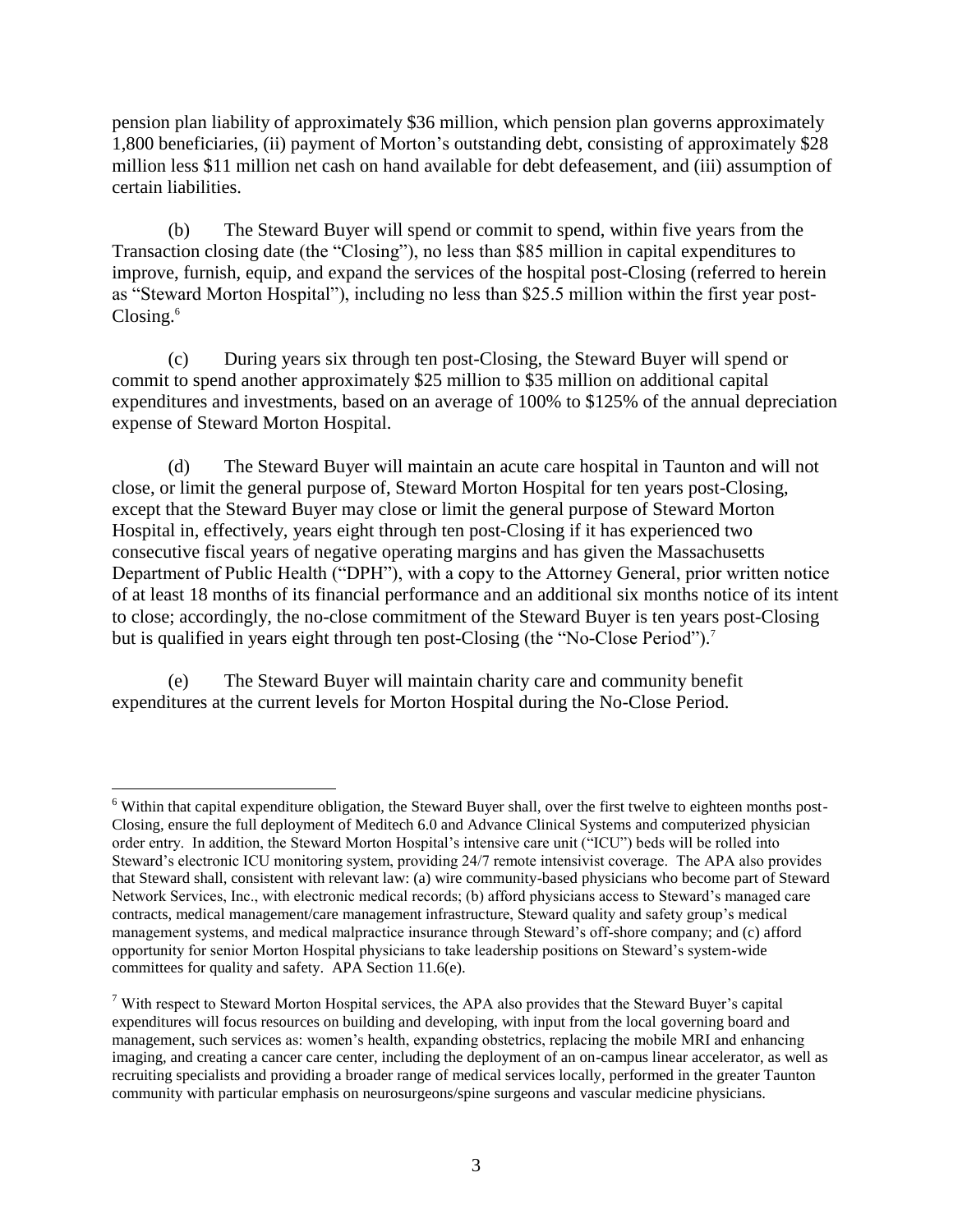(f) A local governing board for Steward Morton Hospital will be maintained, composed of medical staff members, community leaders, and appropriate executive officers, which shall be subject to the authority of the Steward Buyer's board of directors, certificate of incorporation, and bylaws, and which shall, subject to such authority, have responsibility, in accordance with DPH regulations, for the following decisions concerning Steward Morton Hospital: (i) approval of borrowings in excess of \$500,000, (ii) additions or conversions which constitute substantial changes in service, (iii) approval of capital and operating budgets, including prioritization of capital investments, (iv) approval of the filing of an application for Determination of Need, (v) development of strategic plans for the community served by Steward Morton Hospital, (vi) medical staff credentialing, and (vii) community benefit planning.

(g) The Steward Buyer will offer comparable employment and terms of employment for the approximately 1,200 Morton employees in good standing at the time of Closing, and Steward will recognize unions and collective bargaining agreements.

(h) Steward Morton Hospital will continue to use the "Morton Hospital" name or some reasonably similar name.

(i) Post-Closing, the Steward Parent will manage and bear the expense of, on behalf of the Morton Sellers, the winding down of the Morton Sellers' operations, which shall include the appropriate disposition of charitable assets, including endowment and other donor-restricted funds, as well as the reorganization or dissolution of charitable entities, as may be appropriate or necessary, subject to the oversight of the Attorney General and the review and approval of the Massachusetts Supreme Judicial Court.

#### *Additional Terms of the Amended APA and the Transaction*

In addition, at the urging of the Attorney General, Steward has agreed to the following.

(j) The Steward Buyer's capital expenditure obligation in years six through ten post-Closing has been clarified to include a minimum aggregate commitment of at least \$25 million, in addition to the estimated range of expenditure based on 100% to 125% of annual depreciation that shall be "no more than" \$35 million.

(k) If the Steward Buyer fails to meet its minimum capital expenditure obligations under the APA in the first five years post-Closing, the Steward Buyer shall donate such unspent amounts to a Massachusetts health care charity, after written notice to and approval by the Attorney General.

(l) During the No-Close Period, the Steward Buyer will not close or reduce the number of its 14 elder behavioral health service, inpatient psychiatric beds.

(m) For so long as the Steward Buyer operates Steward Morton Hospital, the Steward Buyer shall continue to provide the current Morton Hospital community benefit programs, including an adult uninsured clinic and school-based health centers, and to provide culturally and linguistically appropriate services consistent with those currently provided at Morton Hospital,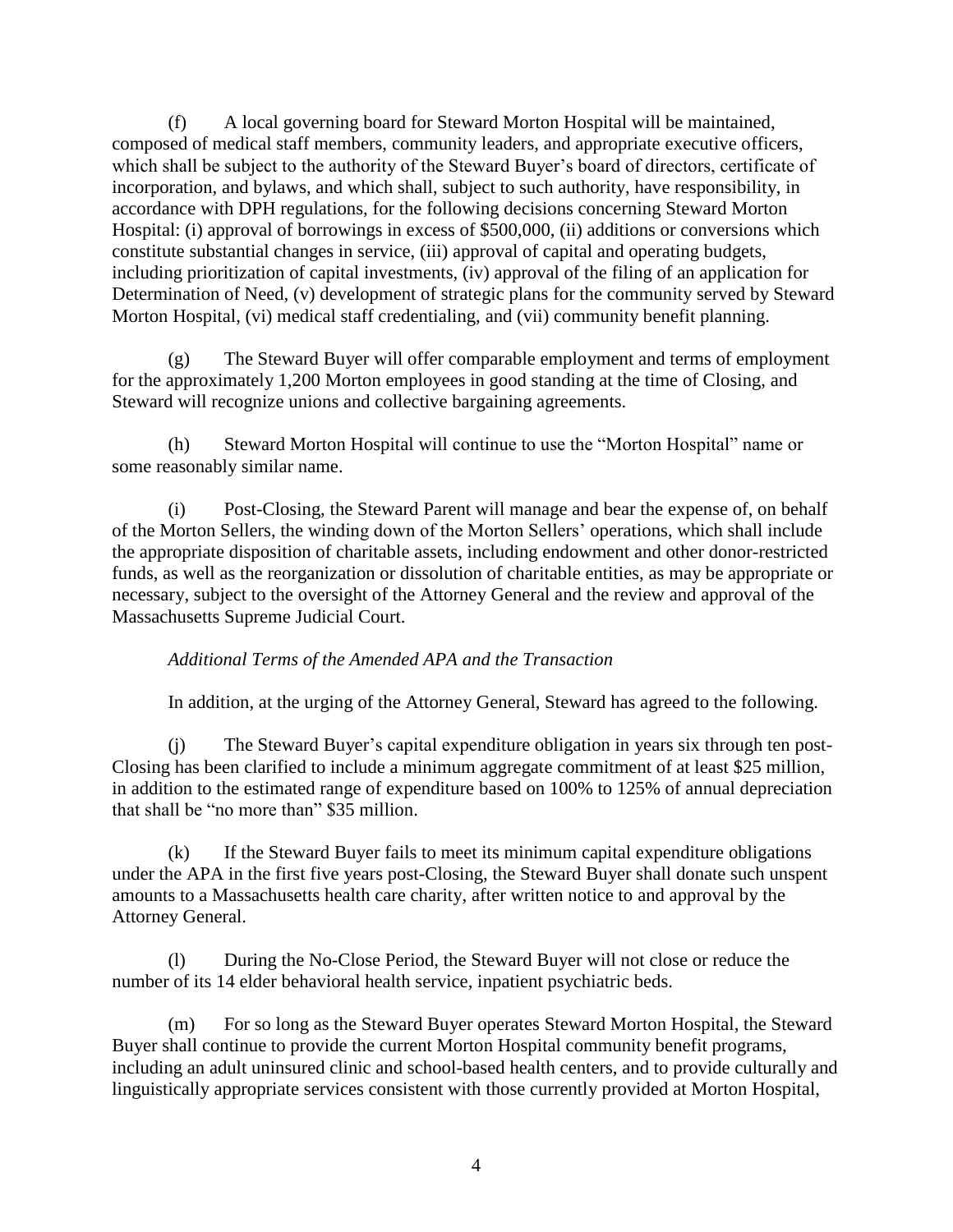subject to such changes over time that may be necessary or appropriate to ensure that such community benefit programs remain properly aligned with the needs and interests of Steward Morton Hospital's patients and the community post-Closing.

(n) The "local governing board" obligation of the Steward Buyer shall apply for as long as it operates Steward Morton Hospital.

(o) The Steward Buyer's obligation to offer comparable employment to all active employees in good standing applies to those employees on short-term disability, maternity leave, vacation, or leaves of absence with a specified date of return.

(p) The Steward Buyer is obligated during the No-Close Period to maintain an acute care hospital that shall provide at least substantially the same services as currently provided by Morton Hospital.

(q) For as long as the Steward Buyer operates Steward Morton Hospital (not just during the ten-year No Close Period), Steward Morton Hospital shall maintain charity care and community benefit programs pursuant to the Attorney General's Community Benefits Guidelines for Non Profit Hospitals.

(r) For as long as the Steward Buyer operates Steward Morton Hospital (not just during the ten-year No Close Period), Steward Morton Hospital will adopt and implement charity care policies generally consistent with the current Morton Hospital charity care policies and will comply with the Recommended Hospital Debt Collection Practices set forth in the Attorney General's Community Benefits Guidelines for Non Profit Hospitals. In addition, the Steward Buyer will continue to accept Medicare and Medicaid patients consistent with current Morton Hospital practices and to accept emergency room patients regardless of ability to pay consistent with applicable law.

(s) The Steward Buyer, notwithstanding its for-profit status, will fully cooperate with any investigation, inquiry, study, report, or evaluation conducted by the Attorney General under her oversight authority of the non-profit charitable hospital industry to the same extent and subject to the same protections and privileges as if Steward were a public charity.

(t) The Steward Buyer agrees that all naming commitments made in the past to Morton donors will be honored.

(u) The Steward Buyer may not sell or transfer a majority interest in Steward Morton Hospital for five years post-Closing, except as part of an otherwise permitted sale of the Steward health system as a whole or Steward Medical Holdings LLC ("Steward Medical Holdings"), which holds the Steward secular hospitals, including the Steward Buyer.

(v) The Steward Buyer committed that following APA provisions will apply to any successor-in-interest to the Steward Buyer: (i) ongoing obligations for community benefit and charity care, including debt collection practices, (ii) the regulatory cooperation commitment, (iii) the no-closure commitments, including maintaining at least substantially the same services and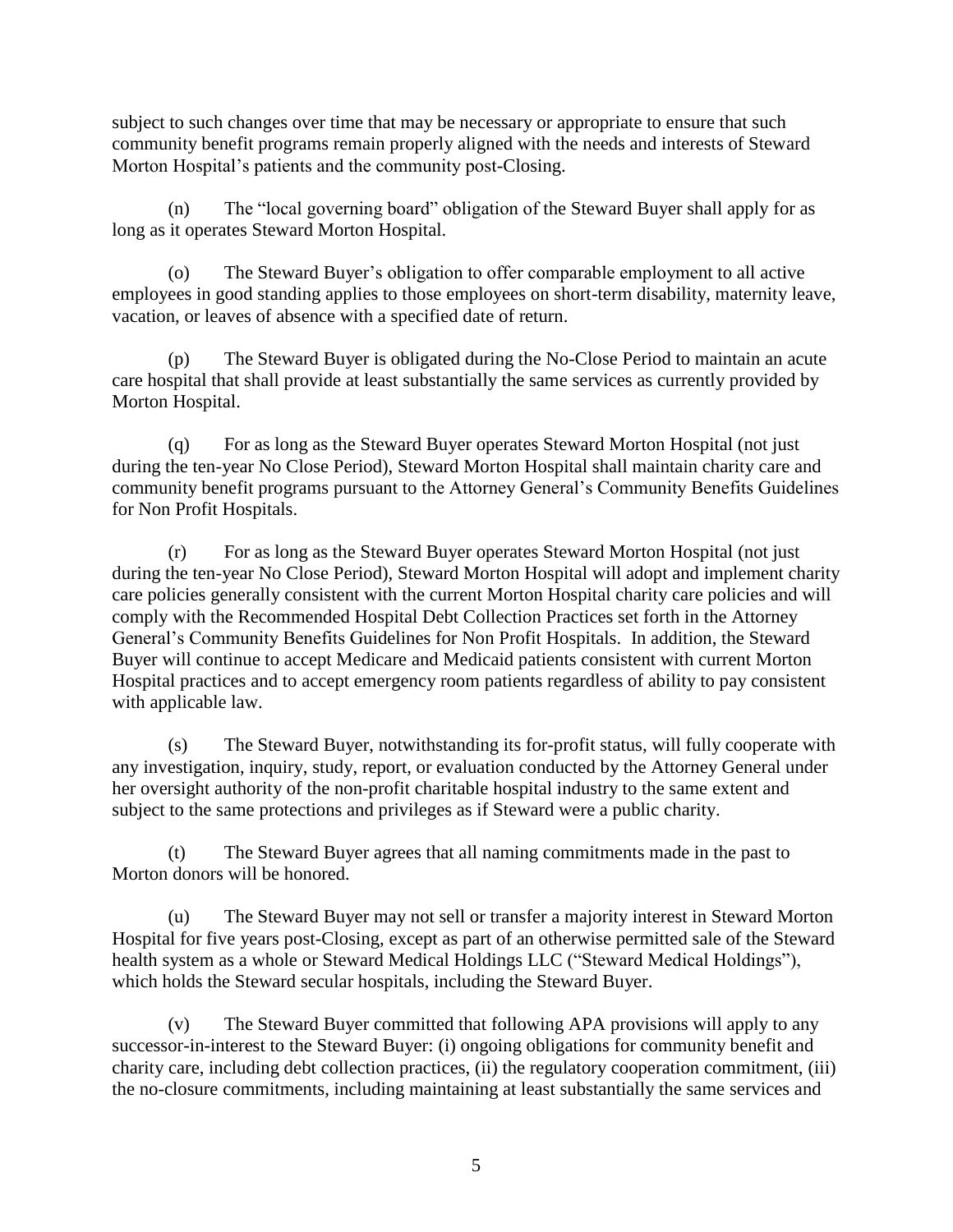maintaining current community benefit and charity care expenditure levels for the No-Close Period, (iv) the capital expenditures commitment in years six through ten post-Closing; (v) the local governing board commitment, (vi) the donor-naming commitment; provided that only items (i) and (ii) apply if the Steward Buyer satisfies the No-Close Period criteria and otherwise could close the hospital rather than sell it. Also, the Steward Buyer will give the Attorney General at least 90 days prior notice of any sale.

(w) The Steward Parent's obligation to assure and fund the reorganization or dissolution of Morton entities post-Closing, as may be appropriate or necessary, including to ensure that endowment and other donor-restricted funds are appropriately segregated and used for appropriate purposes shall be subject to a Transition, Windup, and Reorganization Agreement with the Attorney General (described in Section 5.3, below).

(x) The scope of the existing assessment and monitoring of Steward by the Attorney General and DPH has been clarified to include expressly monitoring, assessment, and evaluation of the impact of the Transaction on health care costs, access, and services within the communities served by Steward, consistent with an Assessment and Monitoring Agreement with the Attorney General (described in Section 5.2, below).

(y) The Attorney General shall have the right to enforce certain post-Closing provisions of the APA related to the public interest (e.g., No-Close Period, capital expenditures, community benefits, charity care), subject to an Enforcement Agreement with the Attorney General (described in Section 5.1, below).

(z) Any enforcement action brought by the Attorney General under the APA or any of the ancillary agreements (described in Section V, below) shall be brought in the courts of the Commonwealth of Massachusetts.

#### **1.2 Statutory Basis for Attorney General Review**

Under G.L. c. 180, § 8A(d), the Attorney General reviews transactions involving the sale or transfer of non-profit hospital assets or operations to for-profit entities. Section 8A(d)(1) provides, in part:

*"A nonprofit acute-care hospital . . . shall give written notice of not less than 90 days to the attorney general . . . before it enters into a sale, lease, exchange, or other disposition of a substantial amount of its assets or operations with a person or entity other than a public charity. . . . When investigating the proposed transaction, the attorney general shall consider any factors that the attorney general deems relevant, including, but not limited to, whether:*

- *(i) the proposed transaction complies with applicable general nonprofit and charities law;*
- *(ii) due care was followed by the nonprofit entity;*
- *(iii) conflict of interest was avoided by the nonprofit entity at all phases of decision making;*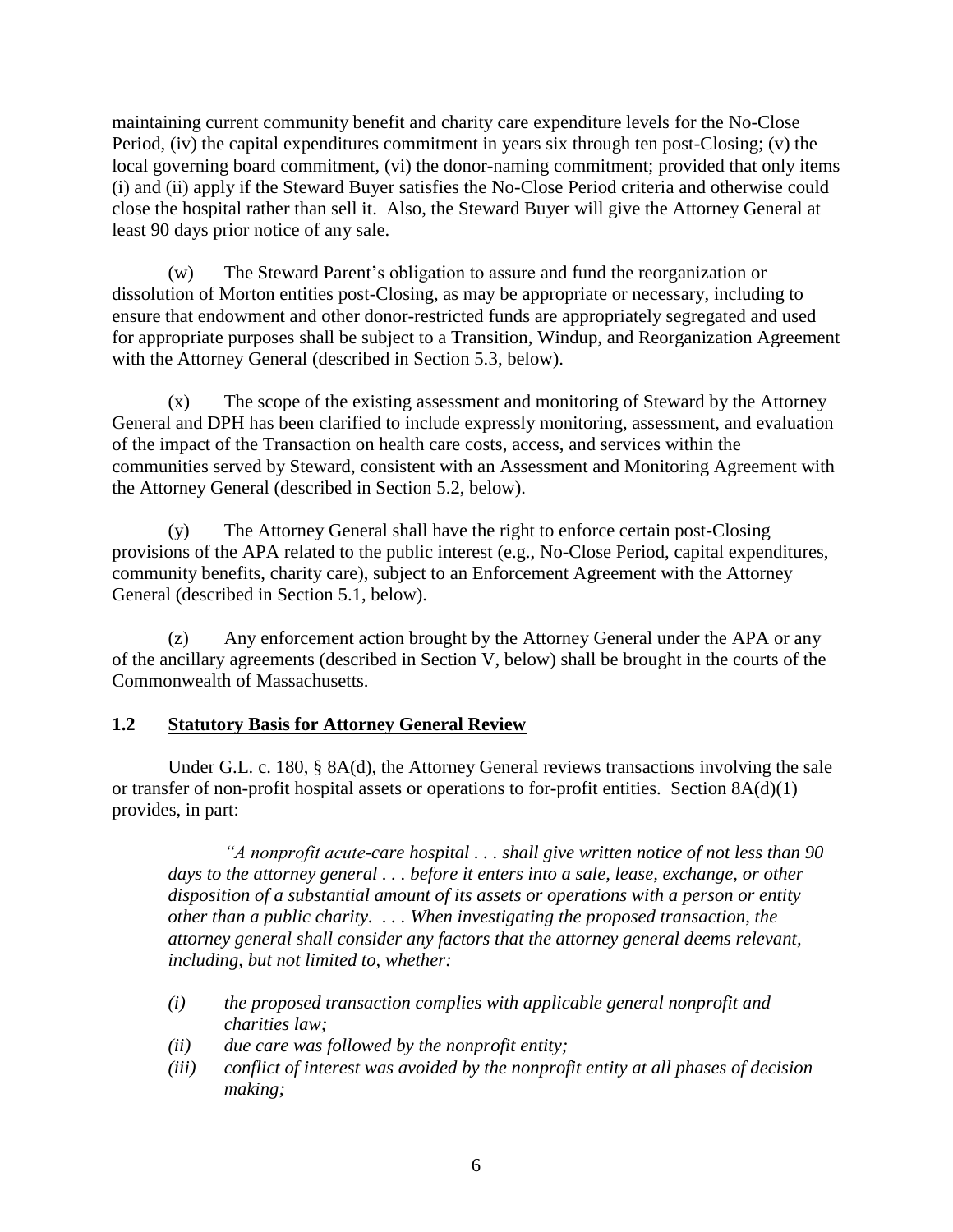- *(iv) fair value will be received for the nonprofit assets; and*
- *(v) the proposed transaction is in the public interest."*

The results of her investigation and review inform her in responding to the Complaint to be filed by the Morton Sellers with the Supreme Judicial Court of the Commonwealth of Massachusetts seeking approval of the Transaction. Supreme Judicial Court approval is required for the Transaction to proceed.

#### **1.3 Questions Posed**

 $\overline{a}$ 

Consistent with the prior Section 8A(d) reviews by the Office of the Attorney General concerning the Caritas Transaction and the conversion of The Nashoba Community Hospital Corporation d/b/a Deaconess Nashoba Hospital (the "Nashoba Transaction"), 8 in considering the above statutory factors, the Attorney General seeks to answer the following questions.

(a) Did the Board comply with applicable general non-profit and charities law in its decision to sell to a for-profit entity? Compliance with several aspects of applicable general nonprofit and charities law are addressed in paragraphs (b) through (e), below. In addition, consistent with relevant charities law, public charities, which hold their assets in charitable trust for the benefit of the public, cannot sell their assets and operations to a for-profit entity simply because they may operate better or more effectively with private equity. Charitable board members considering for-profit conversion must act in accordance with the legal doctrine of *cy pres*. <sup>9</sup> The record must support the Board's application, based on the facts and circumstances in this case, of the relevant "impossible or impracticable" *cy pres* legal standard, namely, that: (i) Morton Hospital could not continue to survive in its current charitable form as a stand-alone community hospital, and (ii) the sole bid from a non-profit health care system was not a reasonably viable proposal for continuing Morton Hospital's charitable mission of operating a full-service, acute care hospital for the residents of Taunton and its surrounding communities over the long term.

(b) Did Morton Hospital carefully, thoughtfully, and deliberately explore and evaluate available options? The Board's determination to sell and transfer the assets and operations of Morton Hospital to a for-profit entity, where assets are held for the benefit of private owners and no longer held for the benefit of the public, must have been considered and approved in a deliberative manner that carefully evaluated all options.

(c) Did Morton Hospital appropriately and effectively assure disclosure of, and then manage, any conflicts of interest related to the Transaction? Consistent with relevant law, conflicts of interest concerning charitable organizations are not necessarily inappropriate or

 $8$  See Statement of the Attorney General as to The Deaconess Nashoba Hospital Transaction dated December 20, 2002 (the "AG Statement in the Nashoba Transaction").

<sup>9</sup> *Cy pres* means "as near as possible" and is the legal principle that requires charitable funds to be used according to the charitable purposes for which they are held, unless it is impossible or impracticable to continue to do so. The application of this standard under charities law protects charitable assets, including non-profit hospitals subject to Section 8A(d) review, from improper diversion to for-profit entities.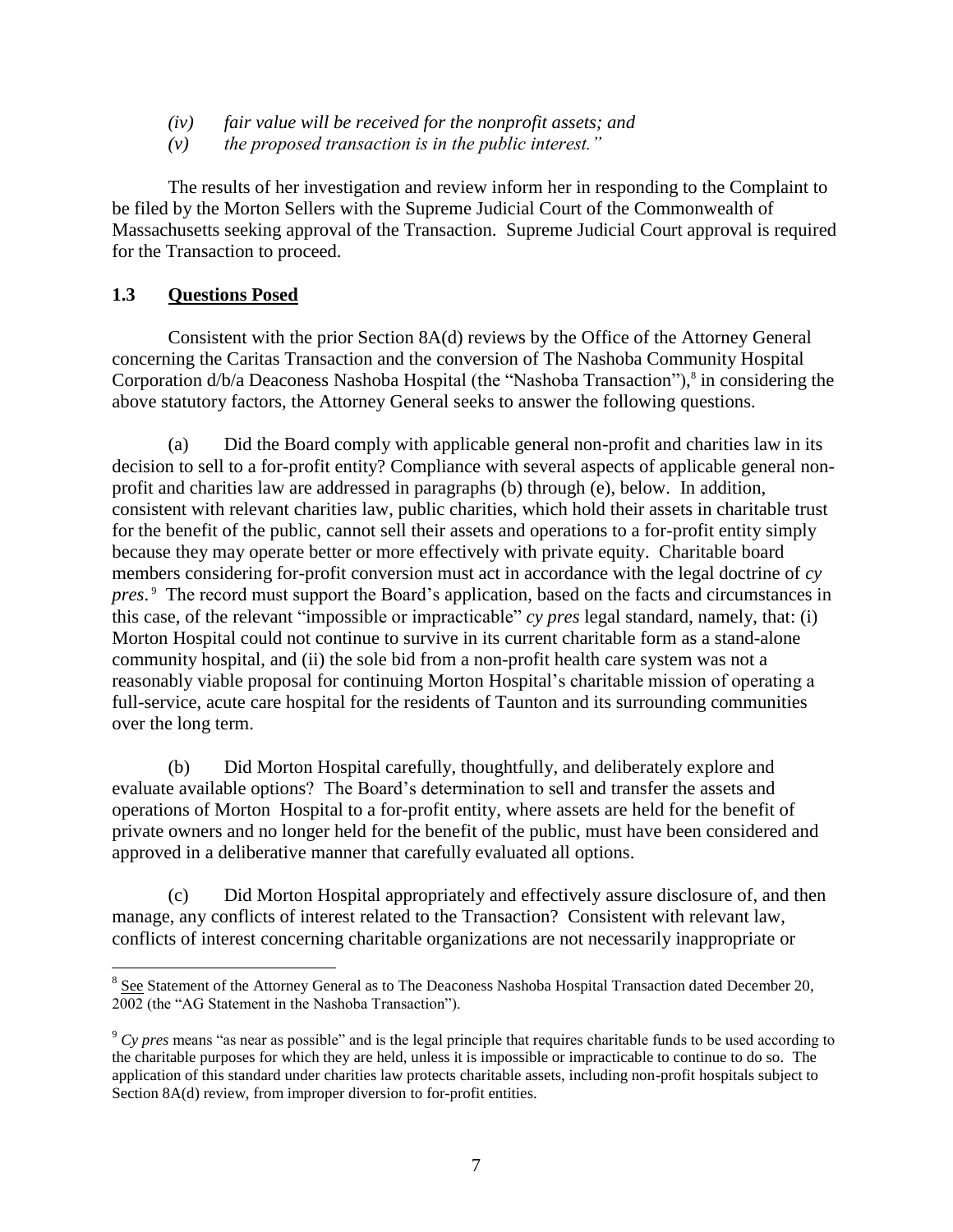harmful, but they must be disclosed and appropriately handled to assure that private or individual interests (e.g., including those of physicians, employees, management, unions, vendors, or other third parties) do not take priority over those of the institution and the public it serves.

(d) Is the purchase consideration, taken as a whole, fair and reasonable? Morton Hospital should receive fair value for the charitable assets it holds for the benefit of the public.

(e) Is the Transaction in the public interest? As set forth in Section 4.5, below, the Attorney General is authorized to, and did, consider a variety of factors to assess whether the Transaction is in the public interest.

#### **1.4 Review Process**

The Attorney General, principally through her Non-Profit Organizations/Public Charities Division, and also involving her Antitrust Division and Health Care Division, conducted an investigation of the Transaction in the context of the above statutory factors by, among other actions: (a) holding a public hearing in Taunton on June 30, 2011, (b) posting the Transaction Notice, the APA, and all other exhibits to the Transaction Notice on the Attorney General's website, (c) accepting comments from other health care providers, employees, unions, and members of the public, (d) obtaining information from health care providers interested in or potentially impacted by the Transaction, including meeting with and obtaining information from the sole non-profit bidder, Southcoast Health System, Inc. ("Southcoast"), (e) holding meetings and discussions with interested parties, (f) reviewing financial records, minutes, reports, and other documents provided in response to document production requests of the Attorney General, (g) submitting interrogatories to be answered under oath to all members of the Board and senior management, as well as non-Board physician committee members, and reviewing the responses to same, (h) interviewing key Board members and senior management, including the Chief Executive Officer and the Chief Financial Officer of Morton, (i) interviewing Steward's President and Chief Executive Officer, as well as Steward's Executive Vice President of Corporate Strategy and Management, (j) consulting with other state agencies and with local and state officials, and (k) retaining the services of consultants and outside counsel to assist the Attorney General in her analysis.

During her review, the Attorney General urged and Steward agreed to expand its commitments to the Attorney General and the public through amendments to the APA and Transaction enhancements as described in Sections 1.1(j) through (z), above. Among other commitments, Steward has agreed to clarify the scope of its existing agreement with the Attorney General to include expressly the monitoring, assessment, and evaluation of the impact of the Transaction on health care costs, access, and services within the communities served by Steward, as described in Sections 1.1(x), above.

#### **II. FINDINGS: SUMMARY**

For the reasons and with the conditions set forth in Sections IV and V of this Statement, the Attorney General makes the following findings.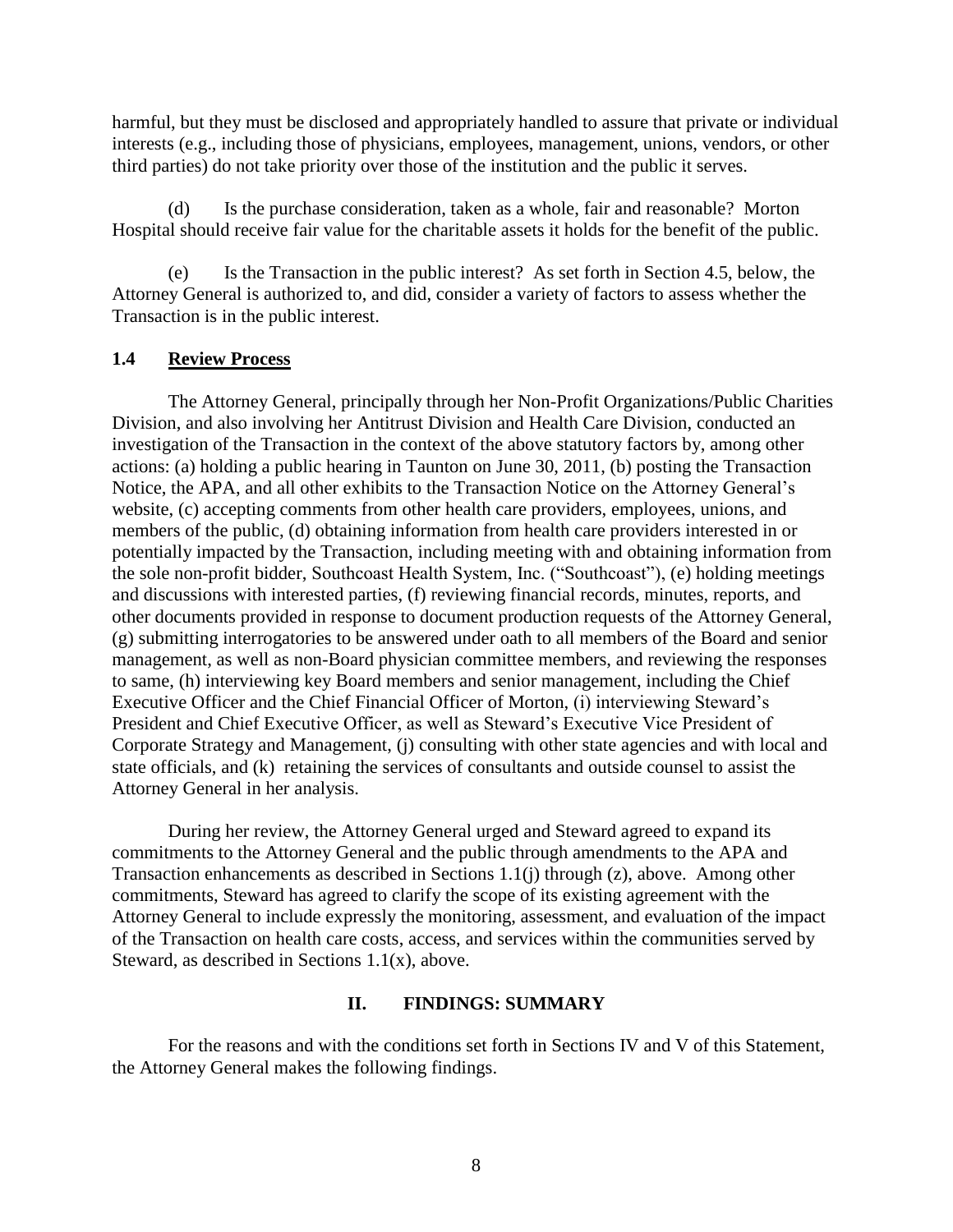2.1 As a threshold matter, the Attorney General finds that the Board was educated appropriately by its consultants and advisors concerning the "impossible or impracticable" standard under applicable general non-profit and charities law. Applying that standard, based on the facts and circumstances of this case, the Board determined that: (a) Morton Hospital could not continue to survive in its current charitable form as a stand-alone community hospital, and (b) the sole bid from a non-profit health care system was not a reasonably viable proposal for continuing Morton Hospital's charitable mission of operating a full-service, acute care hospital for the residents of Taunton and its surrounding communities over the long term.

The Board based its determination in large part upon its findings that, under the nonprofit proposal, Morton Hospital would not remain a full-service acute care community hospital over the long term, but rather, would become a fourth campus or branch of a regional community hospital system that developed "signature" services at the respective facilities to service, collectively, the health care needs of residents of the entire region, and further, that the non-profit proposal did not commit to the expansion and delivery of local (as opposed to regional) clinical services at Morton Hospital. In the Board's judgment, the non-profit bid was not a viable proposal for the continuation of Morton Hospital's continued operations and charitable mission, which the Board viewed as maintaining a full-service hospital in Taunton for the residents of that community. This judgment was based in part on the Board's belief that residents of Taunton would be unlikely to travel to Fall River, New Bedford or Wareham for services not available at Morton Hospital, and further, the Board believed that the core mission of Morton Hospital was to retain the full array of services as an acute care community hospital for Taunton. 10

The Board's determination that Morton Hospital would not remain over the long term a full-service acute care hospital under the non-profit proposal was supplemented by its other findings, including that Steward's proposal (unlike the non-profit proposal) had a long-term commitment to maintain a local governing board, that it had a larger, more front-loaded, and more specific capital commitment, and that it committed to a longer No-Close Period. The Attorney General finds that the record supports a reasonable basis for the Board's determination, consistent with applicable general non-profit and charities law.

2.2 While noting the Attorney General's process recommendations set forth in Appendix B, the Board complied with standards of due care. Starting in approximately 2008, the Board actively explored a variety of options, including the following: (a) remaining a stand-alone hospital, (b) clinically affiliating with other non-profit entities, (c) becoming part of another nonprofit system, and (d) transferring its assets to a for-profit entity. In doing so, it retained the services of qualified, independent consultants and advisors and reached a decision only after a thoughtful and deliberative process directed by the Board and in which the Board was fully involved.

2.3 While noting the Attorney General's process recommendations set forth in Appendix B, the Board and senior management appropriately disclosed and managed conflicts of

 $10$  The Attorney General does not endorse or detract from the Board's determination concerning the importance to its mission of retaining a full-service acute care hospital in Taunton (as opposed to a regional care approach, for example), but finds that it was not unreasonable for the Board to make such determination.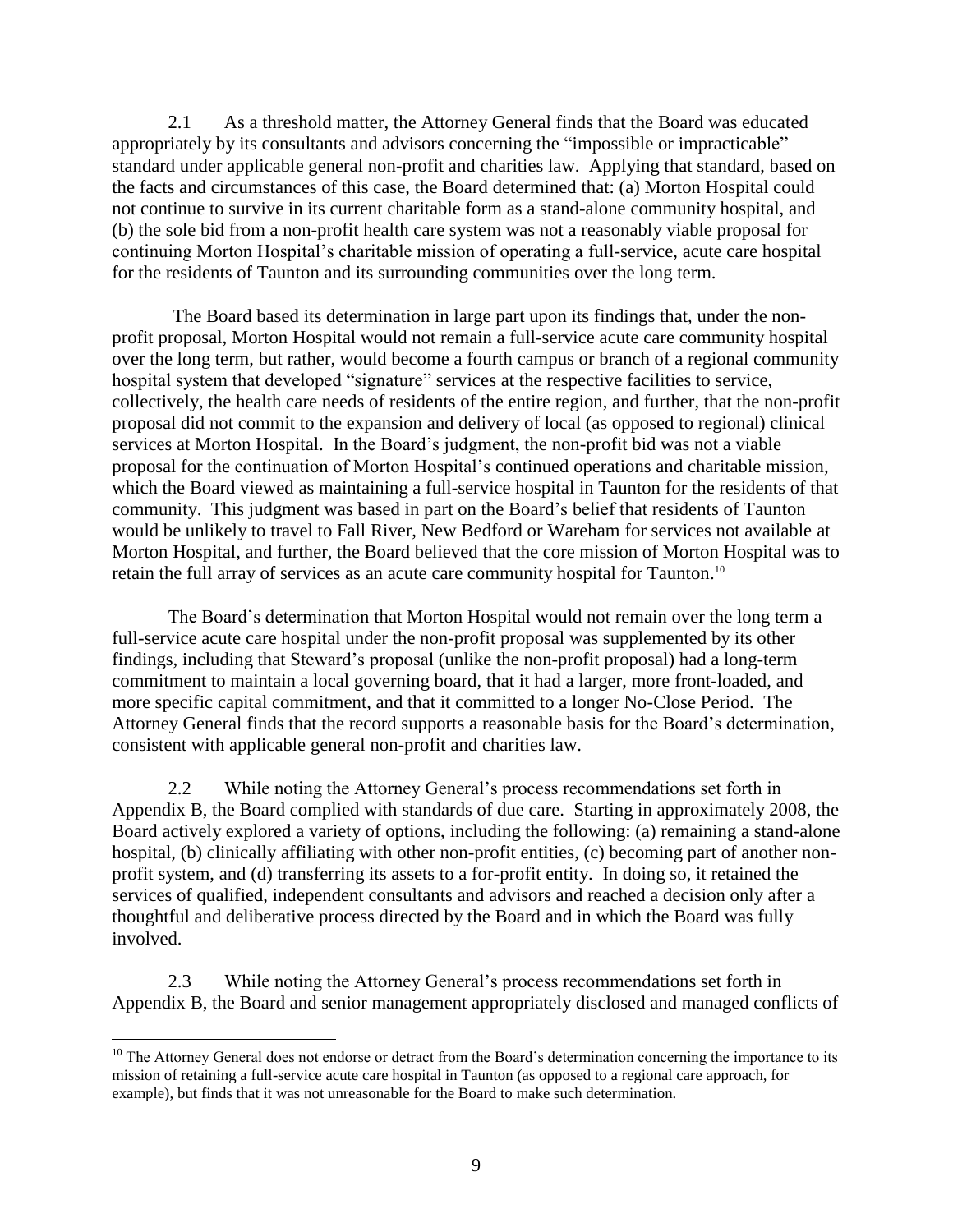interest concerning the Transaction. Members of the Board and senior management had no existing financial interests or business relationships with Steward. Steward's obligation to offer all Morton Seller employees active and in good standing at the time of Closing, including senior management, comparable employment with Steward at Closing was an APA provision sought and negotiated by the Board. No financial terms and conditions have been negotiated between Steward and members of Morton senior management with respect to future service. No member of Morton senior management will receive an increase in salary, incentive payment or bonus, or other form of compensation as consideration for identifying or finding Steward or for negotiating, effectuating, or entering into the Transaction.<sup>11</sup> The interests of current Board members in future service on the Steward Morton Hospital board arises out of a local governance condition sought and negotiated by the Board. With respect to the selection of Board members to serve on the Steward Morton Hospital board, such individuals were not nominated by Morton Hospital or appointed by Steward until after the APA was executed (such appointments are to be effective upon Closing).

2.4 The purchase consideration for the assets and operations of Morton Hospital is fair and reasonable. Compensation for the charitable assets was the result of the evaluation of a bidding or Request for Proposals ("RFP") process, significant negotiations with interested parties, and final terms and conditions negotiated and determined in an arm's length manner unaffected by personal or other interests. From an industry benchmarking perspective (e.g., earnings before interest, depreciation, and amortization ("EBIDA") multiple), the compensation is above the range of comparables for similar transactions. While the approximately \$53 million purchase price consideration under the APA, in and of itself, is fair and reasonable, the additional Steward obligations under the APA, including commitments to charity care, community benefits, minimum operational period, and capital expenditures, also are of value to the public.

2.5 The Transaction serves the public interest. As noted in the AG Statement in the Caritas Transaction, there are risks to the public intrinsic in any change of control, including a non-profit to for-profit conversion. In making its determination, the Board considered such risks and attempted to mitigate them with APA post-Closing commitments in the public interest (see Sections 1.1 (a)-(i), above). In addition, consistent with the public interest, the Attorney General has worked to enhance the Transaction, including with additional protections and transparency (see Sections  $1.1(i)-(z)$ , above).

#### **III. PUBLIC COMMENTS and PROCESS RECOMMENDATIONS**

During the review process, the Attorney General received comments from a variety of sources, the majority of which were supportive of the Transaction. Attached in Appendix A is a summary of such sources and commentary, including at the June 30, 2011 public hearing.

During the review process, the Attorney General noted process recommendations as an educational tool for charitable organizations, which are set forth in Appendix B.

 $11$  See analysis in Section 4.3, below, including footnote 29.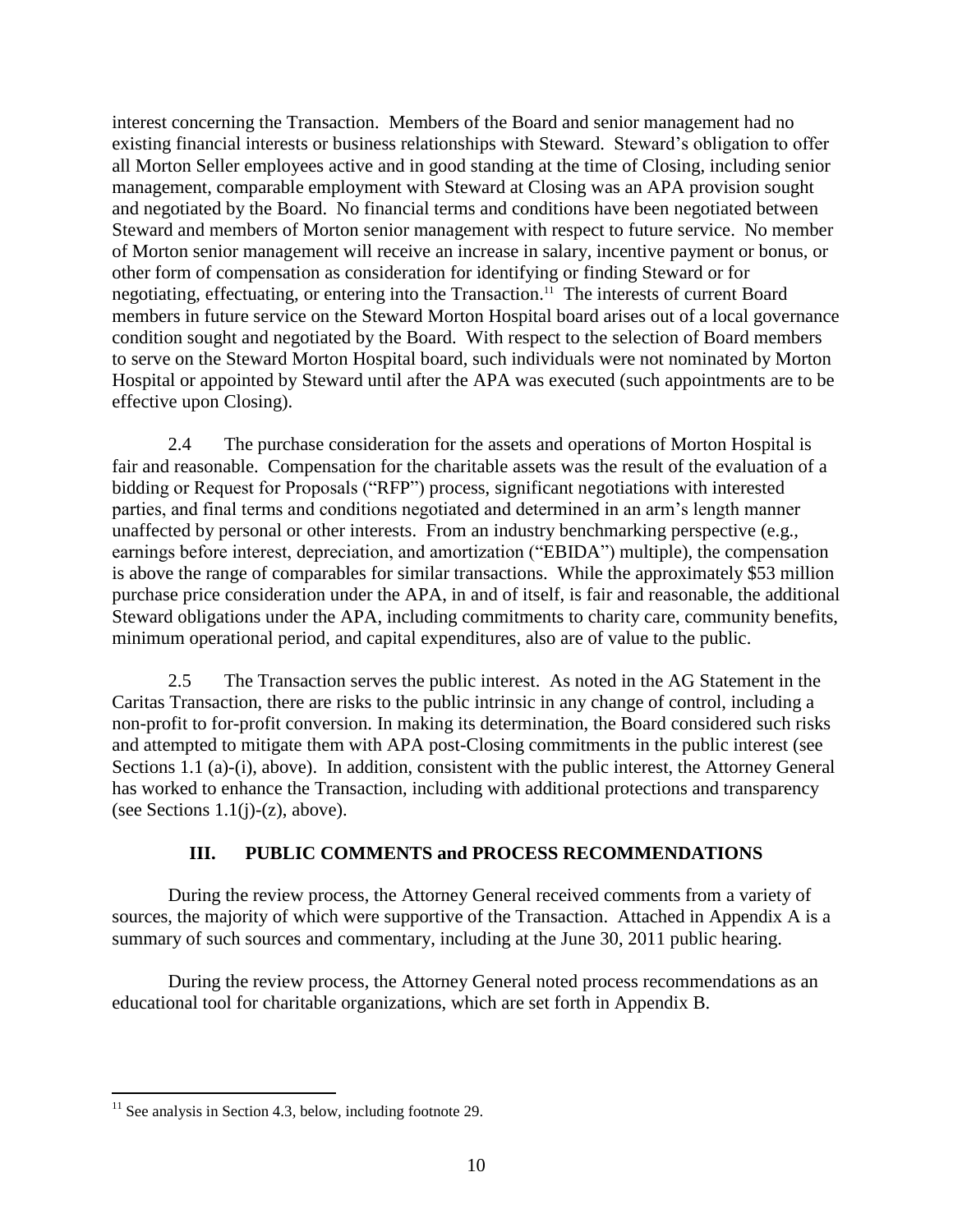#### **IV. FINDINGS: DETAIL AND DISCUSSION**

#### **4.1. The Transaction complies with applicable general non-profit and charities law.**

The record demonstrates that the Board appropriately, and repeatedly throughout the RFP process, was educated by its experienced consultants and counsel concerning the "impossible or impracticable" standard under relevant Massachusetts charities law, as well as the fiduciary obligations of Board members concerning the RFP process. The Board was informed of, among other things, the Attorney General's oversight role concerning any non-profit hospital conversion, as well as the Attorney General's Guidelines for Transfers of Nonprofit Acute Care Hospitals and HMOs (the "AG's Section 8A(d) Guidelines") and the AG Statement in the Caritas Transaction (both available on the Attorney General's website). Applying the relevant standard under applicable general non-profit and charities law, the Board determined that: (a) Morton Hospital could not continue to survive in its current charitable form as a stand-alone community hospital, and (b) the sole bid from a non-profit health care system was not a reasonably viable proposal for continuing Morton Hospital's charitable mission of operating a full-service, acute care hospital for the residents of Taunton and its surrounding communities over the long term. The Attorney General's analysis concerning the first part of the Board's determination is set forth in this Section 4.1. The Attorney General's analysis concerning the second part of the Board's determination is set forth in Section 4.2, below.

#### *Analysis*

In approximately August of 2010, Morton engaged Navigant Consulting and Navigant Capital Advisors (individually and together, "Navigant"), national firms with experience in merger and acquisition transactions specializing in advising health care clients facing strategic, financial, and other challenges. After conducting its initial strategic assessment, Navigant advised the Board at its October 6, 2010 meeting that, in Navigant's opinion, Morton Hospital could continue to survive as a stand-alone community hospital for "at most" another five years. At the same meeting, Navigant also advised the Board that Morton Hospital had a short-term "window of opportunity" to arrange an affiliation or acquisition (e.g., when Morton Hospital still would be viable and valuable enough to attract potential partners). In addition, the Morton senior managers and Board members reported in interviews with the Attorney General's office that, in their opinions, Morton Hospital could continue to survive on its own for only approximately two more years.

Regarding Morton Hospital's ability to survive in its current charitable form as a standalone community hospital, the Attorney General requested and reviewed relevant documents and information, including financial, utilization, and market data pertaining to Morton and the markets served, as well as interrogatory responses from, and interviews with, Board members and senior management concerning Morton's financial and operational viability. Such data included the following: audited and internal financial statements, including balance sheets, income statements, and cash flow statements, capital budgets, internal operating statements, data available from the Massachusetts Division of Health Care Finance and Policy and the Massachusetts Health Data Consortium, and Morton inpatient and outpatient utilization statistics.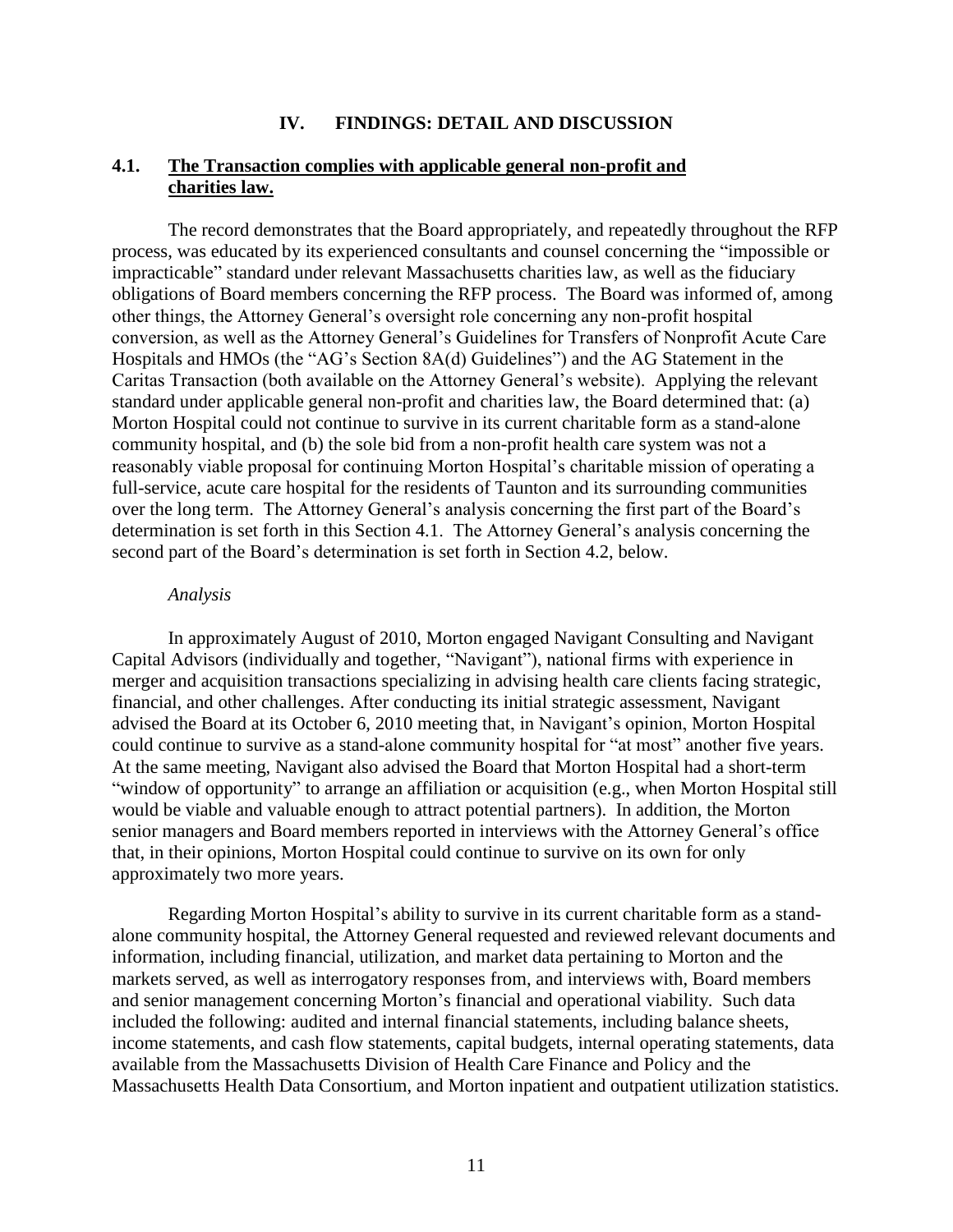The Attorney General engaged Health Strategies & Solutions, Inc. ("HS&S") to assist with the review of this data, Morton, and the Transaction.

Below is a summary of utilization and financial information for Morton for the past several years, including data to support the Attorney General's finding that the record shows a reasonable basis for the Board's determination that it is impracticable for Morton Hospital to continue operations in its current charitable form as a stand-alone community hospital.

| <b>Measure</b>                        | <b>FY2007</b> | <b>FY2008</b> | <b>FY2009</b> | <b>FY2010</b> | <b>FY2011</b><br>$(9 \text{ mos.})$ | <b>FY2011</b><br>(ann.) | $%$ $\triangle$<br>2007-2010 |
|---------------------------------------|---------------|---------------|---------------|---------------|-------------------------------------|-------------------------|------------------------------|
| <b>MHMC</b> discharges                | 7,202         | 7,021         | 7,408         | 7,661         | 5,705                               | 7,139                   | 6.4%                         |
| <b>MA</b> total discharges            | 855,570       | 857,055       | 862,233       | N/A           | N/A                                 | N/A                     | 0.8%                         |
| <b>United States total discharges</b> | 35.35 M       | 35.76 M       | N/A           | N/A           | N/A                                 | N/A                     | N/A                          |
| <b>Percentage of Admissions from</b>  |               |               |               |               |                                     |                         |                              |
| <b>Emergency Department (ED)</b>      | 82.6%         | 81.6%         | 80.6%         | 80.9%         | 81.7%                               | 81.7%                   | $(2.1\%)$                    |
|                                       |               |               |               |               |                                     |                         |                              |
| <b>MHMC</b> total patient days        | 26,093        | 25,317        | 26,260        | 25,787        | 20,450                              | 27,267                  | $(1.2\%)$                    |
| <b>MA</b> total patient days          | 4,112,404     | 4,119,794     | 4,007,190     | N/A           | N/A                                 | N/A                     | $(2.6\%)$                    |
|                                       |               |               |               |               |                                     |                         |                              |
| <b>MHMC ALOS</b>                      | 3.6           | 3.6           | 3.5           | 3.4           | 3.6                                 | 3.6                     | $(7.1\%)$                    |
| <b>MA ALOS</b>                        | 4.8           | 4.8           | 4.6           | N/A           | N/A                                 | N/A                     | $(4.2\%)$                    |
| <b>Average Daily Census</b>           | 71.5          | 69.2          | 71.9          | 70.6          | 74.7                                | 74.7                    | $(1.2\%)$                    |
|                                       |               |               |               |               |                                     |                         |                              |
| <b>MHMC</b> outpatient surgery        |               |               |               |               |                                     |                         |                              |
| cases                                 | 12,268        | 12,143        | 12,253        | 12,493        | 8,845                               | 11,793                  | 1.8%                         |
| <b>MA Outpatient surgery cases</b>    | 567,001       | 539,809       | 547,610       | N/A           | N/A                                 | N/A                     | $(3.4\%)$                    |
| <b>MHMC ED visits</b>                 | 57,297        | 55,451        | 54,941        | 52,794        | 37,978                              | 50,637                  | $(7.9\%)$                    |
|                                       |               |               |               |               |                                     |                         |                              |
| <b>MHMC</b> Occupancy Percentage      | 46.4          | 44.9          | 46.7          | 45.8          | 48.5                                | 48.5                    | (1.3%)                       |
| <b>MA Median Occupancy</b>            |               |               |               |               |                                     |                         |                              |
| Percentage                            | 62.6          | 62.7          | 61.3          | N/A           | N/A                                 | N/A                     | $(2.0\%)$                    |

#### **MORTON HOSPITAL (MHMC) UTILIZATION**<sup>12</sup>

(a) Morton Hospital's discharge volume has fluctuated over the past several years; after discharges increased by 3.4% from FY 2009 to FY 2010, FY 2011 discharges are projected to decline by more than 6% as compared to the previous year (based on annualized statistics).

 $\overline{a}$  $12$  In the data tables in this Section 4.1, the abbreviation "MHMC" means "Morton Hospital" as defined above, and the abbreviation "MHF" means "Morton" as defined above. Sources for the data in this chart include the following: Morton Hospital internal statistics, September 30, 2007 to April 30, 2011; Massachusetts Division of Health Care Finance and Policy: Study of the Reserves, Endowments, and Surpluses of Hospitals in Massachusetts, May 2010; and American Hospital Association Hospital Statistics (2010 edition based on 2008 annual survey). FY 2011 data are based on nine months (October 1, 2010 to June 30, 2011). Occupancy percentage is based on Morton Hospital's total patient days and assumes 154 licensed beds (American Hospital Directory: www.ahd.com).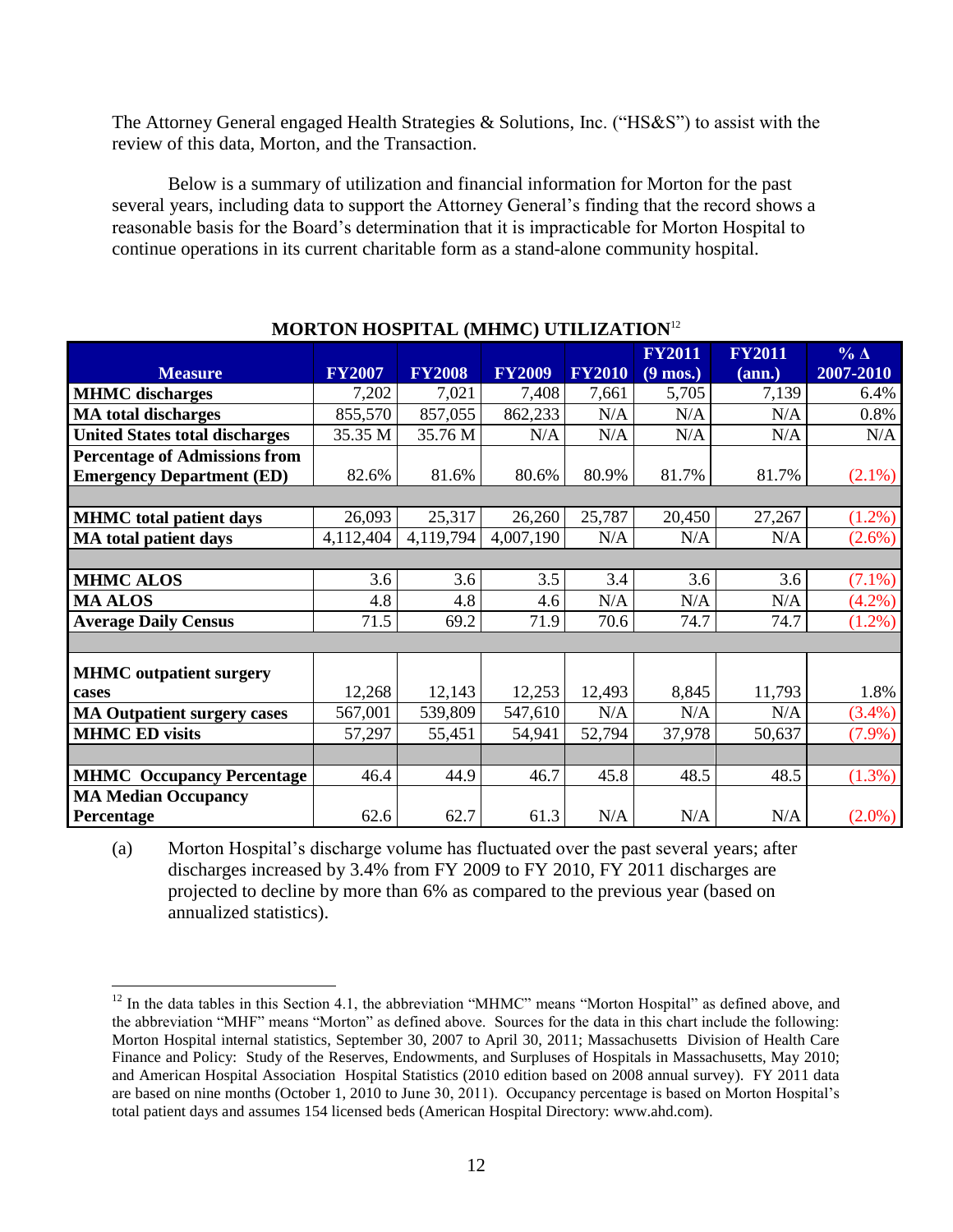- (b) Over 80% of Morton Hospital admissions originate from the emergency department, which is very high as compared to industry norms.
- (c) Morton Hospital's average length of stay ("ALOS") and total patient days remained relatively constant between FY 2007 and FY 2010; Morton Hospital's ALOS was consistently below the Massachusetts median between FY 2007 and FY 2009.
- (d) Morton Hospital's outpatient surgery volume increased by 1.8% between FY 2007 and FY2010, but is projected to decline by more than 600 cases in FY 2011.
- (e) Emergency department visits at Morton Hospital decreased by 8.0% between FY 2007 and FY 2010.
- (f) Morton Hospital occupancy percentage for licensed beds is far below the Massachusetts median, and has declined since FY 2007.

| <b>Measure</b>                          | <b>FY2007</b> | <b>FY2008</b>        | <b>FY2009</b>        | <b>FY2010</b> | <b>FY2011</b><br>$(9$ Mos.) | <b>FY2011</b><br>(Ann.) |
|-----------------------------------------|---------------|----------------------|----------------------|---------------|-----------------------------|-------------------------|
|                                         |               |                      |                      |               |                             |                         |
| <b>MHF</b> operating revenue            | \$119,914     | \$128,004            | \$135,822            | \$136,458     | \$98,198                    | \$130,931               |
| <b>MHF</b> operating expenses           | \$118,568     | \$130,119            | \$133,564            | \$138,551     | \$100,551                   | \$134,068               |
| <b>MHF</b> operating margin \$          | \$1,346       | $(\$2,115)$          | \$2,258              | $(\$2,093)$   | $(\$2,353)$                 | $(\$3,137)$             |
| MHF operating margin %                  | 1.1%          | $(1.7\%)$            | 1.7%                 | $(1.5\%)$     | $(2.4\%)$                   | $(2.4\%)$               |
| <b>MHF</b> net income                   | \$2,438       | \$2,755              | \$2,678              | (\$1,044)     | (\$1,075)                   | (\$1,433)               |
| MHF total margin %                      | 2.0%          | 2.2%                 | 2.0%                 | $(0.8\%)$     | $(1.1\%)$                   | $(1.1\%)$               |
| MA median total margin %                | 3.0%          | $1.4\%$ <sup>2</sup> | $2.2\%$ <sup>2</sup> | 2.6%          | N/A                         | N/A                     |
|                                         |               |                      |                      |               |                             |                         |
| <b>MHMC Adjusted Compensation Costs</b> |               |                      |                      |               |                             |                         |
| per Discharge                           | \$3,221       | \$3,527              | \$3,422              | \$3,334       | \$3,334                     | \$3,334                 |
| <b>MA Median Adjusted Compensation</b>  |               |                      |                      |               |                             |                         |
| <b>Costs per Discharge</b>              | \$2,550       | \$2,582              | \$2,735              | N/A           | N/A                         | N/A                     |
| <b>MHMC Adjusted Supply Costs per</b>   |               |                      |                      |               |                             |                         |
| <b>Discharge</b>                        | \$1,687       | \$1,840              | \$1,871              | \$1,897       | \$1,905                     | \$1,905                 |
| <b>MA Median Adjusted Supply Costs</b>  |               |                      |                      |               |                             |                         |
| per Discharge                           | \$1,831       | \$1,931              | \$2,003              | N/A           | N/A                         | N/A                     |
| <b>MHMC Adjusted FTEs per Occupied</b>  |               |                      |                      |               |                             |                         |
| <b>Bed</b>                              | 3.38          | 3.65                 | 3.37                 | 3.38          | 2.98                        | 2.98                    |
| <b>MA Median Adjusted FTEs per</b>      |               |                      |                      |               |                             |                         |
| <b>Occupied Bed</b>                     | 2.95          | 3.09                 | 3.04                 | N/A           | N/A                         | N/A                     |

#### **MORTON (MHF) FINANCIAL PERFORMANCE**<sup>13</sup> *(\$ in Thousands, with the exception of cost per discharge statistics)*

 $\overline{a}$ <sup>13</sup> Sources for the data in this chart include the following: Morton Statement of Operations, September 30, 2007 to April 30, 2011; Ingenix Almanac of Hospital Financial and Operating Indicators, 2011; Massachusetts Division of Health Care Finance and Policy – Hospital Financial Performance Information, December 31, 2010; and Morton Hospital Consolidating Statement of Operations, September 30, 2010 to June 30, 2011. Net income includes adjustment to record (relieve) pension liability. FY 2011 data are based on nine months (October 1, 2010 to June 30, 2011).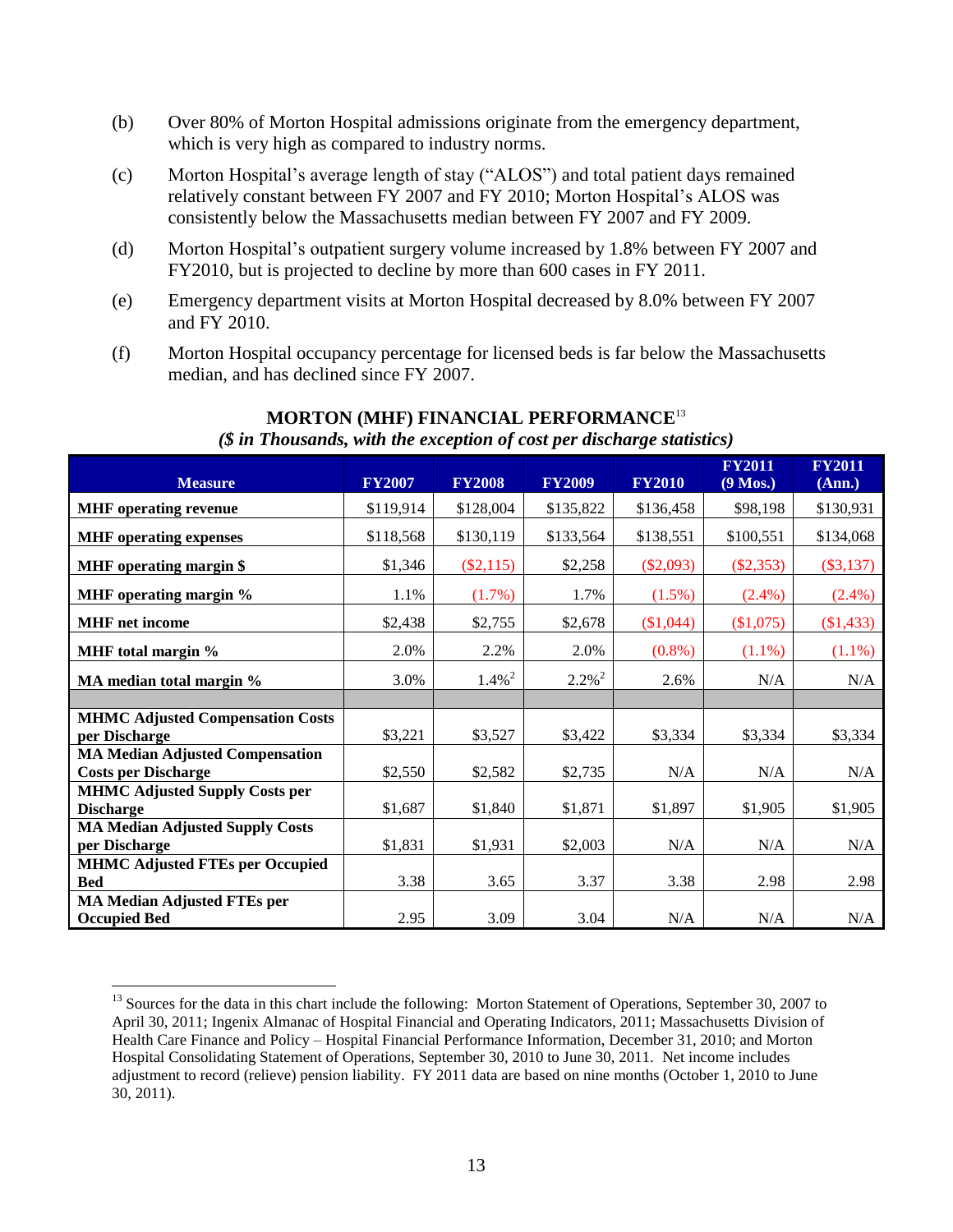- (a) Including annualized FY 2011, Morton has had a negative operating margin in three of the past four years.
- (b) Morton had both a negative operating margin and a negative total margin in FY 2010, and the losses in each category are projected to increase in FY 2011.

|                                  |          |             |           |            |            | $\% \triangle$ |
|----------------------------------|----------|-------------|-----------|------------|------------|----------------|
| <b>Measure</b>                   | 9/30/07  | 9/30/08     | 9/30/09   | 9/30/10    | 6/30/11    | 2007-2010      |
| <b>MHF</b> cash and equivalents  | \$3,315  | \$4,546     | \$9,547   | \$6,238    | \$5,699    | 88.2%          |
| <b>MHF</b> current assets        | \$22,760 | \$26,093    | \$31,097  | \$23,286   | \$23,323   | 2.3%           |
| <b>MHF</b> total assets          | \$64,723 | \$68,362    | \$76,769  | \$70,488   | \$69,013   | 8.9%           |
| <b>MHF</b> accounts payable      | \$6,232  | \$6,540     | \$9,538   | \$11,665   | \$4,721    | 87.2%          |
| <b>MHF</b> current liabilities   | \$22,518 | \$26,656    | \$28,672  | \$23,306   | \$23,038   | 3.5%           |
| <b>MHF</b> total liabilities     | \$62,098 | \$73,107    | \$78,348  | \$81,723   | \$81,761   | 31.6%          |
| <b>MHF</b> total net assets      | \$2,625  | $(\$4,744)$ | (\$1,579) | (\$11,233) | (\$12,747) | $(527.9\%)$    |
| <b>MHF</b> current ratio         | 1.01     | 0.98        | 1.08      | 1.00       | 1.01       | $(1.1\%)$      |
| <b>MA</b> median current ratio   | $1.52^2$ | 1.46        | 1.50      | 1.55       | N/A        | 2.0%           |
| US median current ratio (100-    |          |             |           |            |            |                |
| $199$ beds)                      | 2.05     | 1.89        | 1.98      | N/A        | N/A        | N/A            |
| MHF days cash on hand (all       |          |             |           |            |            |                |
| sources)                         | 33       | 32          | 51        | 34         | 25         | 3.0%           |
| <b>Massachusetts median days</b> |          |             |           |            |            |                |
| cash (all sources)               | 62.9     | 69.9        | 78.7      | N/A        | N/A        | N/A            |
| <b>United States median days</b> |          |             |           |            |            |                |
| cash (100-199 beds)              | 81.6     | 71.0        | 115.7     | N/A        | N/A        | N/A            |

#### **MORTON (MHF) FINANCIAL POSITION**<sup>14</sup> *(\$ in Thousands)*

- (a) Morton's cash and equivalents increased from approximately \$3.5 million as of September 30, 2007 to over \$6.0 million as of September 30, 2010. However, accounts payable also increased over the same time period, from approximately \$6 million as of September 30, 2007 to over \$11.5 million as of September 30, 2010.
	- (b) Morton's liquidity position is very poor. Morton's days cash on hand are less than onehalf the median levels for hospitals in Massachusetts and in the United States. Morton's current ratio has been at or near 1.00 for the last five years, and is also significantly below industry medians.

<sup>&</sup>lt;sup>14</sup> Sources for the data in this chart include the following: Morton Consolidating Balance Sheet, September 30, 2010 to June 30, 2011; Ingenix Almanac of Hospital Financial and Operating Indicators, 2011; and Massachusetts Division of Health Care Finance and Policy – Hospital Financial Performance Information, December 31, 2010. The 51 days cash on hand as of September 20, 2009 includes a one-time adjustment for pool loans associated with an energy project.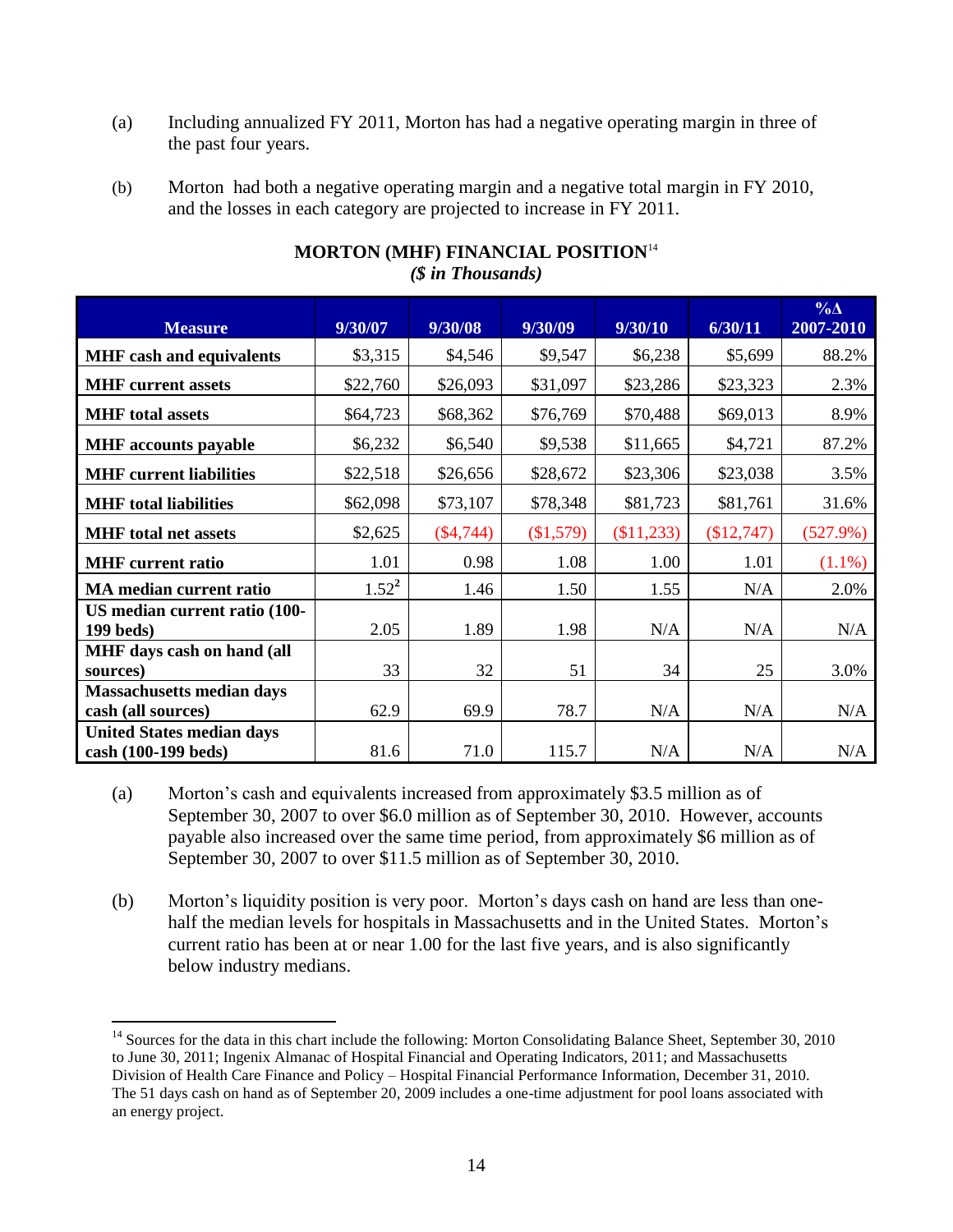(c) Morton has had a negative net asset position since 2008. Morton's net asset position deteriorated substantially from September 30, 2009 to September 30, 2010, and continues to deteriorate in 2011.

| <b>Measure</b>                               | 9/30/07 | 9/30/08   | 9/30/09   | 9/30/10    | 6/30/11 | $\% \triangle$<br>2007-2010 |
|----------------------------------------------|---------|-----------|-----------|------------|---------|-----------------------------|
| MHF long-term debt to capitalization         | 78%     | 103%      | 102%      | 156%       | 175%    | 100%                        |
| Massachusetts median long-term debt          |         |           |           |            |         |                             |
| to capitalization                            | 31%     | 36%       | 38%       | N/A        | N/A     | N/A                         |
| United States median long-term debt to       |         |           |           |            |         |                             |
| capitalization (100-199 beds)                | 35%     | 35%       | 36%       | N/A        | N/A     | N/A                         |
|                                              |         |           |           |            |         |                             |
| <b>MHF</b> equity financing                  | 4.1%    | $(6.9\%)$ | $(2.1\%)$ | $(15.9\%)$ | (18.5%) | $(492.9\%)$                 |
| <b>Massachusetts median equity financing</b> | 48.9%   | 49.0%     | 38.1%     | 39.2%      | N/A     | $(19.8\%)$                  |
| <b>United States median equity</b>           |         |           |           |            |         |                             |
| $financing(100-199)$ beds)                   | 52.0%   | 45.9%     | 49.2%     | N/A        | N/A     | N/A                         |

#### **MORTON (MHF) FINANCIAL POSITION (continued)**

- (a) Morton's long-term debt to capitalization, which measures the organization's reliance on debt, increased substantially between September 30, 2007 and September 30, 2010; the measure is nearly three times higher than the state and national medians and indicates that Morton is highly leveraged.
- (b) Morton's equity financing percentage declined from 4.1% as of September 30, 2007 to (15.9%) as of September 30, 2010; this is reflective of the organization's negative net asset position. State and national medians for equity financing were 38.1% and 49.2%, respectively, in 2009.

| P in Thousanus)                           |            |         |         |         |            |                          |  |  |
|-------------------------------------------|------------|---------|---------|---------|------------|--------------------------|--|--|
| <b>Measure</b>                            | 9/30/07    | 9/30/08 | 9/30/09 | 9/30/10 | 6/30/11    | $\% \Delta$<br>2007-2010 |  |  |
| Capital expenditures                      | <b>TBD</b> | \$3,422 | \$2,141 | \$2,031 | <b>TBD</b> | TBD                      |  |  |
| <b>Depreciation expense</b>               | \$4,110    | \$4,644 | \$4,928 | \$4,998 | \$3,328    | 21.6%                    |  |  |
| Capital expenditures as % of depreciation | TBD        | 74%     | 43%     | 41%     | <b>TBD</b> | TBD                      |  |  |
| <b>MHMC</b> average age of plant          | 18.5       | 17.3    | 17.3    | 17.2    | 18.7       | $(7.0\%)$                |  |  |
| Massachusetts median average age of plant | 10.7       | 10.6    | 9.3     | N/A     | N/A        | N/A                      |  |  |
| United States median average age of plant |            |         |         |         |            |                          |  |  |
| $(100-199 \text{ beds})$                  | 9.6        | 9.5     | 9.4     | N/A     | N/A        | N/A                      |  |  |

#### **CAPITAL INDICATORS**<sup>15</sup>  $(\phi$  in Thousands)

 $\overline{a}$ <sup>15</sup> Sources for the data in this chart include the following: Morton Hospital internal data; Ingenix Almanac of Hospital Financial and Operating Indicators, 2011; and Massachusetts Division of Health Care Finance and Policy – Hospital Financial Performance Information, December 31, 2010.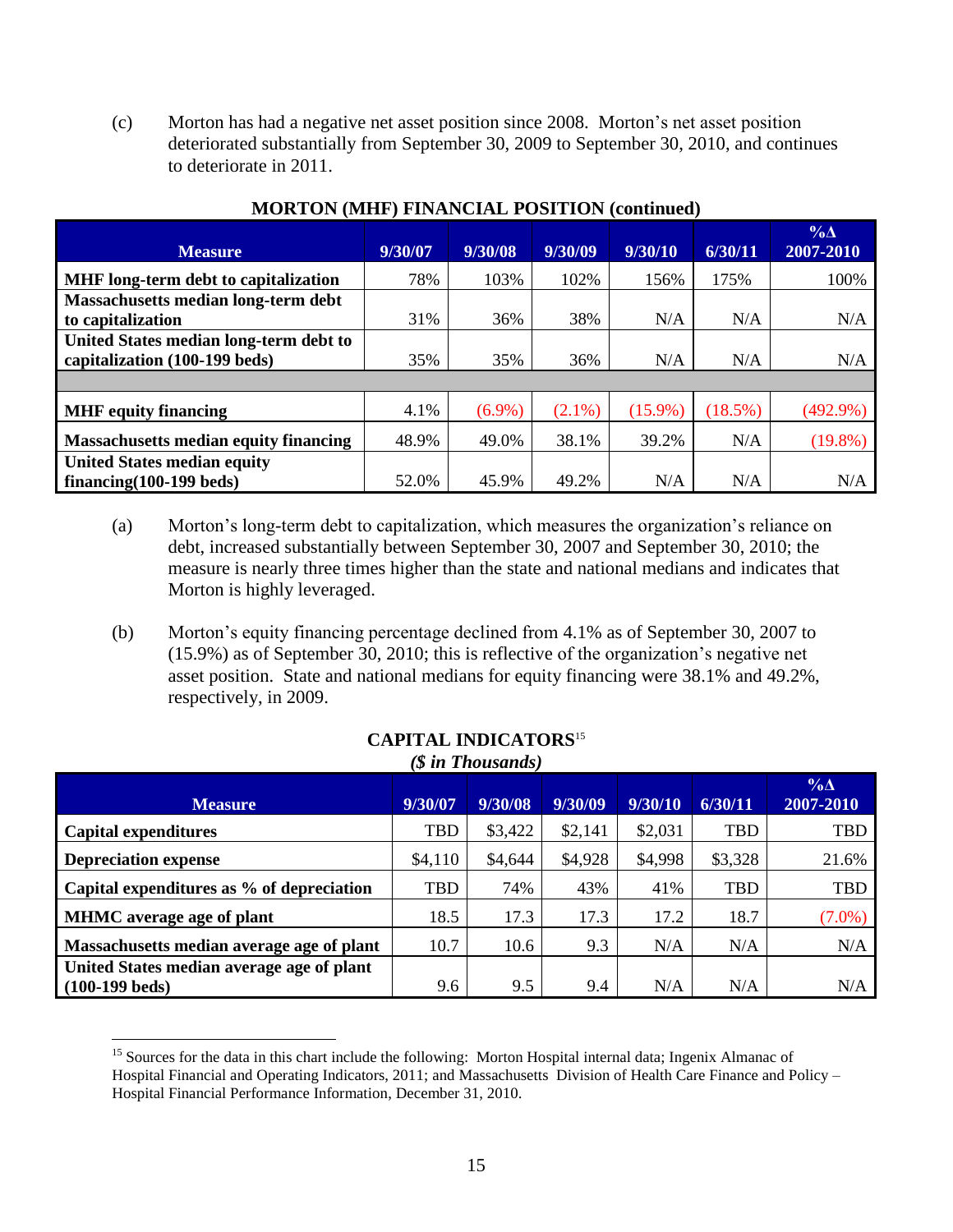- (a) Morton's average age of plant has been above 17 years since FY 2007; this is considerably higher than state and national medians and indicates that Morton requires substantial investment in facilities and equipment.
- (b) Morton has invested less than \$4 million per year in capital investments over the past several years (all of which was reportedly designated for "emergency capital needs").

#### *Financial Capacity of Steward*

In her review of the Transaction, the Attorney General also considered the financial capacity of Steward. Steward management reports that the organization has in excess of \$100 million in unrestricted cash availability, and access to an additional \$400 million through approved financing. Steward management also reports that the organization has a forward commitment of \$400 million from the Steward Parent, out of a fund with approximately \$2.5 billion available. 16

Steward expects to receive an additional \$50 million by 2016 in government funding, by achieving "meaningful use" of IT, including electronic health records. Steward also has current annual earnings before interest, taxes, depreciation and amortization of more than \$80 million. Accordingly, Steward's reportedly available resources are more than sufficient to finance the Transaction and fund post-Closing commitments.

#### *Key Findings*

 $\overline{a}$ 

Morton Hospital is heavily reliant on volume originating from its emergency department. A relatively low percentage of patients self-select Morton Hospital for inpatient health care services. Morton's financial performance is weak and not sufficient to generate the positive margins necessary to reinvest in facilities, operations, and infrastructure. Morton Hospital's financial position is tenuous and deteriorating. Without a capital partner to stabilize operations and fund necessary capital investments, Morton Hospital's financial performance and position will deteriorate further and the organization will eventually become insolvent. In sum, it is impracticable for Morton Hospital to remain as an independent organization. In addition, Steward's reportedly available resources are more than sufficient to finance the Transaction and fund post-Closing commitments.

#### **4.2 The Board and senior management complied with standards of due care.**

Members of the Board, as well as senior managers, are fiduciaries and must at all times in their dealings with Morton act in a manner consistent with their obligations of due care and loyalty. The duty of care means that these individuals must act prudently, act in good faith, and exercise reasonable judgment. For the reasons set forth below, the Attorney General finds that the Board and senior management acted consistent with that duty.

The Attorney General requested and reviewed relevant documents and information, including financial data, organizational and governance documents, transactional documents,

 $16$  Steward's capital commitment in the Caritas Transaction is \$400 million by November 6, 2014.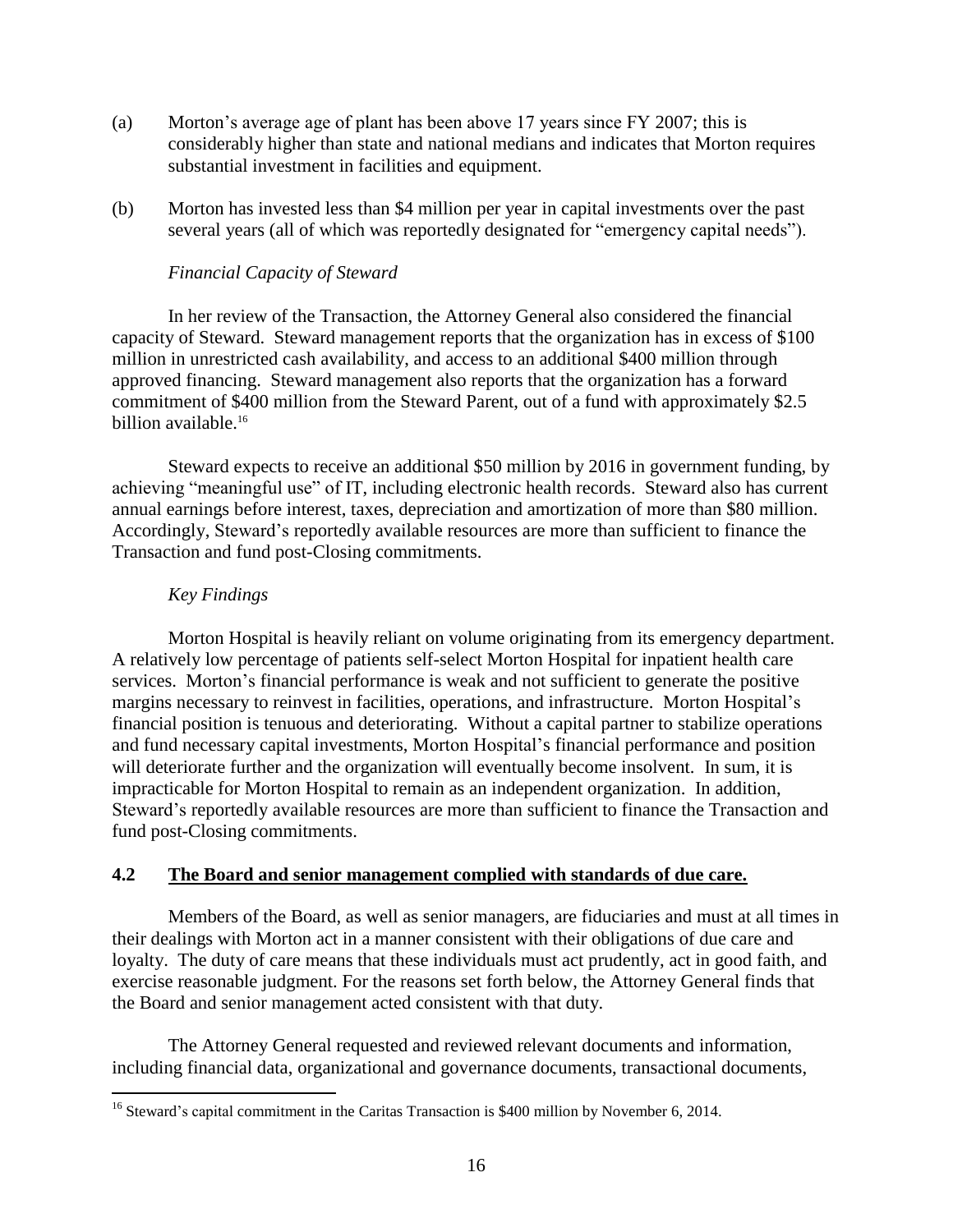business records, and minutes of Board and committee meetings, as well as interrogatory responses from, and interviews with, Board members and senior management concerning Morton's consideration of alternative transactions as well as the Transaction.

Below is a summary of the record evidencing due care by the Board, including Morton's initial exploration of a clinical affiliation, transition to consideration of a potential merger or acquisition and related RFP process, and, ultimately, the Board's evaluation and determination that the non-profit bid was not a reasonably viable proposal for continuing Morton Hospital's current operations and charitable mission over the long term as a full-service acute care hospital for the residents of Taunton and its surrounding communities.

#### *Exploration of Clinical Affiliations (2008-2010)*

By 2007-2008, Morton was experiencing financial pressures, including increasing debt, increasing unfunded pension plan liability (including in light of the 2008 market downturn), outdated facilities, deferred capital expenditures, declining patient utilization, and shrinking market share. (See Section 4.1, above.) Morton Hospital is the only hospital in its primary service area, and Taunton has been designated a Health Professional Shortage Area by the federal Department of Health and Human Services. By 2008-2009, Morton began exploring options for improving its performance while remaining a stand-alone community hospital, including contracting with one or more teaching hospitals in the Boston area. Morton's initial efforts to explore such clinical affiliation began with a subset of the Finance Committee of the Board and resulted in a contractual arrangement with Tufts Medical Center ("Tufts") to supply pediatric hospitalists to Morton Hospital. At this time, Board members, including the Chair of the Finance Committee, questioned the ability of Morton Hospital to survive long term.

In 2009, Morton underwent a leadership transition. Morton's prior President and Chief Executive Officer ("CEO"), Thomas C. Porter, had served Morton Hospital for more than thirty years, the last twenty-two years as its President and CEO. Effective July 1, 2009, Maureen Bryant, who had served since 1999 as Morton's Vice President and Chief and Operating Officer, transitioned to the position of President and Chief Operating Officer. Upon Mr. Porter's retirement, Ms. Bryant became Morton's President and CEO effective October 1, 2009.

By the Fall of 2009, Morton had engaged a health care consulting firm, Hinckley, Allen & Tringale ("HAT"), to assist with Morton's efforts to pursue a clinical affiliation. A November 2009 HAT presentation to Morton outlined a process to pursue a clinical, or physician/hospital, affiliation, including the following Morton goals of any such clinical affiliation: (a) improve contracting, (b) provide infrastructure, (c) co-branding opportunities, (d) capital support, and (e) service-line clinical support. Overall goals were stated as: (w) maintain and improve access to services in the local community,  $(x)$  support local practitioners, clinically and financially,  $(y)$ maintain physician and hospital cohesion, and (z) improve hospital case mix, increase revenue. Four non-profit health systems, each with its respective physician network, were identified as preferred partners: Beth Israel Deaconess Medical Center, Caritas Christi (the non-profit health system that was acquired by Steward the following year, effective November 6, 2010), Partners HealthCare, and Tufts. HAT proposed a timeline from the Fall of 2009 to the Spring of 2010.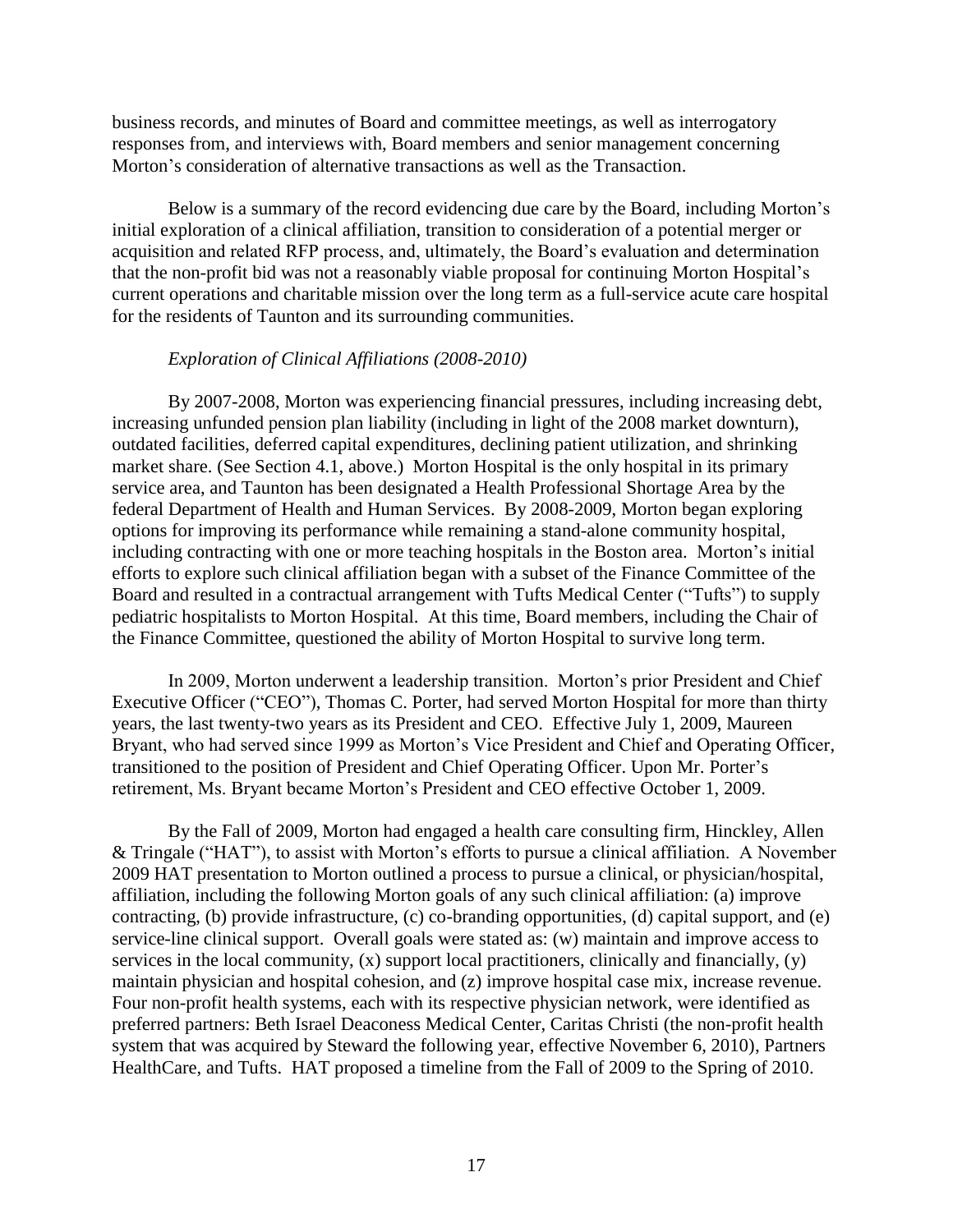Morton established an "Affiliation Taskforce" to work with HAT and to continue the exploration of a clinical affiliation initiated by Finance Committee members. This Affiliation Taskforce was composed of ten members: the President and CEO (Ms. Bryant), five community Board members (including the Board Chair, the Finance Committee Chair, and the Governance Committee Chair), and four physicians (two of whom were Board members, two of whom were not).

In January, 2010, HAT reported to Morton that all four non-profit organizations contacted had reported an interest in potential affiliation and thus, there was no need to approach the additional six organizations (five non-profit and one for-profit) that also had been identified by HAT as potential partners. In April, 2010, HAT reported to Morton that all four non-profit organizations had made proposals concerning clinical affiliation but that the programs varied significantly in terms of the following factors: (a) commitment to Morton Hospital as a key component of each potential partner's regional presence and strategy, (b) timing for hospital/physician agreements, and (c) availability of capital for Morton Hospital.

In May of 2010, Morton's President and CEO, along with a HAT representative, met with the Attorney General's Non-Profit Organizations/Public Charities Division to report on Morton's then current deteriorating financial situation and the status of its clinical affiliation efforts to date. Morton needed substantial investment capital to maintain its facility and essential services. Consistent with a HAT report in May 2010, Morton had at the time an aging facility (approximately 18 years age of plant), an approximately \$32 million pension liability, declining operating margin and liquidity, and no additional debt capacity; and further, HAT reported that local primary care and other physicians were the target of larger health systems.

By the July 14, 2010 Board meeting, the Board determined that the contractual non-profit affiliation was not viable as a long-term survival plan. One concern was that such potential affiliations appeared to be focused on increasing patient referral streams from Morton Hospital to Boston facilities and thus, would not improve Morton Hospital's prospects for long-term survival as a full-service community hospital. The Chair of the Affiliation Taskforce (also the Chair of the Finance Committee) reported that the Affiliation Taskforce had considered, at its meeting earlier that day, that a merger or acquisition might best serve the long-term interests of Morton Hospital and the community, as an alternative to the type of contractual affiliations that had been considered to date, and further, that a few of the potential partners had expressed an interest in pursuing such an option. The Board authorized the Affiliation Taskforce to further investigate potential merger or acquisition options as a survival plan that would best serve the long-term interests of Morton Hospital and the community, as an alternative to the proposed contractual affiliation option. At this meeting, the Board also discussed and considered the potential impact of the pending Caritas Transaction on the market and on Morton Hospital (which had been discussed by the Executive and Governance Committees of the Board as early as March, 2010). The Board, recognizing Morton's worsening financial situation, also discussed potential ways to cut the hospital's costs, including freezing the defined benefit pension plan (implemented in November 2010 for non-union employees) and the closure of the Transitional Care Unit and the Occupational Health Services program (both effective in the Fall of 2010). The Board believed that Morton Hospital faced an uncertain future as a stand-alone community hospital. Thus, the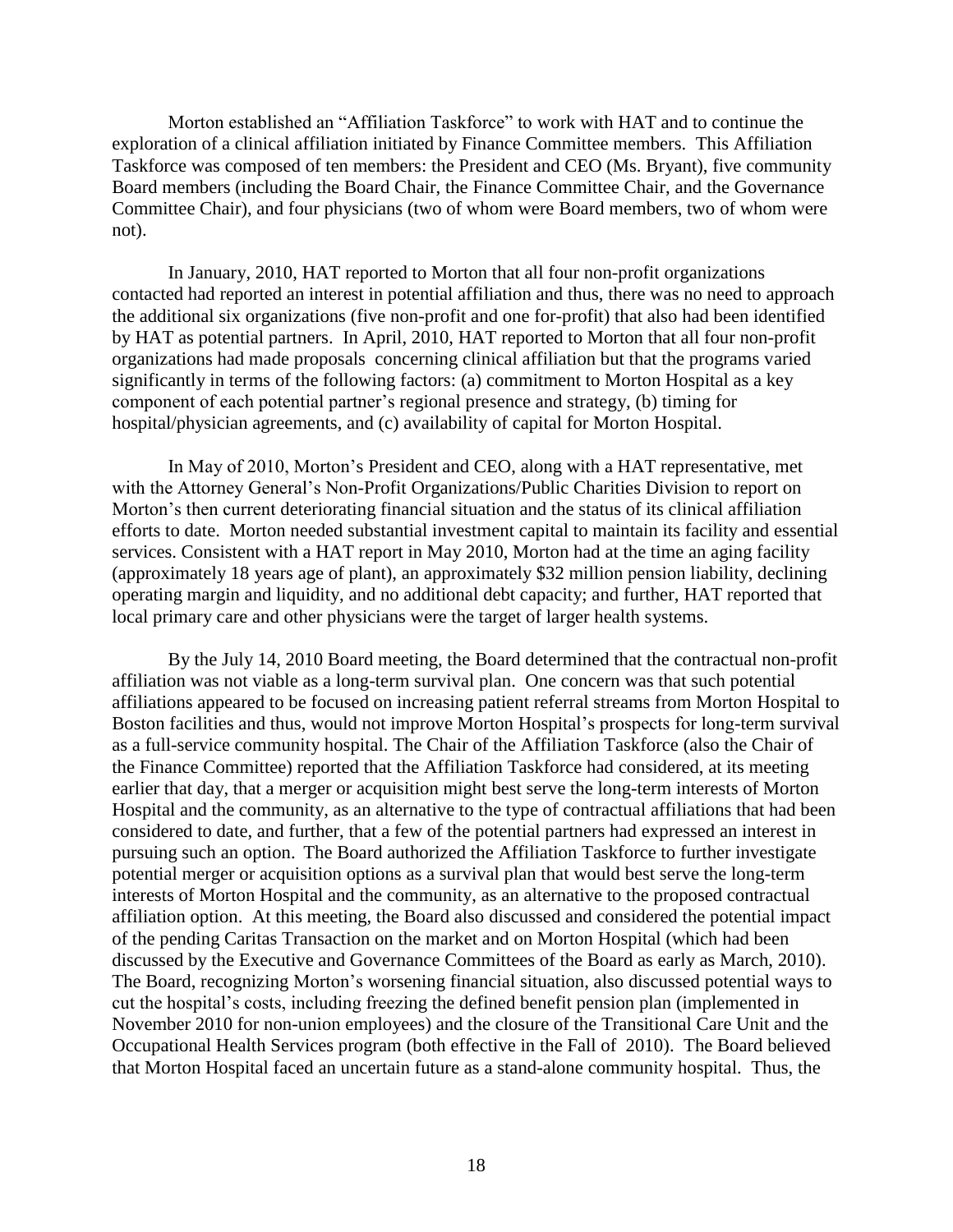focus of Morton's efforts at this time turned from clinical affiliation to potential merger or acquisition.

#### *RFP Process regarding Merger/Acquisition (2010—2011)*

To assist with the new direction Morton was taking to consider potential merger and acquisition options, Morton, through its President and CEO working with Board leadership, engaged experienced independent advisors. Morton engaged its outside legal counsel, Peter Braun, Esq., of Ankner & Levy, P.C., to advise the Board concerning the process and related matters, including the fiduciary obligations of Board members and relevant charities law.

Morton issued an RFP for the services of a healthcare consulting firm with specialized experience in managing mergers and acquisitions.<sup>17</sup> RFP responses were received from two national firms, and, with Board member input, Morton selected Navigant. The basis for Morton's selection of Navigant included Navigant's experience advising on similar projects, including advising Caritas Christi in the Caritas Transaction. Morton viewed Navigant's experience, not only with health care mergers and acquisitions generally, but also with the specific regulatory and court approval processes required under Massachusetts law, to be a determinative factor. Morton also engaged the consulting firm of Denterlein Worldwide Public Affairs to assist Morton with its communications strategy concerning the RFP process and its financial condition.

In an August 29, 2010 email to the Board, the Morton President and CEO updated the Board on the process since the last Board meeting on July 14, 2010, including the engagement of consultants and counsel. At the next Board meeting on September 8, 2010, the Affiliation Taskforce was thanked for its efforts, and its work was acknowledged as completed. Navigant and Mr. Braun each made their first of numerous presentations to the Board that emphasized: (a) the Board's fiduciary duties of care, loyalty, and confidentiality concerning the process and the Board's consideration of alternative transactions and proposals, and (b) the distinctions between Morton Hospital potentially merging with a non-profit organization versus Morton Hospital potentially being acquired by a for-profit organization, including the "impossible or impracticable" standard under applicable general non-profit and charities law. At the October 6, 2010 meeting, the Board discussed, among other matters, the issuance that day of the AG's Statement in the Caritas Transaction and the application of the relevant legal standard in that hospital conversion case. The minutes show that the Board was reminded of its obligation to "engage in a deliberative, well-documented, thoroughly debated process of considering all alternatives, as well as the requirement that the Board determine that there is no reasonable nonprofit alternative if the Board opts to sell the Hospital's assets to a for-profit entity."

In the Fall of 2010, Board members were focused on the necessity of preserving essential services to the local community, as well as Morton Hospital's declining financial condition. At the October 6, 2010 meeting, Navigant made a presentation to the Board that contained a number of conclusions, including that Morton did not have the cash flow to fund the pension, continue to support physician practices, make a minimum of capital expenditures, and service its debt. Navigant concluded that Morton Hospital could survive in its current state for no more than five

 $17$  Morton discontinued its engagement with HAT in the summer of 2010.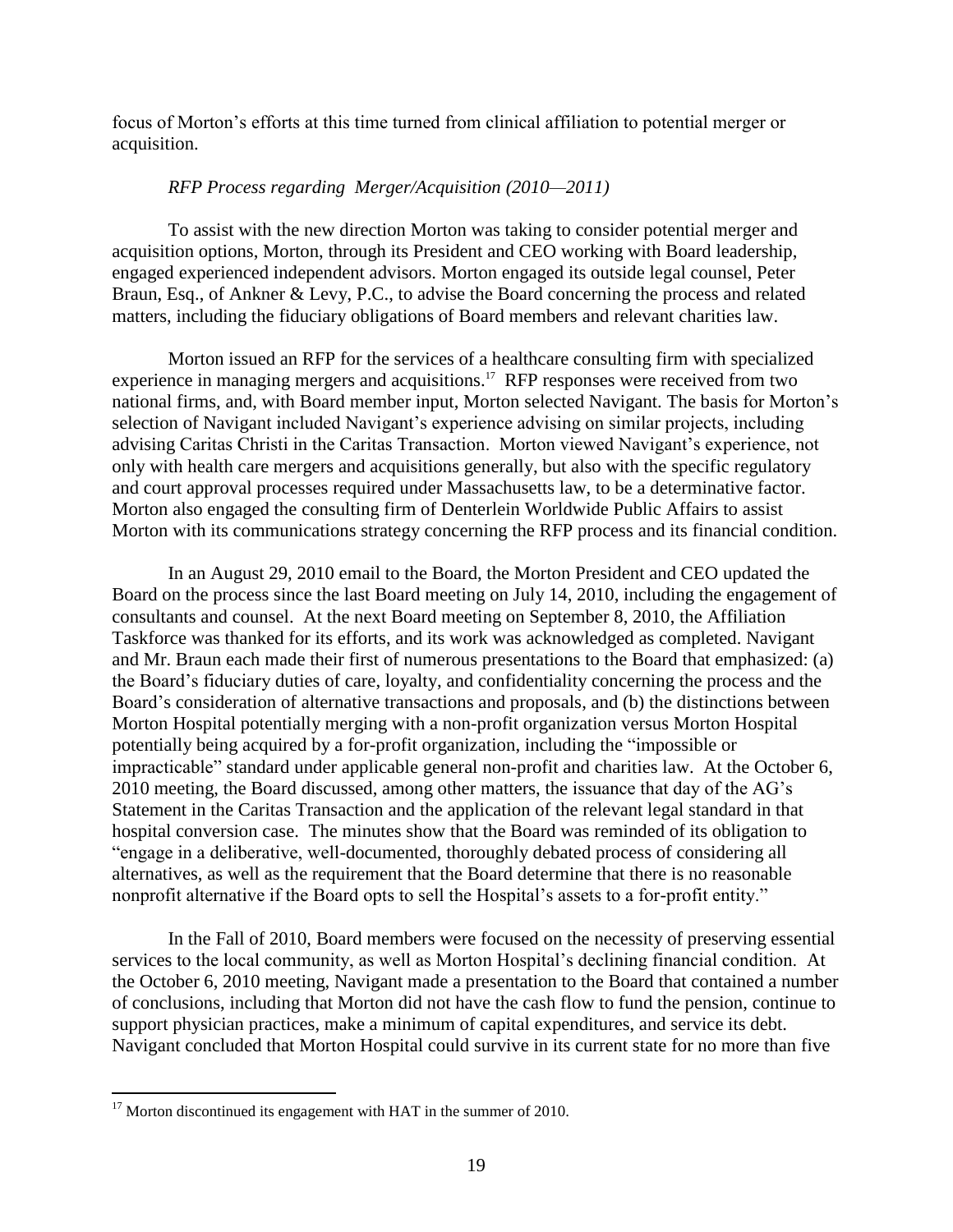years and that, while the situation would likely continue to deteriorate, there was a limited window in which Morton still was an attractive target of a merger or acquisition.

Also at its October 6, 2010 meeting, the Board voted to authorize its Chair to recommend, and then appointed consistent with the Chair's recommendation at the meeting, Board members to serve as members of an Affiliation Subcommittee (the "Committee") to work with Morton's consultants and counsel and report to the full Board concerning and throughout the process. The eight members of the Committee, all Board members, were as follows: five community Board members, two physician Board members (one the Medical Staff President), and the President and CEO (who served ex officio). The Committee was co-Chaired by two community Board members: (a) the Finance Committee Chair (a financial advisor practicing in Taunton), and (b) the Governance Committee Chair (an attorney practicing in Taunton).

On October 6, 2010, Navigant presented Morton with a list of ten potential partners, eight non-profit and two for-profit. At the October 28, 2010 meeting, the Committee, with the advice of Navigant, outlined Morton's criteria to be considered in the RFP, which included a commitment to continuing an acute care hospital in Taunton, capital commitments, local representation in governance, assumption and payment of debt and pension liabilities, and the retention of Morton Hospital's medical staff (the "Medical Staff"), management, and employees. In November, 2010, Morton had identified five potential partners who were interested and who had signed confidentiality agreements, three of whom were non-profit hospital systems and two for-profit (including Steward, which acquired Caritas Christi effective November 6, 2010). After Board review and approval of the RFP criteria, the RFP was issued to these five potential partners. Three of them submitted a response: Southcoast, Vanguard Health Systems, Inc. ("Vanguard"), and Steward. Southcoast is a Massachusetts non-profit health care system that operates one licensed acute care hospital, with three hospital facilities, in Fall River, New Bedford, and Wareham. Vanguard is a national operator of for-profit hospitals, including two licensed Massachusetts hospitals, with three hospital facilities, in Worcester, Framingham, and Natick.

At its December 20, 2010 meeting, the Board considered all three RFP responses. Navigant presented a summary of the process to date, and counsel presented a summary of relevant Massachusetts law, including Board fiduciary duties and the "impossible or impracticable" standard. Consistent with the application of that standard, Southcoast was deemed to be the preferred option, or, as stated in the minutes, the "first option," because it is a non-profit health care system and also because its RFP response included the highest initial bid on the table for a minimum capital expenditure commitment. At that meeting, the Board determined to pursue due diligence and negotiation with Southcoast as its preferred option and also to select one for-profit entity to pursue due diligence and negotiation. The Committee's recommendation to consider Steward as the for-profit alternative was presented. It was based, in part, on Steward's more Massachusetts-based presence, with corporate offices in Boston and (at the time) six hospitals in eastern Massachusetts, with two additional Massachusetts hospital acquisitions pending. After deliberation, the Board voted to pursue due diligence and negotiation with Southcoast and to select Steward as the for-profit alternative only if the non-profit proposal was, as noted in the minutes, "determined unviable."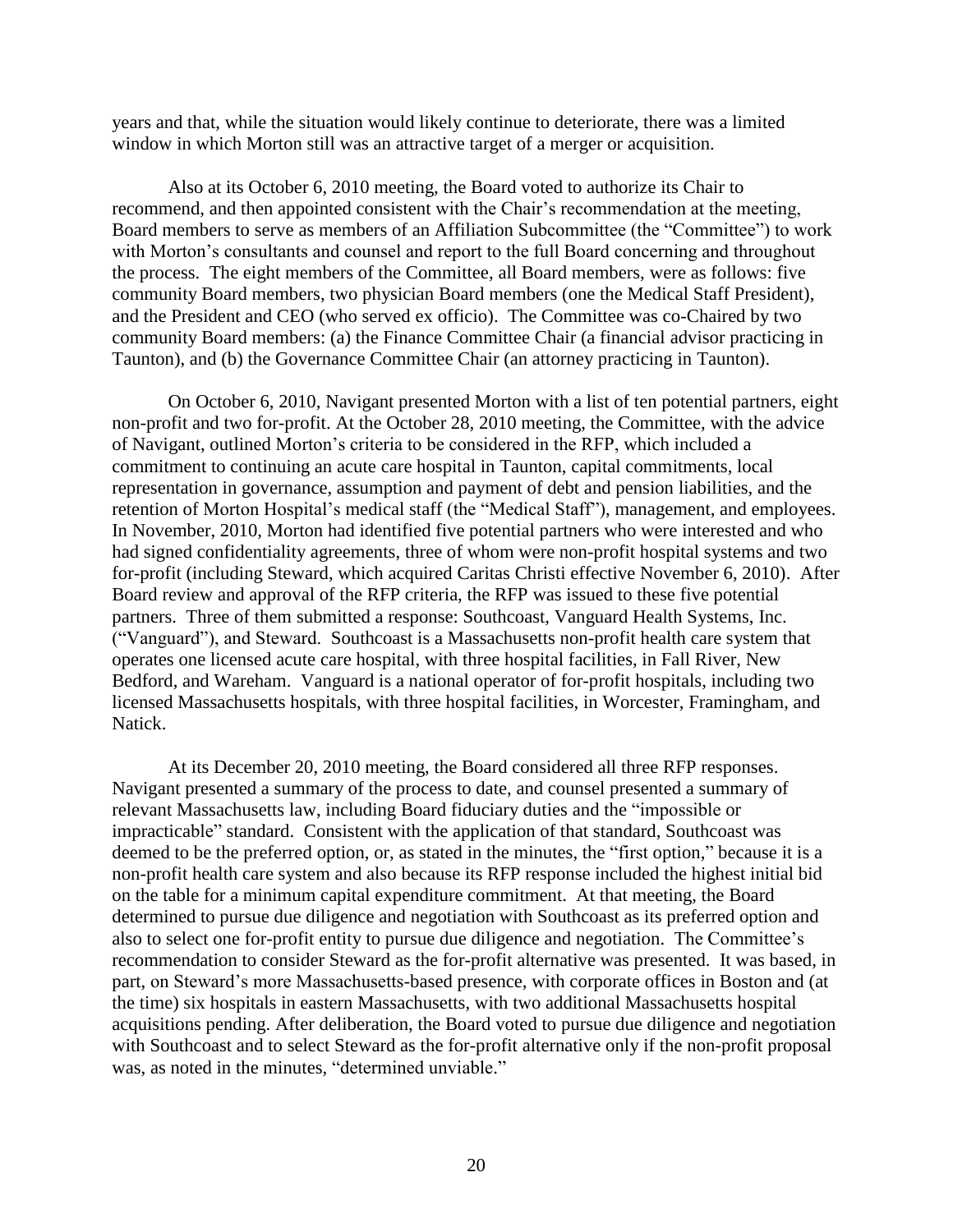By early February, 2011, negotiations with the non-profit (but not the for-profit) had begun in earnest. After reviewing the non-profit's proposal with Navigant, the Committee expressed some concerns and highlighted some additional requests. These included: (a) a request that the agreement not to close the hospital be extended from five years after closing to ten, (b) a desire for specific capital expenditure commitments, including concerning the timing and the purpose, (c) a request for a more locally-focused and locally-controlled governing body, (d) a desire to strengthen the commitment to the pension liability, and (e) concerns regarding the unforeseen circumstances provision, which would excuse performance on the capital, pension, and non-closure commitments under certain circumstances and give enforcement of these commitments to a review committee with no independent funds. By late February, after further negotiation with the non-profit, including meetings with its representatives and each of the two Committee co-Chairs, the Committee's concerns about the Board's priority elements of the nonprofit's proposal remained. Accordingly, Morton both continued negotiations in earnest with the non-profit and began discussions with the for-profit.

The Board and Committee welcomed and received input from the Medical Staff. On March 14, 2011, both suitors made (separate) presentations to the Medical Staff. At a March 15, 2011 Committee meeting, two physicians each reported to the Committee concerning such presentations. One was a physician Board and Committee member (the "Board Physician") and the other was not, but rather, was a former physician member of the 2009-2010 Affiliation Taskforce. After the March 14, 2011, presentations to the Medical Staff, the Board Physician requested that Medical Staff members submit their opinions to the Board concerning the proposals from the Medical Staff perspective. This request generated Medical Staff comments by email or letter in March 2011, most of which were distributed to the Committee. The Attorney General interviewed the Board Physician. The Attorney General also reviewed such Medical Staff written comments and finds that they reflected the reasoned input of Medical Staff members on proposed transactional issues relevant to physician practices, such as IT, electronic medical records, contracting opportunities, physician recruitment and retention, and accountable care organization ("ACO") readiness. Most, but not all, responses reflected a preference for Steward, on these grounds.

In mid-March, 2011, the Morton President and CEO, the Board Chair, and counsel met with the Attorney General's Non-Profit/Public Charities Division to discuss the RFP procedure and the role of the Attorney General concerning her review of non-profit hospital conversions. At the March 17, 2011 Board meeting, the Board was educated about the reviews of the Attorney General in both the Caritas Transaction and the Nashoba Transaction. On March 23, 2011, both suitors made (separate) and final presentations to the Board. In addition, Navigant made a presentation to the Board on its ACO readiness assessment of the two potential partners, which analyzed five criteria (i.e., leadership and development, quality and risk management, care integration and coordination, physician alignment, and technology). On each of these criteria, Navigant ranked the for-profit entity higher, as being relatively more developed.<sup>18</sup> The Board

<sup>&</sup>lt;sup>18</sup> In recounting the Board's reasoning and process, the Attorney General is not endorsing Navigant's or the Board's determinations about factors contributing to ACO readiness (or the appropriateness of regional care delivery models; see footnote 10, above), and is instead describing the basis for the Board's decisions.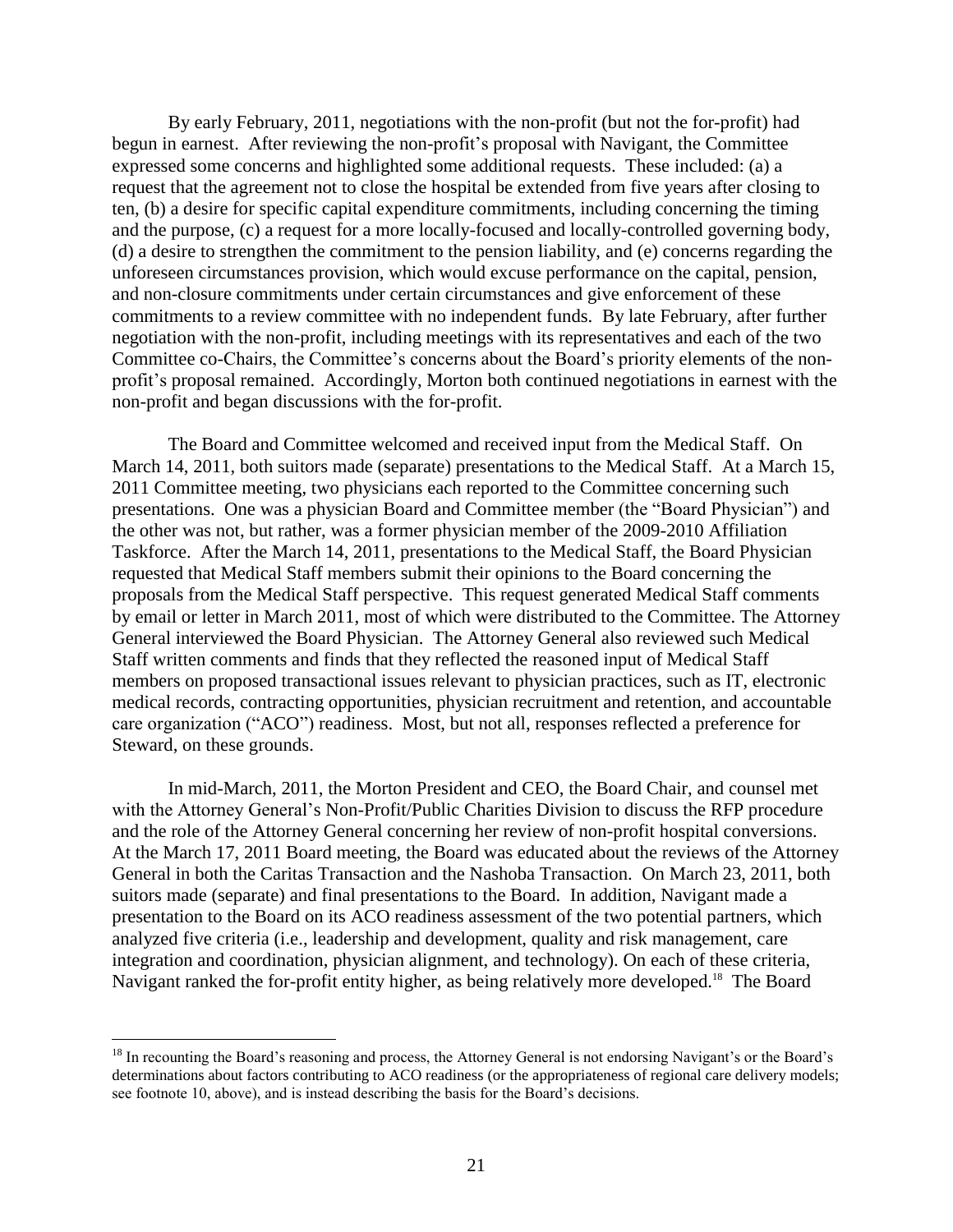Physician made a presentation to the Committee on March 24, 2011 and to the Board on March 25, 2011 concerning the above-described consensus of the Medical Staff regarding the proposals.

At its March 25, 2011 meeting, the Board reviewed and continued its discussion concerning the two proposals and the suitors, with the recognition that the Committee would deliberate at its next meeting to make a recommendation to the full Board for consideration at the Board's next meeting.

#### *Committee and Board's Evaluation and Determination*

Based on its March 28, 2011 meeting deliberations, the Committee, with the assistance of Navigant, prepared an 18-page presentation of its recommendation, which was presented by the two co-Chairs of the Committee and considered by the Board at its March 29, 2011 meeting. The Board discussed and acknowledged the similarities between the two proposals.<sup>19</sup>

As noted in Section 2.1, above, the Board based its determination in large part upon its threshold finding that, under the non-profit proposal, Morton Hospital would not remain a fullservice acute care community hospital, but rather, would become a fourth campus or branch of a regional community hospital system that developed "signature" services at the respective facilities to service, collectively, the health care needs of residents of the entire region, and further, that the proposal did not commit to the expansion and delivery of local (as opposed to regional) clinical services. The three Southcoast hospital facilities are in Fall River, New Bedford, and Wareham. As noted by the Board and consistent with a proposal summary by Navigant (Transaction Notice, Ex. H at p. 16), each Southcoast hospital facility is developed to have a "signature" service for the region. In the Board's judgment, patients in Taunton's primary service area would be unlikely to travel to Fall River, New Bedford, or Wareham for treatment that they could not receive at Morton Hospital. The Board determined that, in its judgment, the regional approach to care envisioned for Morton Hospital and the community it serves under the non-profit proposal was: (a) not likely to be viable for Morton Hospital in the long term, and (b) would not result in the continued operation over the long term of full-service acute care hospital services at Morton Hospital for the residents of Taunton and its surrounding communities, which was the Board's vision of Morton Hospital's mission and for meeting the needs of the local community.

Consistent with the above findings, the Board deliberated and determined, including on the following and other factors valued by the Board and after diligent and arms-length negotiations to attempt to enhance the elements of priority to the Board in the non-profit proposal, that the sole bid from a non-profit health care system was not a reasonably viable proposal for continuing Morton Hospital's charitable mission of operating a full-service, acute care hospital for the residents of Taunton and its surrounding communities over the long term.

 $19$  The Committee and Board noted that proposal similarities included the following: (a) assumption or defeasance of debt, (b) assumption of pension liability, (c) maintaining current community benefit levels, (d) maintaining current charity care levels, (e) offering employees, including senior management, comparable positions at Closing, and (f) use of the Morton Hospital name.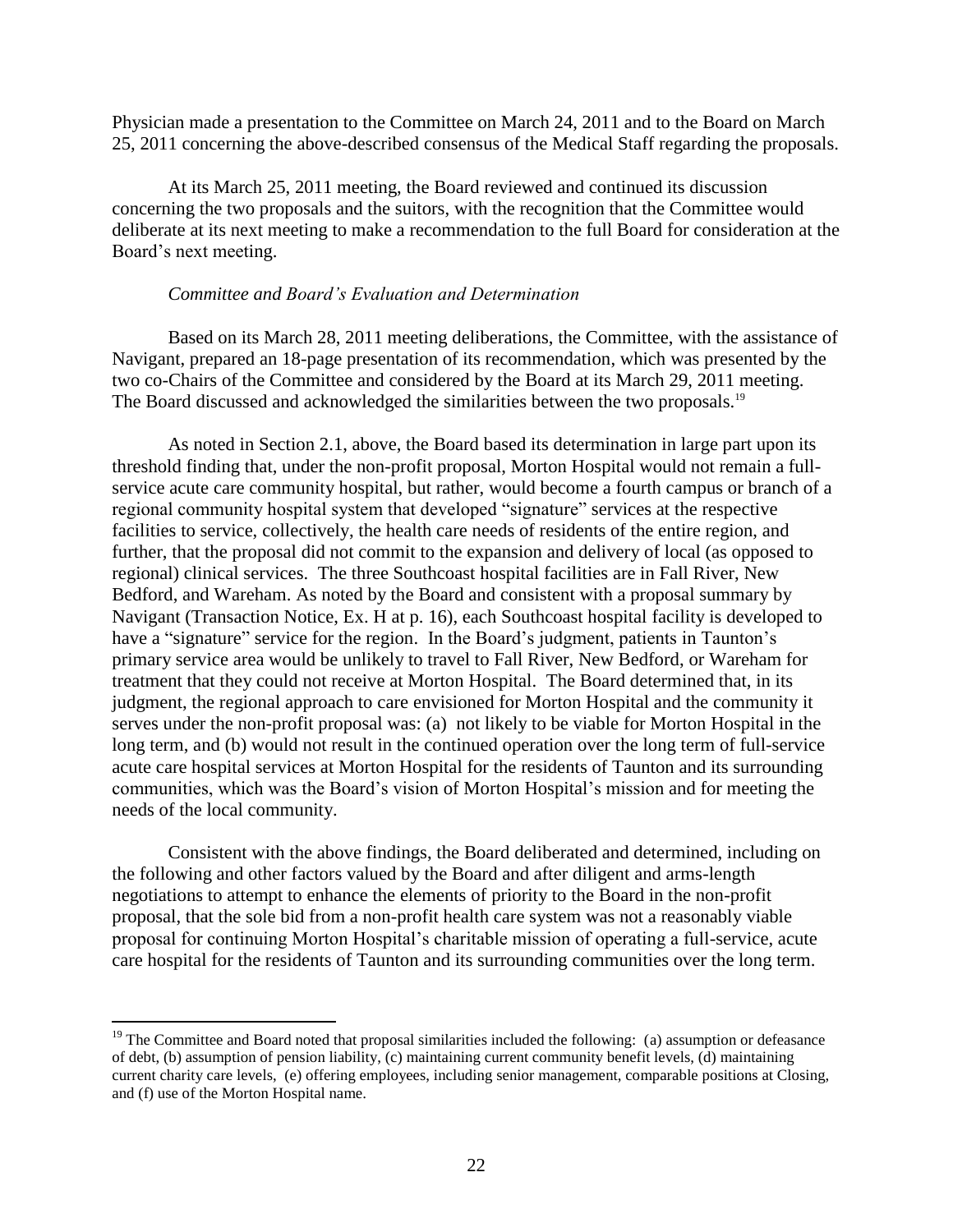(a) *Scope of services*. The Board determined that the non-profit proposal, including its model of service delivery, was not committed to maximizing the services available locally in Taunton and focusing capital and other system resources on Morton Hospital specifically (as opposed to a larger region that included Morton's service area). The Board determined that the non-profit proposal would not result in the preservation of full-service acute care hospital services at Morton Hospital for the residents of Taunton and its surrounding communities; the Board believed that such a result under the non-profit proposal was not consistent with either Morton Hospital's current charitable operations or the mission of Morton Hospital. The Board noted and valued Steward's commitment to maintain Morton Hospital as a full service community hospital, including its more specific commitment to the expansion and delivery of a full-range of acute care services at Morton Hospital. As detailed in footnote 7, above, Steward committed in the APA, Section 11.6(d) to focus its capital expenditures and resources on building and developing services such as women's health, obstetrics, imaging, and creating a cancer care center. Steward committed to "recruiting specialists and providing a broader range of medical services locally, performed in the greater Taunton community with particular emphasis on neurosurgeons/spine surgeons and vascular medicine physicians." APA, Section 11.6(d). Steward also committed to working with the local governing board and management concerning the planning and development of such services.<sup>20</sup>

(b) *Capital Commitment.* The Board noted and valued Steward's larger, more frontloaded, and more specific, minimum capital commitment. Steward has committed to spend at least \$110 million in capital expenditures and investments at Steward Morton Hospital over the next 10 years post-Closing, with at least \$85 million in the first five years post-Closing, and with at least \$25.5 million in the first year post-Closing. Steward's specific commitments, as set forth in the APA, Section 11.6(e), concerning its minimum capital expenditures are detailed in footnote 6, above. $21$ 

(c) *Local Governing Board.*The Board noted and valued Steward's commitment to maintain over the long term a more locally-focused board post-Closing, with more governance participation and control by residents of Morton's primary service area. Steward committed (APA Section 11.8) to maintaining post-Closing a local hospital board, comprised of medical staff members, community leaders, and executive officers. The Steward Morton Hospital local governing board, which shall operate subject to the authority of the Steward Buyer's board, shall be responsible, subject to such authority, for the following decisions, consistent with DPH regulations: (i) approval of borrowings in excess of \$500,000, (ii) additions or conversions that

<sup>&</sup>lt;sup>20</sup> Southcoast's proposal was not as specific in regards to the type or timetable of service development and delivery. Southcoast committed to engage in a six-month strategic planning process and to implement as soon as reasonably possible strategic initiatives, including the development at Morton Hospital of one or more "signature" services offered at each of the Southcoast facilities. The Board determined that the Southcoast model of service delivery had a regional focus (e.g., with each Southcoast hospital facility having one or more "signature" services designed for the delivery of care to the region served by all of Southcoast) and, accordingly, was not committed to maximizing the services available locally in Taunton and focusing capital and other system resources on Morton Hospital specifically.

 $21$  Southcoast committed to spend \$84 million in capital expenditures over the next seven years post-closing, but did not commit to any specific minimum up-front amount or any specific use of such capital expenditures at the Morton Hospital facility.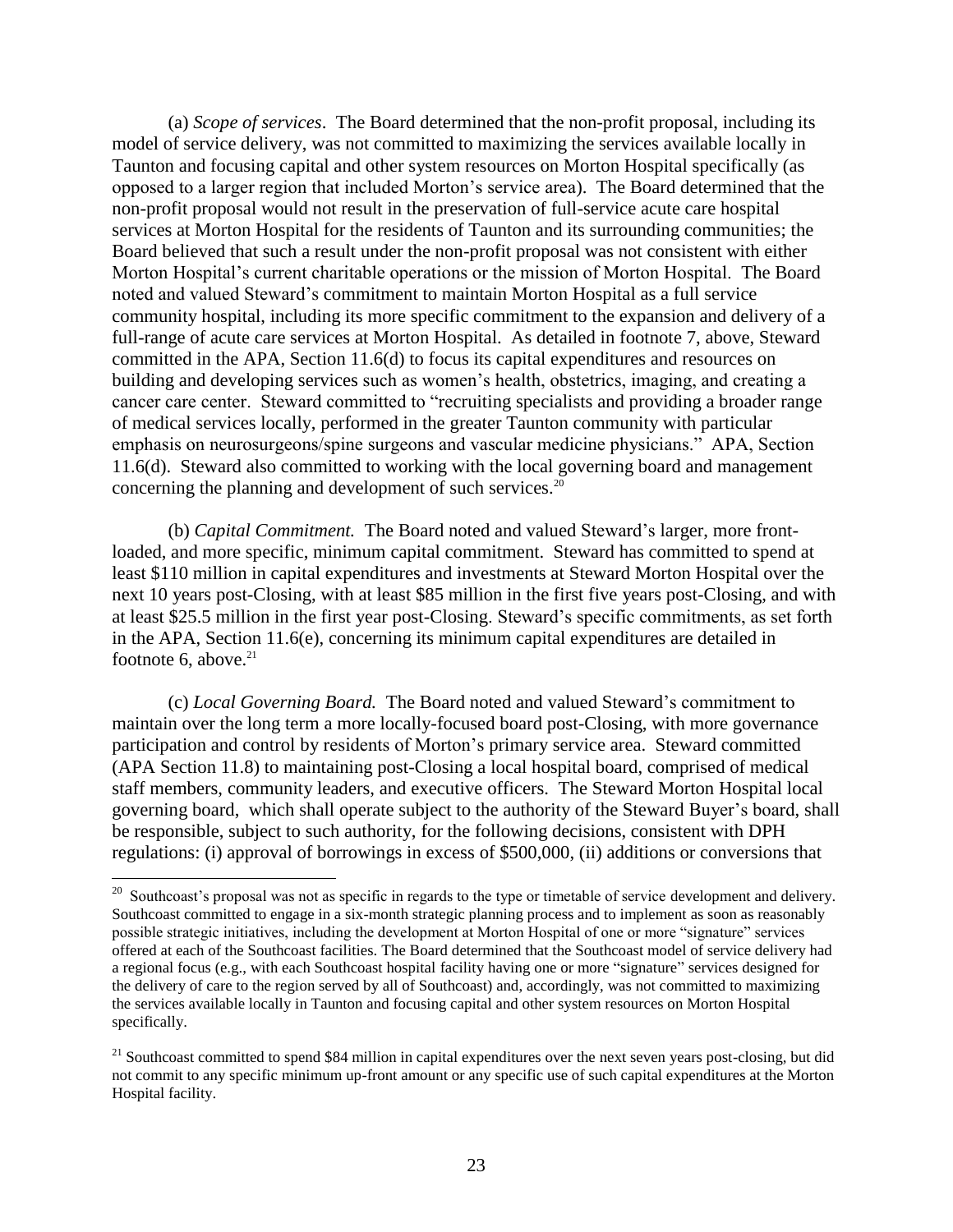constitute changes in service, (iii) approval of capital and operating budgets, including prioritization of capital expenditures, (iv) approval of the filing of an application for Determination of Need, (v) development of strategic plans for the community, (vi) medical staff credentialing, and (vii) community benefit planning. Its members initially shall be nominated by the Board, and later self-nominated, subject to appointment by the Steward Buyer's board and approval by the Chairman of the Steward Parent.<sup>22</sup>

(d) *No-Close Period.* The Board noted and valued Steward's longer commitment not to close Morton Hospital. As set forth in Section 1.1(d), above, Steward committed to a ten-year No-Close Period, which is qualified in years eight through ten.<sup>23</sup>

(e) *ACO Readiness Factors.* Relying on the advice of Navigant and its ACO readiness assessment of the two suitors, the Board noted and valued input that Steward has pursued more advanced efforts concerning ACO development and implementation, including its leadership experience and human resources, its \$100 million investment in IT that would be available to Steward Morton Hospital post-Closing, as well as its physician recruitment and retention practices, including Steward's captive insurance company available to employed and nonemployed physicians, its IT clinical and operating systems, and EMR compatibility and development.<sup>24</sup>

At its March 29, 2011 meeting, the Board (meeting jointly with the Morton Health Foundation, Morton Physician Associates, and Morton Property boards) voted unanimously (with one voting Board member absent) to approve the Transaction as set forth in the APA.

#### *Key Findings*

The record reviewed by the Attorney General demonstrates engaged and committed Committee and Board involvement over an extended period of time. The Board carefully evaluated all options consistent with the relevant legal standard and engaged in an in-depth understanding of both the non-profit and for-profit proposals. While noting the Attorney General's process recommendations set forth in Appendix B, the Attorney General finds that, in approving the Transaction, the Board acted diligently, deliberatively, and in the best interests of Morton, consistent with its fiduciary duty of care (and with its duty of loyalty, which is described further in Section 4.3).

 $\overline{a}$ <sup>22</sup> Southcoast committed to having two Morton Hospital appointed directors on the 19-member Southcoast board, which has a broader, more regional focus than solely Morton's service area. These two Morton-appointed directors would serve for two years and then Southcoast's standard board practices would control the composition of the Southcoast board. Additionally, Southcoast would create a transitional local governing board (with five Southcoast representatives and four Morton representatives), which was intended to ease the integration of Morton Hospital into Southcoast post-Closing and which would not be permanent.

 $^{23}$  Southcoast committed to a seven-year no-close period in its proposal (see Transaction Notice, Ex. H at p. 14).

 $24$  See footnote 18 concerning the ACO readiness determination by the Board.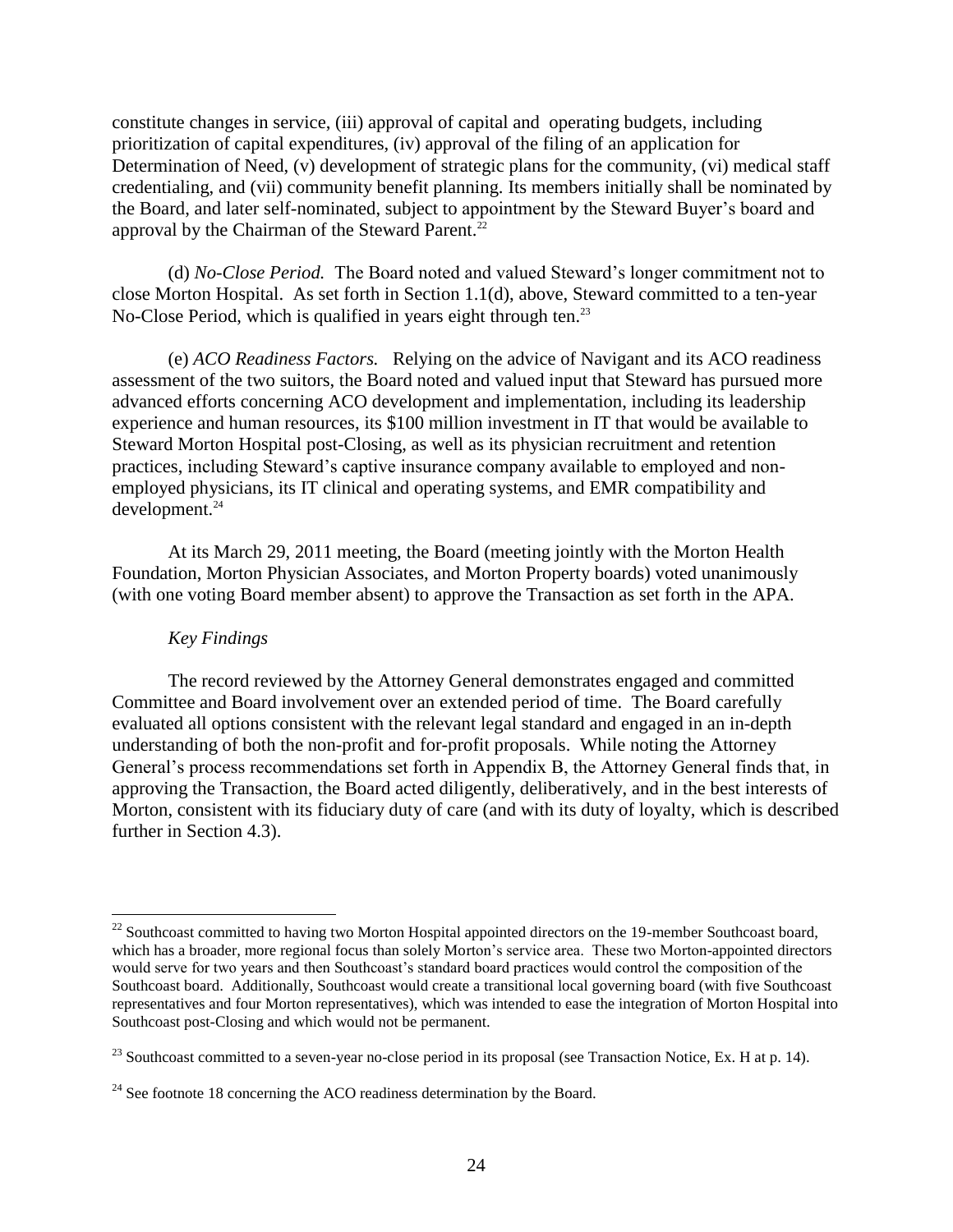The Attorney General finds that the Board appropriately was educated by its consultants and advisors concerning the "impossible or impracticable" standard under applicable general non-profit and charities law. Applying that standard, the Board determined that: (a) Morton Hospital could not continue to survive in its current charitable form as a stand-alone community hospital, and (b) the sole bid from a non-profit health care system was not a reasonably viable proposal for continuing Morton Hospital's charitable mission of operating a full-service, acute care hospital for the residents of Taunton and its surrounding communities over the long term.<sup>25</sup> The basis for the first part of the Board's determination is set forth in Section 4.1, above. The basis for the second part of the Board's determination is set forth in this Section 4.2, above. The Attorney General finds that the Board made its determination consistent with the appropriate standard under applicable general non-profit and charities law, including the Board's determination that the non-profit bid was not a reasonably viable proposal for maintaining Morton Hospital over the long term as a full-service community hospital.

As noted in Section 2.1, above, the Board based its determination in large part upon its finding that, under the non-profit proposal, Morton Hospital would not remain a full-service acute care community hospital, but rather, would become a fourth campus or branch of a regional community hospital system that developed "signature" services at the respective facilities to service, collectively, the health care needs of residents of the entire region, and further, that the proposal did not commit to the expansion and delivery of local (as opposed to regional) clinical services. In the Board's judgment, residents of Taunton would be unlikely to travel to Fall River, New Bedford or Wareham for services not available at Morton Hospital; the Board determined that the preservation of a full-range of acute care services at Morton Hospital was in the best interests of the charity and the community it serves and would not be accomplished under the non-profit proposal. The Board's determination in this regard was supplemented by its other findings, including that Steward's proposal (unlike the non-profit proposal) had a long-term commitment to maintain a local governing board, that it had a larger, more front-loaded, and more specific capital commitment, and that it committed to a longer No-Close Period.

As noted in the AG's Section 8A(d) Guidelines (p. 13), appropriate factors for the Board to consider in making its determination include Morton Hospital's "continued financial viability (both short-term and long-term); its ability to carry out its charitable mission under each of the proposed alternatives; and the desire and need for local community input and/or control of the charitable assets and operations." The record shows that the Board considered these, and other, factors in making its determination to approve the Transaction. While the Attorney General notes that the facts of this case arguably require a closer scrutiny of the application of the relevant legal standard than in other Section 8A(d) reviews, the Attorney General finds that the record supports a reasonable basis for the Board's determination to approve the Transaction consistent with applicable general non-profit and charities law, including the Board's determination that the nonprofit bid was not a reasonably viable proposal for the long-term operation of a full-service community hospital in Taunton.

<sup>&</sup>lt;sup>25</sup> The Board's determination is consistent with the corporate purposes of Morton Hospital, which include: "[t]o establish and maintain a Hospital for the care of persons suffering from illness or disabilities which require that the patients receive in- or out-patient hospital care." See also, footnote 10, above.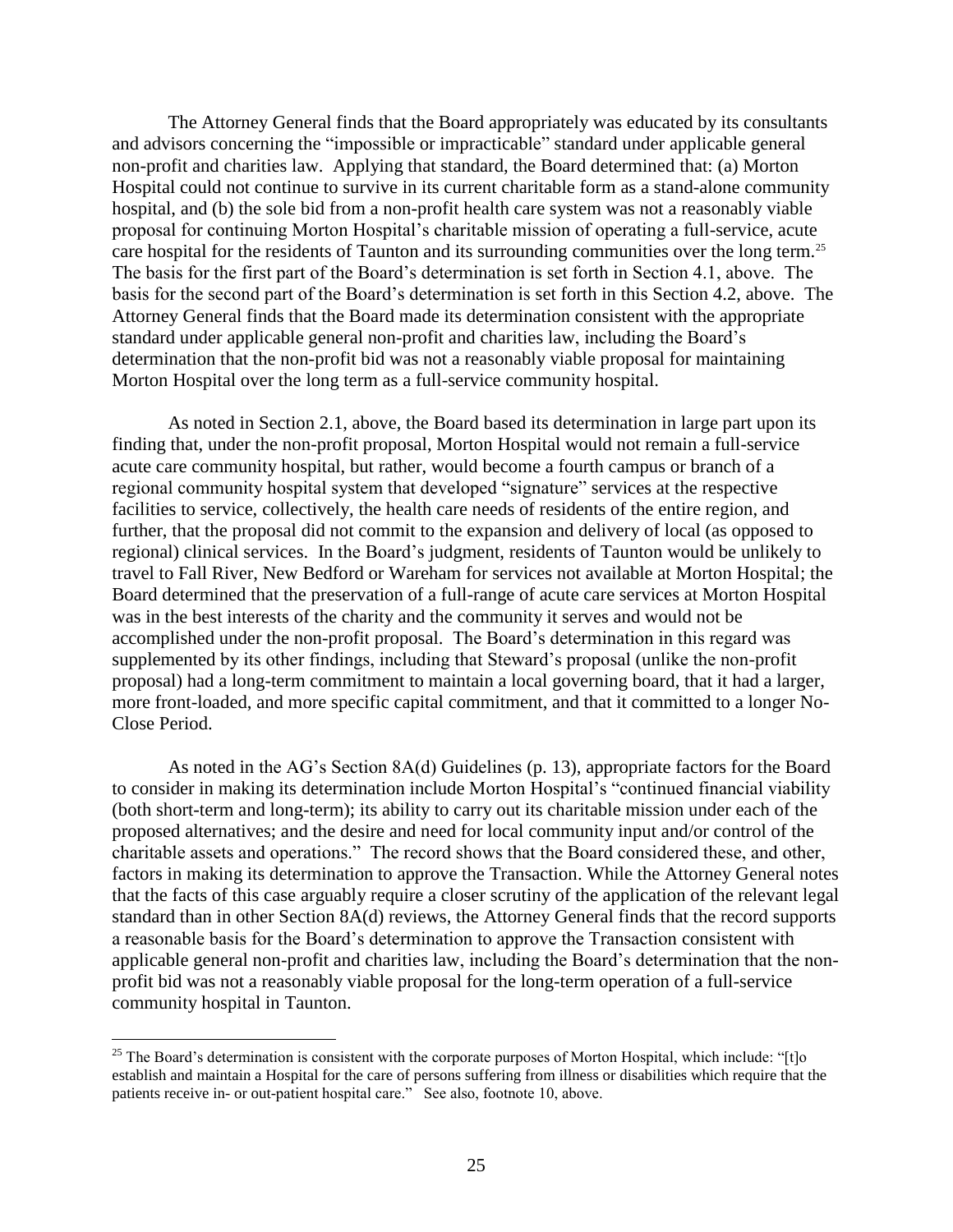Finally, in making its determination to enter into the Transaction, the Board reasonably relied on the advice of qualified, independent consultants and advisors. The Attorney General notes that is consistent with the fiduciary obligations of a Board member, including the duty of care, to rely on information, opinions, and reports of professional third parties as to matters which the Board member reasonably believes to be within the competence of such professional or expert. *See* G.L. c. 180, § 6C.

#### **4.3 The Board and senior management complied with standards for disclosure and managing conflicts of interest.**

Consistent with the duty of loyalty, the members of the Board and senior management, as fiduciaries, must act in the best interests of the organization rather than themselves. When their personal interests are implicated, the interests must be disclosed and appropriately handled to assure that decisions are truly made in the interests of the charity. For the reasons set forth below, the Attorney General finds that the Board and senior management acted consistent with those standards.

The Attorney General requested and reviewed relevant documents and information, including the Morton conflict of interest policy, special conflict of interest disclosure forms developed for the RFP process, completed by Board members in the Fall of 2010 and updated in March 2011, and Board and Committee minutes, as well as interrogatory responses from, and interviews with, Board members and senior management, as well as non-Board physician committee members, concerning conflict of interest disclosures and the Transaction.

In approximately August of 2010, the Board engaged its outside legal counsel to assist with, among other things, its management of the RFP process, including the disclosure and management of potential conflicts. In the Fall of 2010, counsel sent an email addressed to all Board members requesting that they complete an attached conflict of interest disclosure memorandum.<sup>26</sup> The disclosure memorandum asked about any financial or business, or personal or professional, relationships between Board members and their family members on the one hand, and various parties potentially negotiating an affiliation or acquisition with Morton on the other hand. Results were submitted to counsel for review, and only five (of twenty-six) Board members responded with anything other than "none."<sup>27</sup> In March of 2011, the Board members

 $26$  By what Morton explained as an administrative oversight, the Morton President and CEO, who sits ex officio as a voting Board member, did not receive or complete either the 2010 or 2011 conflicts disclosure form concerning the RFP process and potential partners. The interview and interrogatory answers of the Morton President and CEO confirm that neither she nor any family member had an existing business or financial relationship with Steward, and further, Board members were aware of the terms of her current employment agreement and deferred compensation plan with Morton and that, like all Morton employees active and in good standing at the time of Closing, she would be offered a comparable employment position by whichever of the two final bidders the Board selected.

<sup>&</sup>lt;sup>27</sup> The five disclosures included: (a) a Board member whose child was a nurse at a potential partner; (b) a Board member whose child was a physician on the medical staff of a potential partner; (c) a physician Board member who had participated in meetings with representatives from two potential partners as a member of the Affiliation Taskforce; (d) a physician Board member who had participated in negotiations with a potential partner concerning Morton's pediatric hospitalist program; and (e) a Board member who had performed professional consulting work for three potential partners or their affiliates more than five, ten, and twenty years ago, respectively.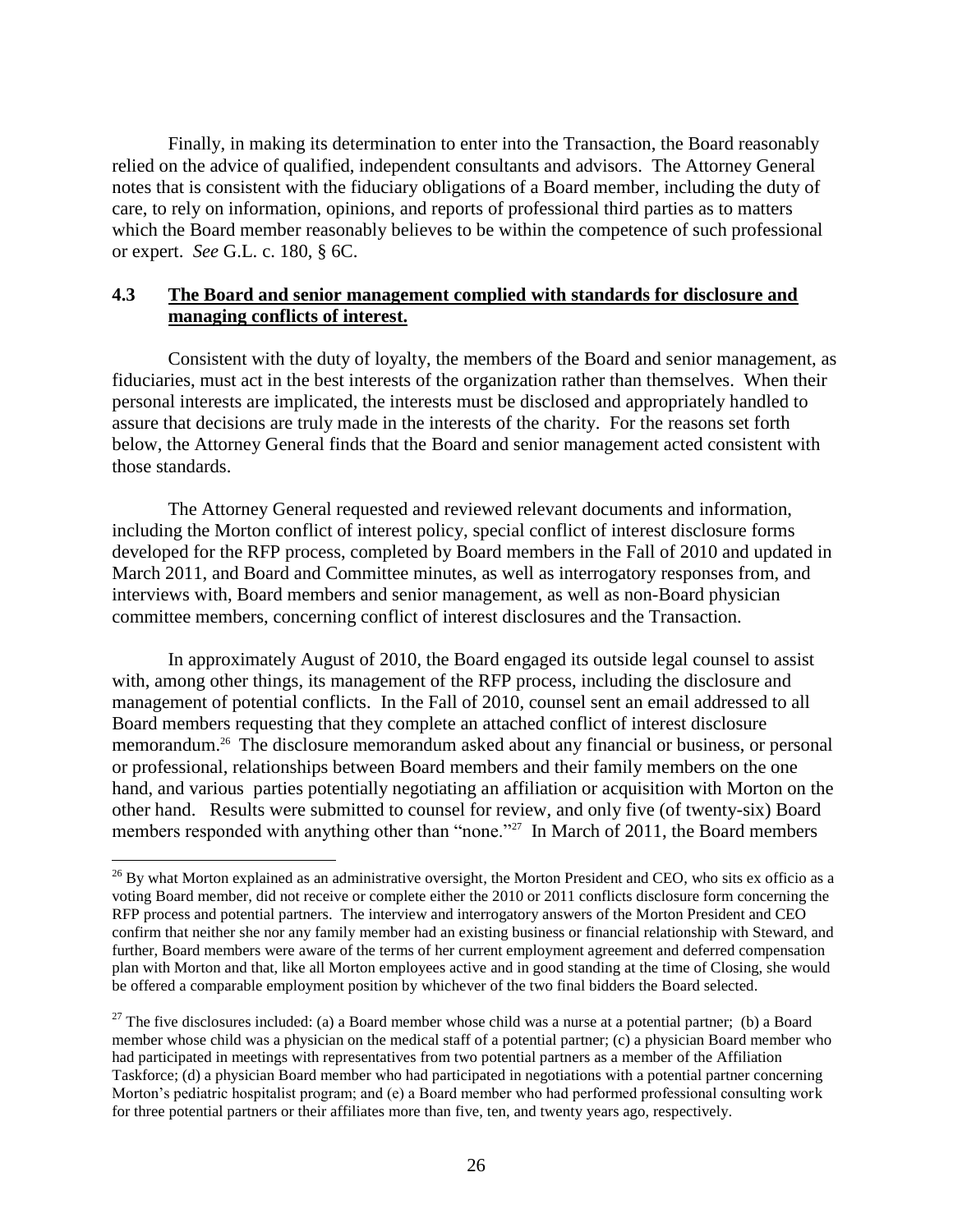were asked to review their prior disclosures and update the responses if necessary; there was one additional disclosure at this time.<sup>28</sup>

Prior to the APA execution, no Board member, or any family member of any such individual, had any direct or indirect financial relationship with or business interest in Steward or Cerberus. Consistent with a desire by the Board for local participation in governance post-Closing, members of the Board will be nominated by Morton Hospital and appointed by Steward to serve as members of the Steward Morton Hospital local governing board effective upon Closing. In an interview of Steward senior management, the Attorney General was informed that Steward does not compensate the members of its local governing boards and does not intend to do so with respect to individuals serving on the Steward Morton Hospital board.

Prior to the APA execution, no member of the Morton senior management team, or any family member of any such individual, had any direct or indirect financial relationship with or business interest in Steward. As noted in footnote 19, above, the President and CEO, along with the current Morton senior management team, are expected to be employed by Steward post-Closing. However, no financial terms and conditions have been negotiated between Steward and members of Morton senior management with respect to future employment. Based on interrogatory responses from and interviews with Morton representatives, no member of Morton senior management will receive an increase in salary, incentive payment or bonus, or other form of compensation as consideration for identifying or finding Steward or negotiating, effectuating, or entering into the Transaction.<sup>29</sup>

As set forth in Section 4.2, above, medical staff members who do not serve as an officer or director of a non-profit hospital do not have fiduciary obligations to the hospital and thus, are free to act consistent with their private interests as physicians. With respect to consideration of Medical Staff input in the Board's deliberations, the Board was advised, including at the first Board meeting that Navigant and counsel attended on September 8, 2010, about the avoidance of personal conflicts of interest, including, as reported in the minutes, "conflicts that might arise regarding the interactions of physician-members of the Board and potential acquirers of the Hospital." Ultimately, a charitable board's determination, consistent with the fiduciary duty of loyalty, must be made by the board in the best interests of the charity (and not in the best interests of any single individual or constituency). The Attorney General finds that the Board's consideration of feedback from (non-Board) members of the Medical Staff in its deliberation process concerning the RFP responses and the Transaction was not inconsistent with its duty of loyalty to Morton or otherwise inappropriate.

<sup>&</sup>lt;sup>28</sup> A physician Board member disclosed that he and his business partner had met with a representative of one of the two final bidders to discuss the potential transaction and its impact on physician practices, that the information provided was similar to information provided at the March 14, 2011 presentations to the Medical Staff by the two final bidders, and that the physician had had no negotiations or follow up meetings with such bidder. The Attorney General notes her process recommendations concerning medical staff input and transparency in Appendix B.

 $29$  The Morton President and CEO has an employment agreement and a deferred compensation plan, both of which are being assumed by the Steward Buyer at Closing. The deferred compensation plan contains a change of control provision that may accelerate payments otherwise due to her in 2011. In any event, the timing of the Closing mitigates any incremental benefit provided by any such accelerated payment.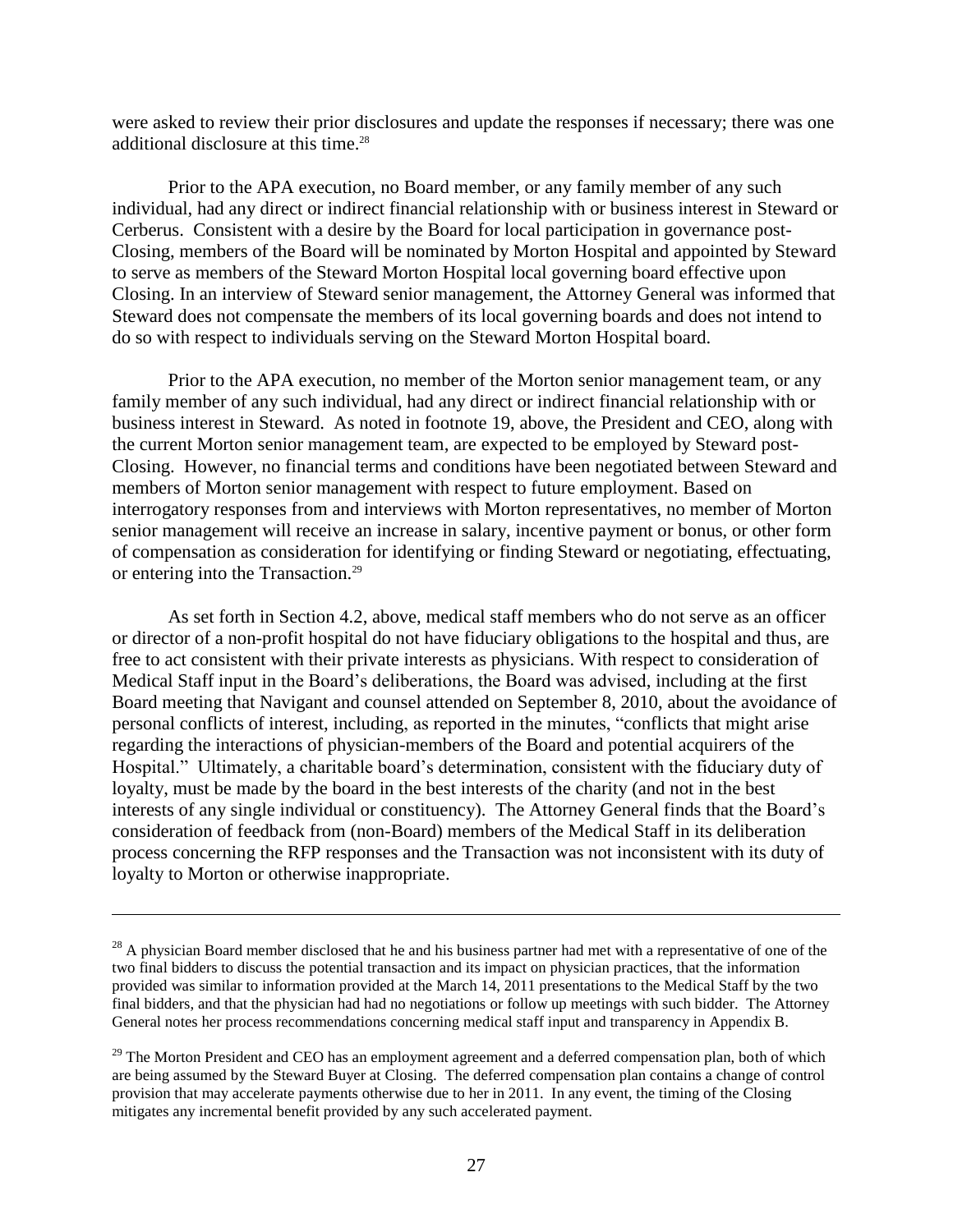#### *Key Findings*

 $\overline{a}$ 

While noting the Attorney General's process recommendations set forth in Appendix B, the Attorney General finds that conflicts of interest were appropriately disclosed and managed, that there was no undue influence on the Board members concerning their review, negotiation, and consideration of the proposals, and that the Board acted in the interests of Morton (and not any private individual or group of individuals) in establishing the criteria for, negotiating, and entering into the APA and the Transaction.

#### **4.4 The Transaction purchase price is consistent with fair market value.**

The duty of care, to which the Board and senior management are subject, obligates the organization to obtain the best possible arrangement for its assets. The Attorney General requested and reviewed relevant documents and information, including documents and information referenced in Sections 4.1, 4.2, and 4.3, above, as well as interrogatory responses from, and interviews with, Board members and management concerning the value of Morton.

The Transaction purchase consideration is defined to be the sum of: (a) the repayment, discharge, defeasance, or release of outstanding Morton debt, and (b) the assumption of outstanding liabilities of Morton, including the underfunded pension plan liability (which is not a fixed, negotiated number, but rather, to be determined on an actuarial basis, based on the present value of the expected future benefit obligations of the pension plan less the value of plan assets, which amount may change before Closing due to market conditions). APA, Section 2.5(a).

The APA, executed March 29, 2011, estimated that the purchase price consideration to be determined by an agreed upon methodology applied at Closing and to be paid by Steward would be "approximately \$60 million." APA Section 2.5(a). In the Transaction Notice (p. 14), dated May 26, 2011, Morton estimated the purchase price consideration to be "approximately \$53" million." The difference is attributed to a recalculation of Morton's estimated pension plan liability to \$36 million as of May 9, 2011.<sup>30</sup> The \$53 million consists of approximately \$28 million for repayment of debt, less \$11 million net cash on hand available to defease debt, plus \$36 million for assumption of the pension plan liability.

As set forth in the AG Statement in the Caritas Transaction, this does not suggest or mandate that the "purchase price" is the sole determinant of what is fair and reasonable. Other material commitments, such as those negotiated by the Board for this Transaction and that are not technically part of the purchase price, may also be taken into account in determining overall fairness. See generally, Section 1.1, above. Indeed, the APA acknowledges in Section 2.5, entitled "Purchase Consideration and Commitments," the inherent value of Steward's post-Closing commitments with respect to the No-Close Period and capital expenditures. As detailed in Section 4.2, above, the Board considered both purchase price consideration, as well as post-Closing commitments of value to Morton and the community it serves, in assessing valuation.

 $30$  The pension liability was calculated by The Angell Pension Group, Inc. as of May 9, 2011, based on a termination assumption. (Transaction Notice at p.14.)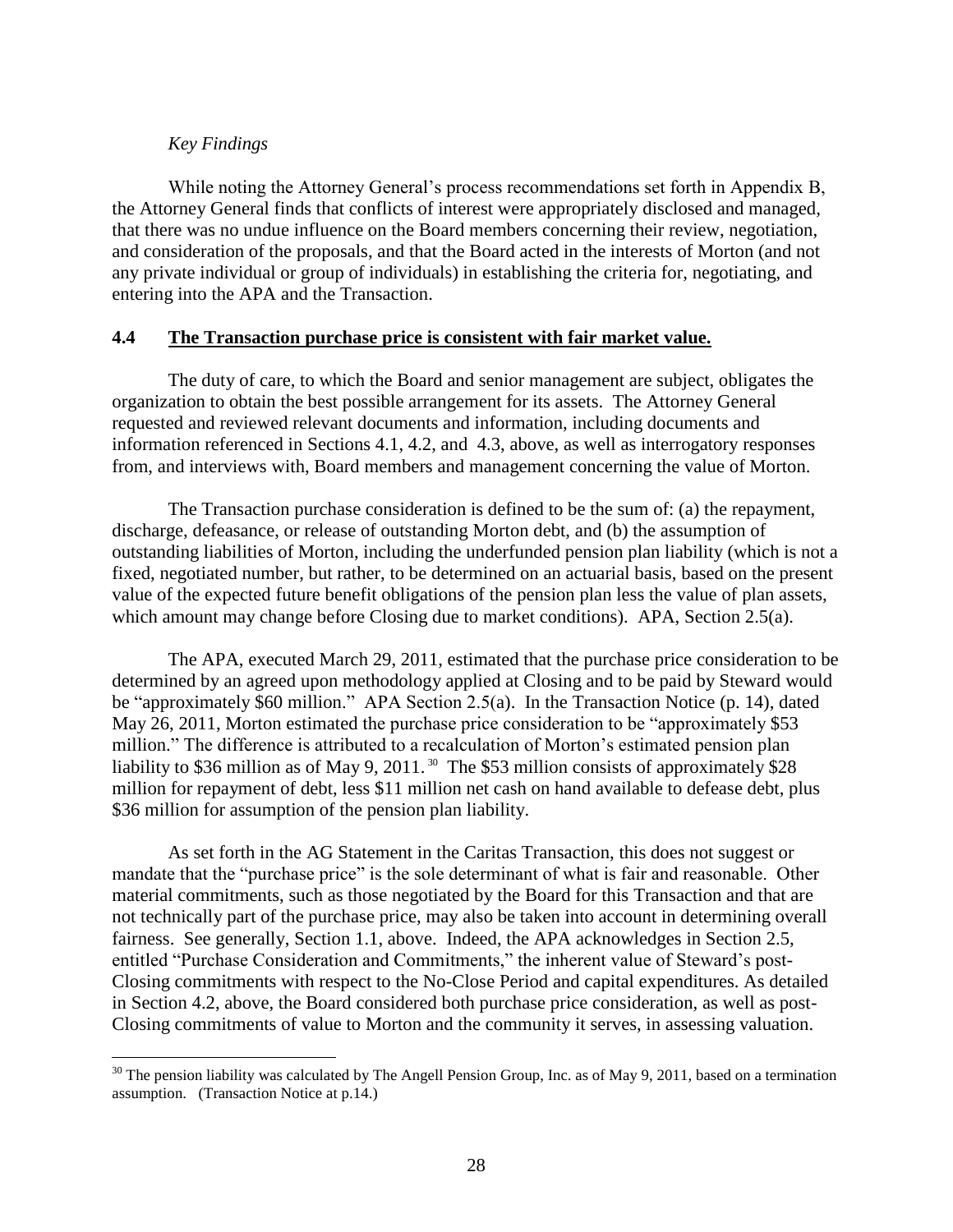In evaluating the fairness of the purchase price and the value to Morton, the Attorney General's review included the above, as well as the following issues.

#### *Industry Benchmarks*

In 2010, Morton had EBIDA of approximately \$4.1 million. This is based on a net loss of (\$2 million), interest of \$1.4 million (added back), and depreciation/amortization of \$4.7 million (added back). Based on the purchase price of approximately \$53 million, the purchase price is estimated at approximately 13 times EBIDA. This is significantly higher than the typical range for hospital acquisitions. Based on data for hospital mergers and acquisitions compiled by Irving Levin Associates in August 2011, the 13-times EBIDA multiple in this Transaction is higher than the EBIDA multiple for each of six comparable hospital acquisitions that are in process or have recently been completed.

In addition, in 2010, Morton had patient service revenue of approximately \$132 million. The purchase price of \$53 million is approximately 0.4-times patient service revenue. The referenced data compiled by Irving Levin Associates for six comparable transactions indicates a range for purchase price at 0.2- to 1.0-times annual patient service revenue. The Transaction price as a multiple of annual patient service revenue falls within the range of the comparable transactions.

#### *Market Response*

The purchase price is the result of a diligent and active search for a partner or buyer that would address the problems facing Morton. Absent process failures, including mismanaged conflicts of interest, none of which have been identified in the Attorney General's review (see Sections 4.1, 4.2, and 4.3, above), it is such a process that is the best indicator of market value. As set forth in the AG Statement in the Caritas Transaction, the best determinant of fair market value, particularly in the complex marketplace of health care where sellers may have significantly divergent conditions and negotiating positions, is neither opinions nor industry ranges, but rather, the market response to a carefully designed and managed sale process.

Facing deteriorating financial condition, Morton engaged Navigant in 2010 to reach out to other non-profit and for-profit organizations that may have had an interest in an affiliation with or acquisition of Morton, in a broad-based, systematic, and comprehensive manner, including the RFP process described in Section 4.2, above. Board members on the Committee, as well as Morton's advisors and Morton's senior leadership, communicated and negotiated with several parties regarding a potential transaction involving Morton, including diligent and armslength negotiations concerning the final two proposals. Although Morton did not engage Navigant or any other third party to provide a separate fairness opinion, Morton did rely on Navigant to provide market data concerning the Transaction purchase consideration, including Navigant's reporting on median financial consideration for recent hospital acquisitions as being "approximately 6.7 times EBIDA." (Transaction Notice at p. 14, citing to Transaction Notice Ex. H at pp. 6, 10, and 13).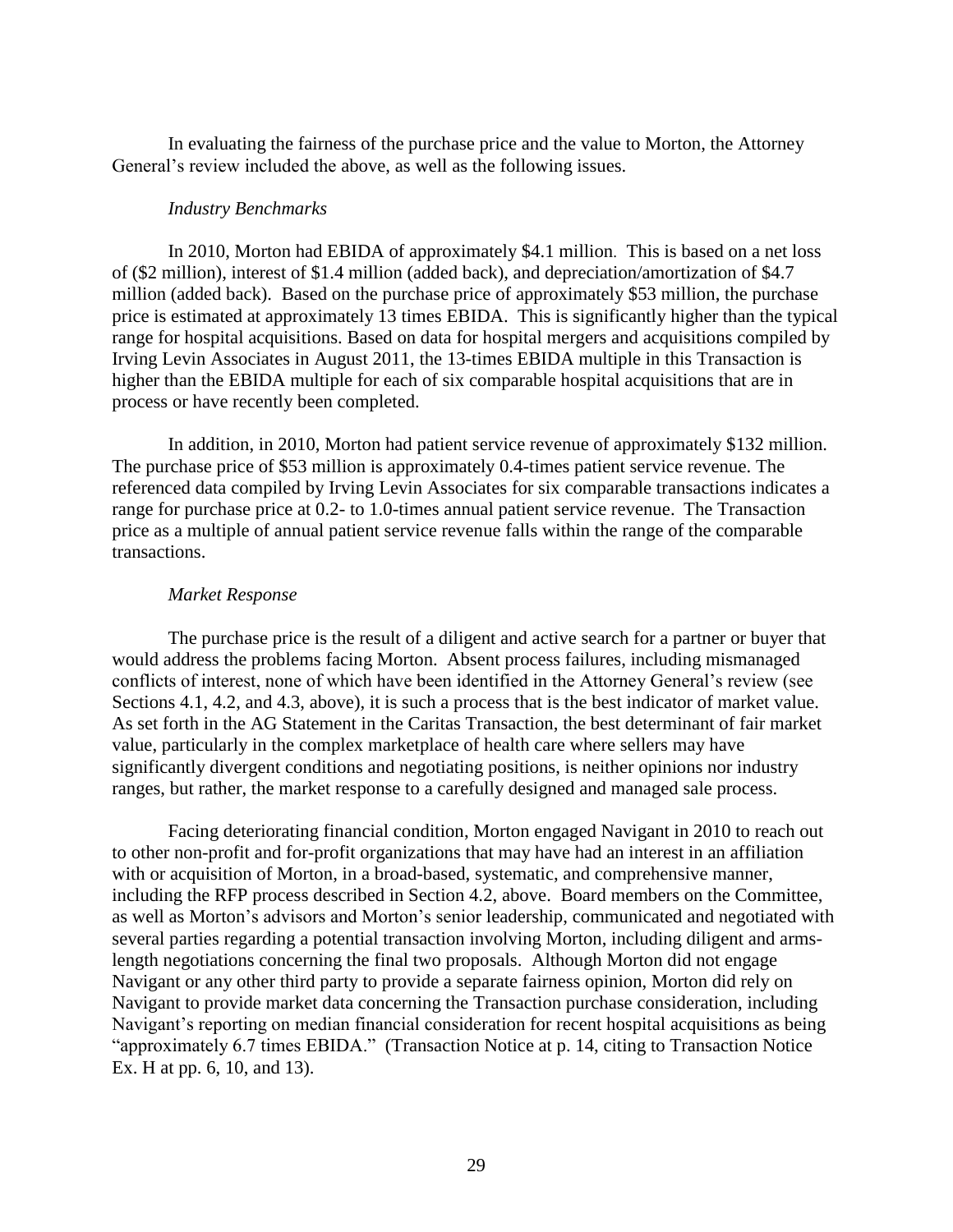#### *Other*

The Attorney General's financial advisor, HS&S, reviewed the Transaction, as well as the indicators of value. HS&S advised the Attorney General that: (a) the purchase consideration for the Transaction is commercially reasonable and is consistent with the fair value of Morton, and (b) there is no compelling need to complete an independent financial valuation of Morton. As such, the Attorney General has concluded that a separate fairness opinion is not necessary.

Moreover, there is substantial independent support for the fairness of the purchase consideration of the Transaction inherent in: (a) a review of industry experience for health systems in a distressed financial position, (b) the restrictions placed on the future use of the assets, and perhaps most importantly, (c) the RFP process that Morton undertook to explore alternatives to the Transaction.

#### *Key Findings*

The Attorney General finds that the Transaction affords Morton, and the public it serves, fair value for the assets and operations of Morton. The purchase consideration for the Transaction is commercially reasonable and is consistent with the fair value of Morton. There is no compelling need to complete an independent financial valuation of Morton.

#### **4.5 The Transaction is in the public interest.**

For the reasons set forth above and below, the Attorney General finds that the Transaction is in the public interest.

The Attorney General requested and reviewed all of the documents, information, and interrogatory responses previously disclosed, as well as interviews with key Board members and members of both Morton and Steward senior management.

As noted in Section III, above, much of the public commentary that the Attorney General received was supportive of the Transaction. As noted in Section 1.1, above, components of the Transaction that are beneficial to and consistent with the public interest include: (a) assuming the unfunded pension plan liability for approximately 1,800 Morton beneficiaries, (b) satisfying outstanding Morton debt, (c) committing no less than \$85 million in Steward Morton Hospital capital expenditures within five years post-Closing, with \$25.5 million to be expended in the first year post-Closing, (d) committing no less than an additional \$25 million in capital expenditures in years six through ten post-Closing, (e) not closing Morton Hospital and maintaining an acute care hospital that shall provide substantially the same scope of services as Morton Hospital currently provides during the No-Close Period, which is essentially seven years unqualified and an additional three years qualified post-Closing, subject to certain performance and notice criteria for the final three years, (f) maintaining charity care pursuant to the Attorney General's Community Benefits Guidelines for Non Profit Hospitals for as long as the Steward Buyer operates Steward Morton Hospital, including maintaining the current levels of charity care during the No-Close Period, (g) maintaining community benefit programs pursuant to the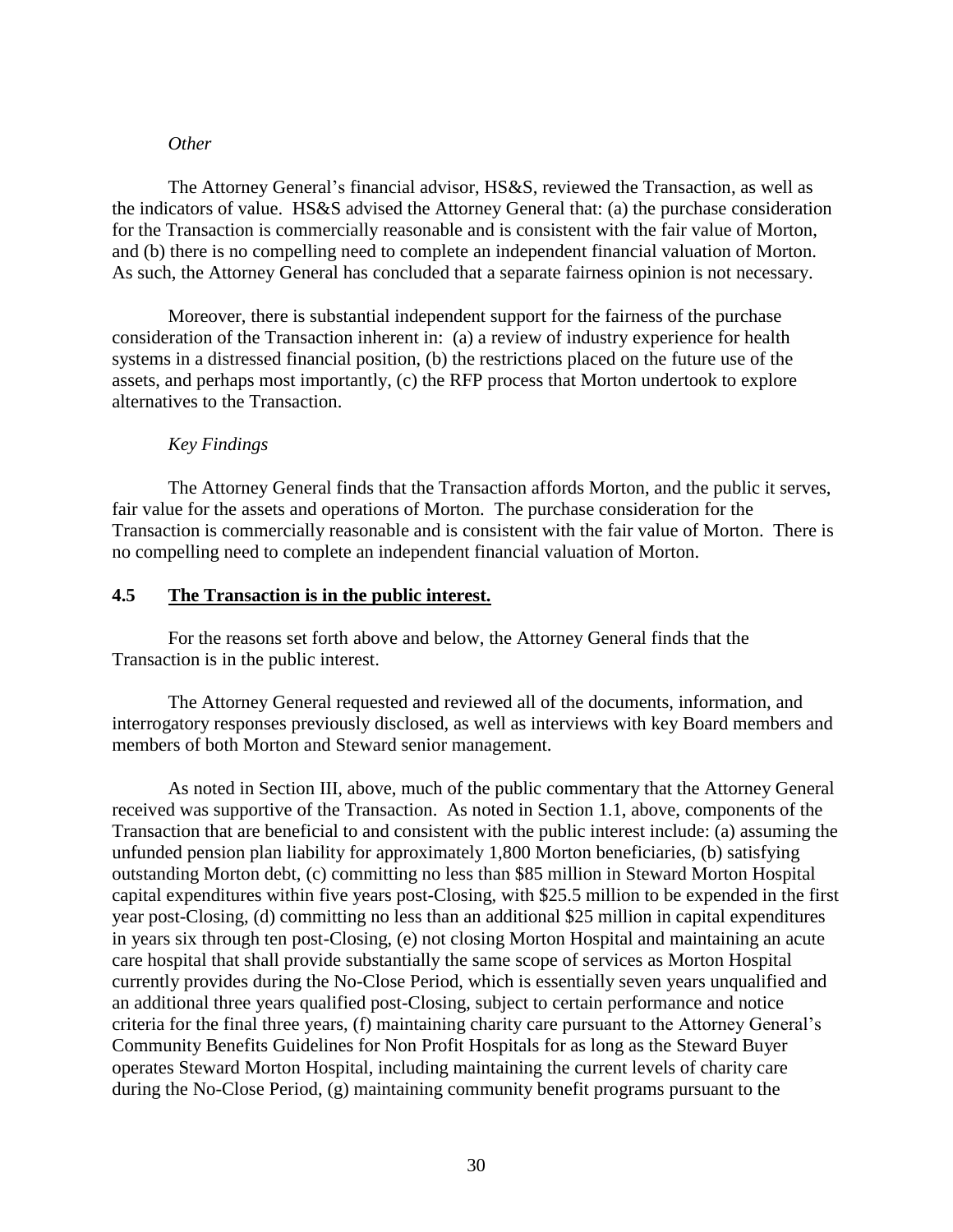Attorney General's Community Benefits Guidelines for Non Profit Hospitals for as long as the Steward Buyer operates Steward Morton Hospital, including maintaining the current levels of community benefit expenditures during the No-Close Period, (h) not closing or reducing the number of the 14 elder behavioral health service, inpatient psychiatric beds during the No-Close Period, (i) maintaining its adult uninsured clinic and school based health centers, as well as providing culturally and linguistically appropriate services consistent with those currently provided at Morton Hospital, subject to such changes over time that may be necessary or appropriate to ensure that such community benefit programs remain properly aligned with the needs and interests of Steward Morton Hospital's patients and the community post-Closing, (j) not selling or transferring a majority interest in Steward Morton Hospital for five years post-Closing, except as part of an otherwise permitted sale of the Steward health system as a whole or Steward Medical Holdings, (k) offering comparable employment positions to the approximately 1,200 Morton employees active and in good standing at the time of Closing, as well as recognizing Morton Hospital unions and collective bargaining agreements, (l) honoring naming commitments made by Morton in the past to donors, (m) for as long as the Steward Buyer operates Steward Morton Hospital, maintaining a local governing board for Steward Morton Hospital, with designated responsibilities consistent with DPH requirements, subject to the authority of the Steward Buyer's board of directors, organizing documents, and bylaws, (n) adopting and implementing charity care policies generally consistent with the current Morton Hospital charity care policies and complying with the current debt collection practices of Morton Hospital and the Recommended Hospital Debt Collection Practices set forth in the Attorney General's Community Benefits Guidelines for Non Profit Hospitals, (o) for as long as the Steward Buyer operates Steward Morton Hospital, continuing to accept Medicare and Medicaid patients consistent with current Morton Hospital practices and to accept emergency room patients regardless of ability to pay consistent with applicable law, (p) committing that the following APA provisions will apply to any successor-in-interest to the Steward Buyer (after 90 days prior notice of such sale to the Attorney General): ongoing obligations for community benefit and charity care, including debt collection practices; regulatory compliance; the noclosure commitments, including maintaining at least substantially the same services and maintaining current community benefit and charity care expenditure levels for the No-Close Period; the capital expenditures commitment in years six through ten post-Closing; the local governing board commitment; and the donor-naming commitment; provided that only the community benefit/charity care and regulatory cooperation obligations will apply if the Steward Buyer satisfies the No-Close Period criteria and otherwise could close the hospital rather than sell it, (q) agreeing that the Attorney General shall have the right to enforce certain post-Closing provisions of the APA related to the public interest, (r) agreeing that any enforcement action brought by the Attorney General under the APA or any of the ancillary agreements shall be brought in the courts of the Commonwealth of Massachusetts, (s) assuring and funding the reorganization or dissolution of the Morton entities, including assuring that endowment and other donor-restricted funds are appropriately segregated and used for appropriate purposes, (t) confirming that the Steward Buyer, notwithstanding its for-profit status, will fully cooperate with any investigation, inquiry, study, report, or evaluation conducted by the Attorney General under her oversight authority of the non-profit charitable hospital industry to the same extent and subject to the same protections and privileges as if Steward were a public charity, (u) clarifying that the existing assessment and monitoring of Steward by the Attorney General and DPH includes the impact of the Transaction on health care costs, access, and services within the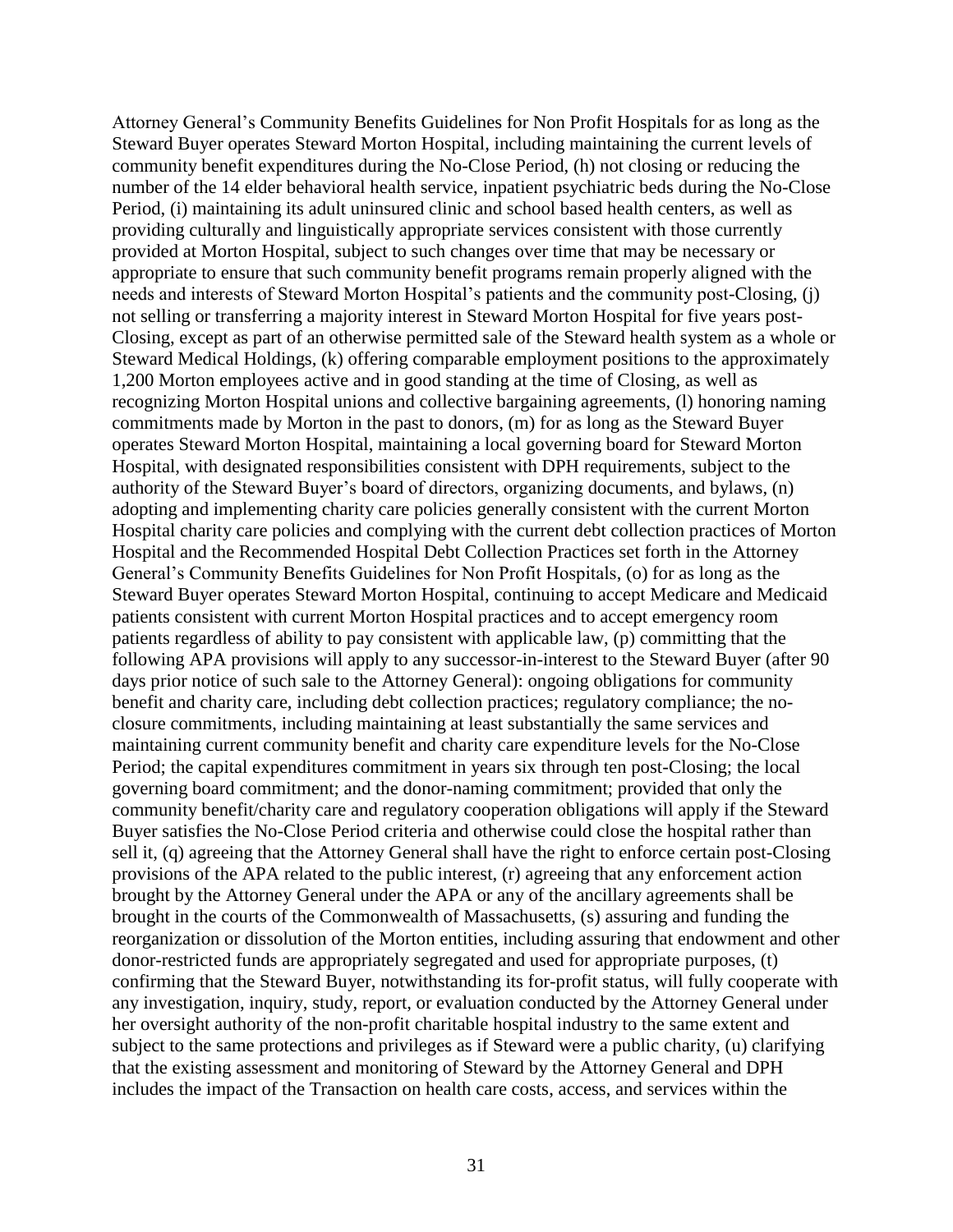communities served by Steward, and (v) agreeing that if Steward fails to meet its minimum capital expenditure obligations under the APA in the first five years post-Closing, Steward shall donate such unspent amounts to a Massachusetts health care charity, after written notice to and approval by the Attorney General.<sup>31</sup>

During its RFP deliberations the Committee and Board were sensitive to the for-profit status of Steward (in contrast to the non-profit bidder) and considered that difference, including the inherent risks of selling to a for-profit entity, when it voted to approve the Transaction. As stated in the AG Statement in the Nashoba Transaction (at pp. 19-20):

The change of ownership structure from a non-profit community based organization to a for-profit organization ultimately answerable to the shareholders creates a significant alteration in the amount of local control and input the community will have in the hospital's future direction and operations. This change also raises question about the level of charity care provided by [the forprofit] and the disposition of restricted funds held by the hospital to be used for the provision of health related services.

As in the Nashoba Transaction, the Board was aware of and attempted to mitigate against these risks by prioritizing and negotiating certain post-Closing obligations of Steward, including concerning local governing board (APA Section 11.8), charity care (APA Sections 11.6(c) and (f)), community benefits (APA Sections 11.6(c) and (f)), No-Close Period (APA Section 11.6(c)), and wind-down of Morton operations, including proper distribution of endowment and other restricted funds, which are excluded assets from the sale (APA Section 11.11). As part of her review process, the Attorney General was able to confirm enhanced commitments from Steward with respect to each of these APA post-Closing commitments in the public interest. See Section  $1.1(j)-(z)$ , above.

As noted in the preamble, above, the Attorney General, as part of the review required under Section 8A(d) and her assessment of whether the Transaction is in the public interest, took into consideration Steward's recent and relatively rapid expansion in the marketplace. Both the Antitrust Division and the Health Care Division of the Office of the Attorney General, along with the Non-Profit Organizations/Public Charities Division, participated in this review. The Antitrust Division conducted a non-public antitrust review of the Transaction to determine if the Transaction had the potential to substantially lessen competition in violation of state and federal antitrust laws and harm the public interest. The Antitrust Division concluded, based upon its interviews of market participants, review of relevant documents and data, and consultations with its economic expert, that the Transaction poses little present antitrust risk and that no

<sup>&</sup>lt;sup>31</sup> Steward estimates that its payments of local property tax and sales tax by Steward Morton Hospital will be "approximately \$11 million over the first five years." (Transaction Notice at p. 14). Presumably, the capital expenditure projects will generate economic activity. As stated in the AG Statement in the Caritas Transaction (p. 25, footnote 11): "The Attorney General does not dispute the value of those jobs and revenues to employees, contractors, and local communities. Nevertheless, all of those expenditures, as with virtually any expenditure by a health care provider, will eventually be paid for by the public through state and federal taxes that support Medicare, Medicaid, and other state and federal payer programs, as well as by premium dollars. As such, these factors were not necessary to the Attorney General finding that the Transaction is in the public interest."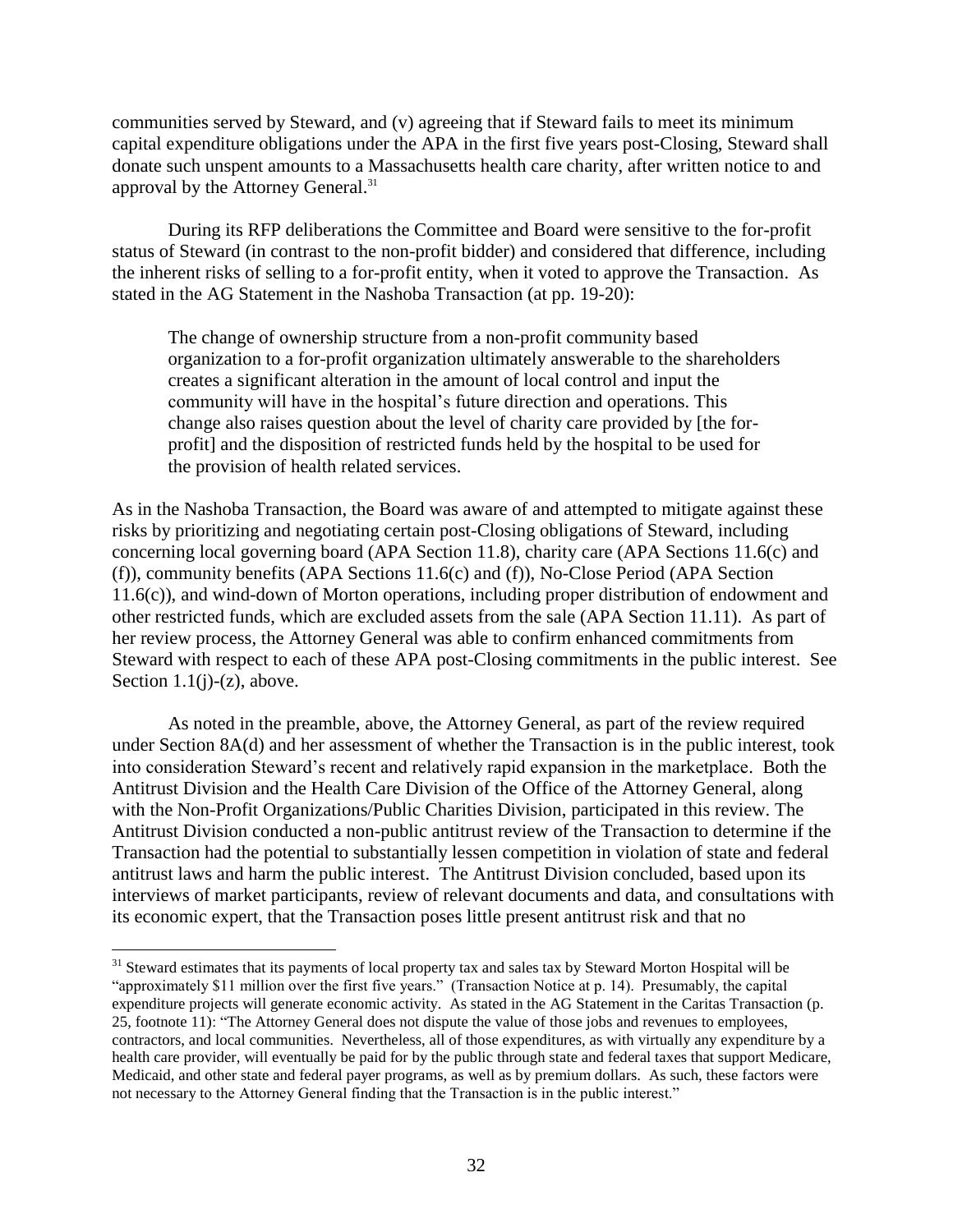enforcement action is warranted at this time. Nor does the Attorney General conclude that the Transaction is against the public interest based on this antitrust analysis.<sup>32</sup>

The Attorney General is committed to monitoring and evaluating the impact of the Transaction, as well as the Caritas Transaction and any other Steward acquisitions, on the relevant marketplace. As stated in the AG Statement in the Caritas Transaction (Appendix A, p. A-9), in the event that Steward, a community-hospital based health care system, can provide effective care in a local setting without raising costs to the public, reducing services, or limiting access or choice, the public would be well-served, and the Attorney General wants to document and understand the basis of that success. In the event the effort is not successful, the Attorney General wants to document and understand the basis of that failure. While some would prefer that the Attorney General use this Section 8A(d) review process to, in essence, regulate the conduct of Steward, the Attorney General strongly supports transparency, believes solutions must be system-wide, and views her role as working, with others, to better inform the executive branch, the Legislature, policy makers, and the public. The evaluations undertaken as part of the Assessment and Monitoring Agreement will further that objective, consistent with the provisions of G. L. c. 180 § 8A(d)(5). The Attorney General is conducting its assessment and monitoring of Steward, which runs until November 6, 2015, through its Health Care Division.<sup>33</sup>

#### *Key Findings*

 $\overline{a}$ 

The Transaction serves the public interest. As noted in the AG Statement in the Caritas Transaction, there are risks to the public intrinsic in any change of control, including a non-profit to for-profit conversion. In making its determination, the Board considered those risks and attempted to mitigate them with APA post-Closing commitments in the public interest (see Section 1.1 (a)-(i), above). In addition, consistent with the public interest, the Attorney General has worked to enhance the Transaction, including with additional protections and transparency (see Section  $1.1(i)-(z)$ , above).

 $32$  It should be noted that many health care providers in the Commonwealth are exploring various new business arrangements. While such arrangements have the potential to benefit consumers if they seek to contain costs and achieve quality goals, they also have the potential to harm consumers if such arrangements result in markets that enable the merged entity to seek to extract supra-competitive price increases which will be passed on to patients and their employers. The Attorney General will continue to aggressively enforce the antitrust laws to ensure that any projected benefits of consolidation among health care providers are not outweighed by anticompetitive effects.

 $33$  As noted in the AG Statement in the Caritas Transaction (Appendix A, p. A-8), "Steward's stated objective is to improve and further develop a community-hospital based health care system capable of (i) managing risk, (ii) providing high quality, local, and accessible care, and (iii) reducing out-migration of patients who now obtain services, otherwise available at a Caritas Hospital, at higher cost, less accessible settings. By keeping significantly more of that patient care, and the associated revenues, within the Steward system, Steward states it will provide an appropriate return to its investors while providing a lower-cost alternative to the public. If achieved in the manner described, this model may well provide an attractive alternative to systems centered around academic medical centers or large physician groups. A community-hospital based health care system is, however, untested in Massachusetts, and the Attorney General is not in a position to evaluate or predict Steward's likelihood of success." With less than one year of Steward operating performance in Massachusetts, the impact of Steward's market presence in the Commonwealth has not yet been measured.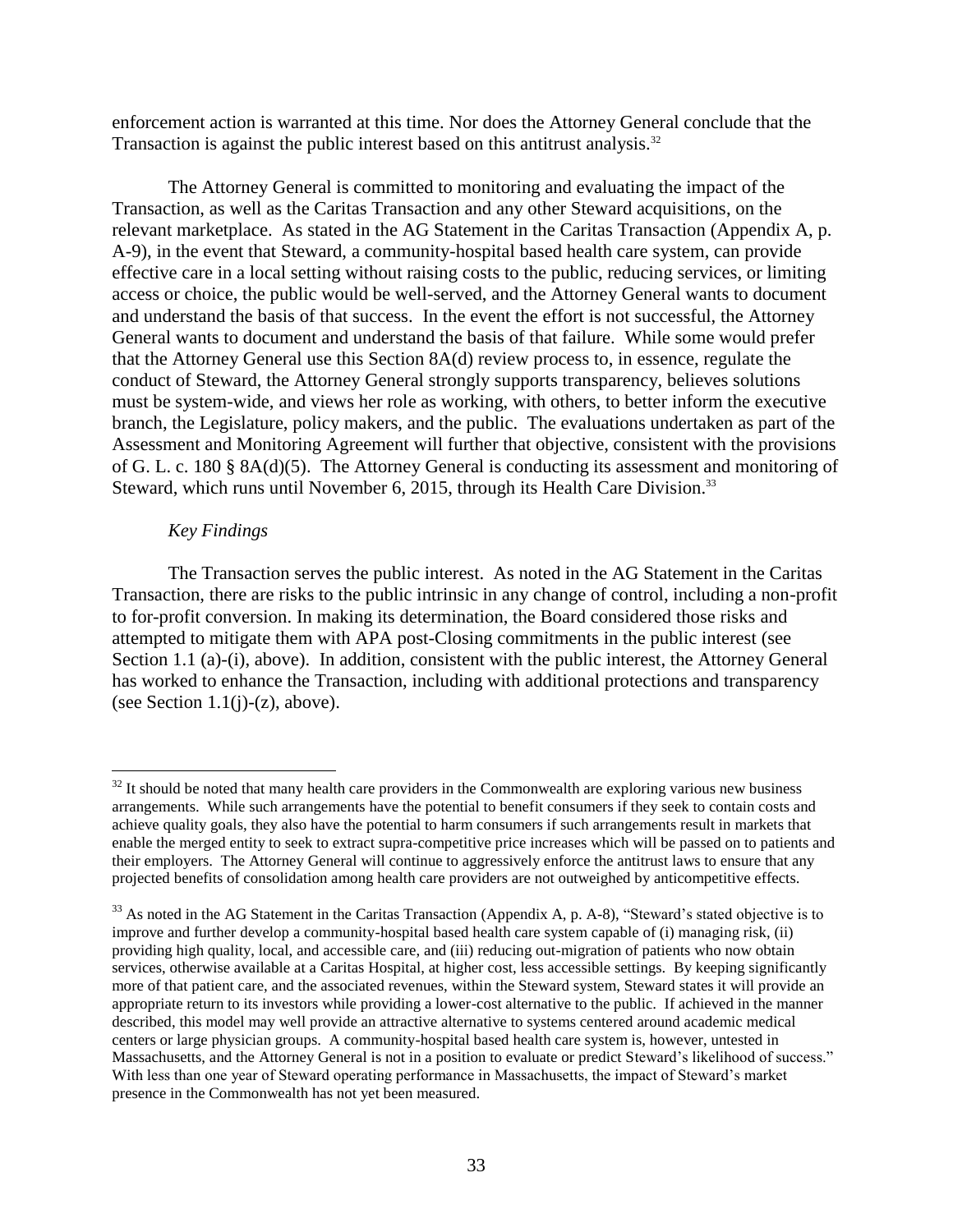#### **V. ANCILLARY AGREEMENTS**

In connection with her review of the Transaction, the Attorney General, consistent with the authority of her office and G.L. c. 180, § 8A(d), has required the various parties to enter into the following agreements to better ensure compliance with Transaction matters related to the public interest.

5.1 An Enforcement Agreement, materially in the form attached hereto as Exhibit 5.1, by and among the Attorney General, the Morton Sellers, and the Steward Buyer, and with the Steward Parent as guarantor, with respect to the enforcement of certain post-Closing provisions of the APA. Subsequent to the Closing, Morton may not be in a position, nor have the resources, to monitor and enforce the post-Closing obligations of Steward. The Attorney General's findings of public interest are expressly predicated on those obligations and, as such, she obtained from Steward and Morton the right to enforce those provisions on behalf of the public.

5.2 An Assessment and Monitoring Agreement, materially in the form attached hereto as Exhibit 5.2, by and among the Attorney General, Morton Hospital, and Steward clarifying that the scope of the existing assessment and monitoring agreement with the Attorney General concerning Steward includes monitoring, assessment, and evaluation of the impact of the Transaction on health care costs, access, and services within the communities served by Steward, certain aspects of which will be conducted by DPH consistent with G.L. c. 180A § 8A(d)(5).

5.3 A Transition, Windup, and Reorganization Agreement, materially in the form attached hereto as Exhibit 5.3, by and among the Attorney General, Morton Health Foundation, and the Steward Buyer with respect to the identification, segregation, and future use of donorrestricted funds, including endowment funds, and other corporate transition, windup, and reorganization matters concerning charitable entities and assets, as may be appropriate or necessary. Because Morton Hospital and the other surviving Morton entities likely will not have the resources or staff to assure an orderly reorganization and provision for future use of those assets, the Steward Buyer, consistent with its original APA obligations, has agreed to participate in that process and to fund it consistent with the terms of the Transition, Windup, and Reorganization Agreement (Exhibit 5.3).

#### **VI. CONCLUSION**

For the reasons and subject to the conditions set forth above, the Attorney General finds that: (1) it is impracticable for Morton Hospital to continue to survive in its current charitable form and that the Transaction complies with applicable general non-profit and charities law, (2) while noting the Attorney General's process recommendations set forth in Appendix B, due care was followed by the Board and senior management, (3) while noting the Attorney General's process recommendations set forth in Appendix B, the Board and senior management appropriately disclosed and managed such conflicts of interest as existed, (4) the Transaction affords Morton fair value for its assets and operations, and (5) the Transaction is in the public interest.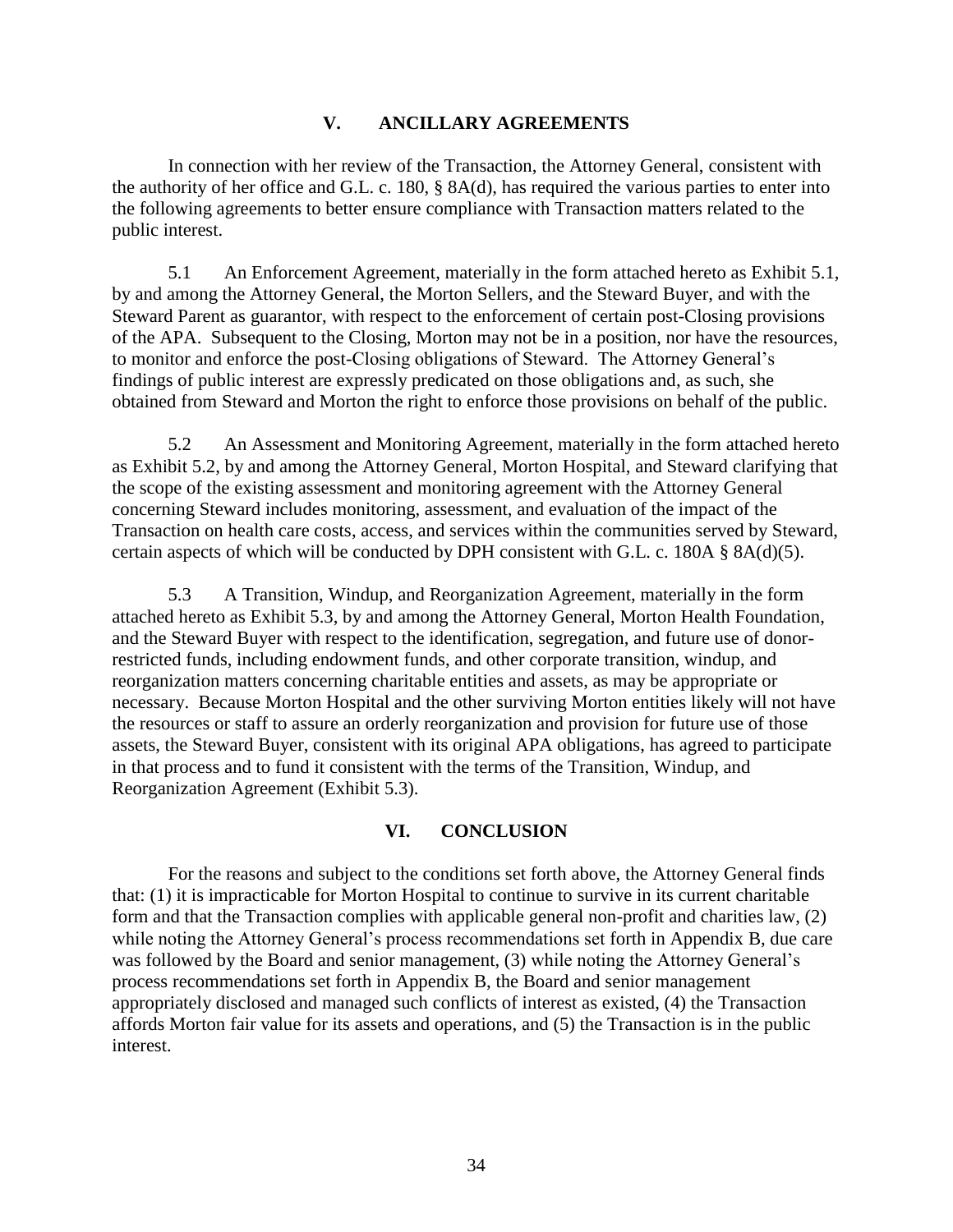Based on the foregoing, and subject to the security and transparency afforded by the agreements set forth and described in Section V, above, the Attorney General states her intent to assent to a Complaint to be filed by Morton with the Supreme Judicial Court seeking the Court's approval of the Transaction as contemplated by and consistent with this Statement.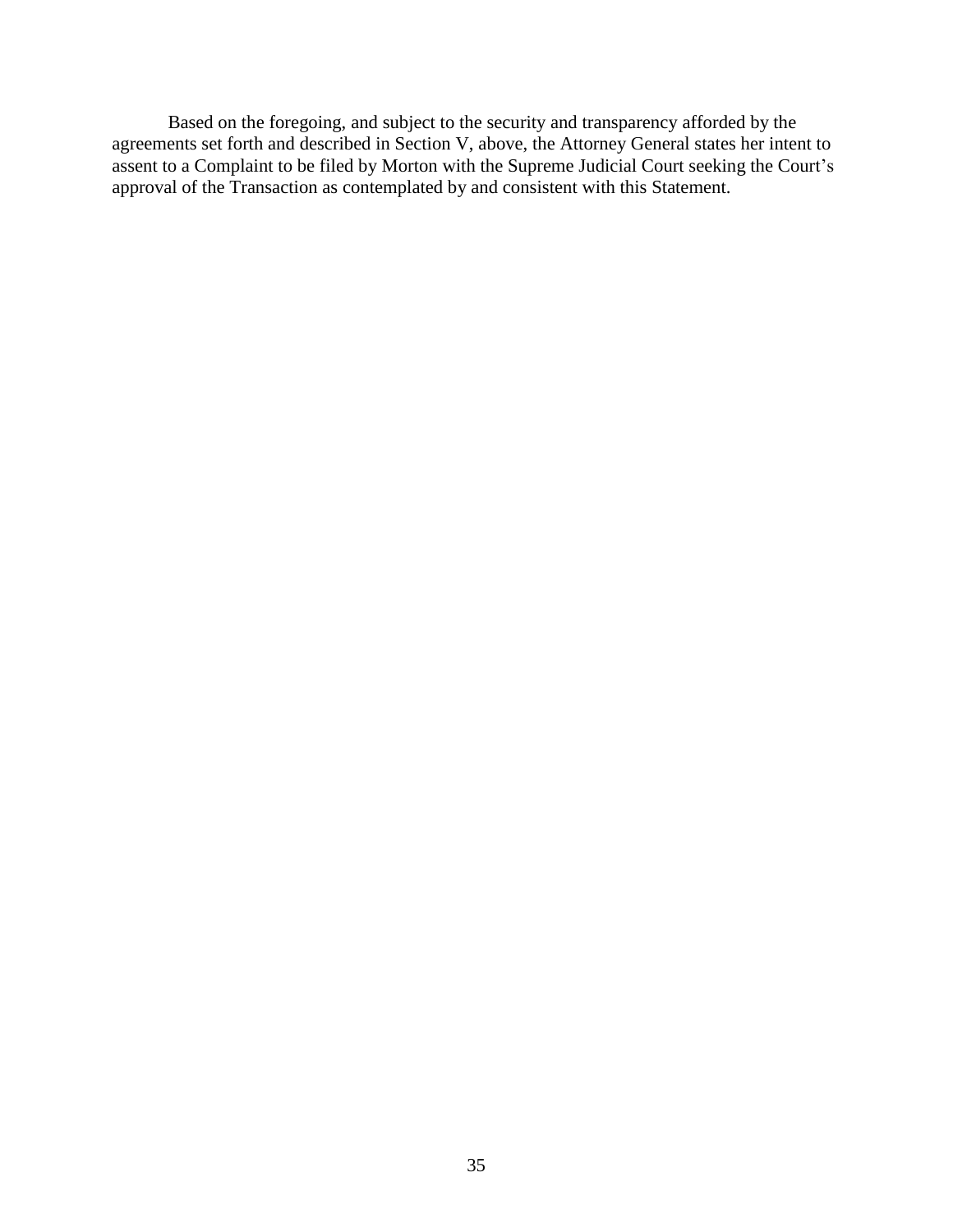#### **APPENDIX A PUBLIC COMMENTARY**

As referenced in Section III of her Statement, the Attorney General received comments from a variety of sources concerning the Transaction, including those summarized below.

The June 30, 2011 public hearing was conducted jointly by the Attorney General and DPH; it was held at the Benjamin Friedman Middle School in Taunton and lasted approximately three hours. Approximately 60 individuals testified concerning the Transaction. Almost all speakers were unequivocally in support of the Transaction. Elected or municipal officials who spoke in favor of the Transaction included the Mayor of the City of Taunton, a state Senator, two state Representatives, the Taunton Assistant Superintendant for Finance and Operations (who read a statement from the Taunton Public Schools Superintendant), a selectman of the Town of Raynham, and representatives of a Congressman's office, the Taunton Municipal Council, Taunton Planning Board, and the Taunton Housing Authority. Other individuals from the community who spoke in favor of the Transaction included representatives from the Taunton Nursing Home, the Community Advisory Board for Cancer Care, the Center for Wound Healing, Community Counseling of Bristol County, and the Taunton Area Chamber of Commerce, as well as Morton and Steward senior management, Board members, physicians, employees, including union representatives, and nurses from both Morton Hospital and Steward-affiliated hospitals.

The only constituency at the public hearing who expressed some reservation about the Transaction were members of the Massachusetts Nurses Association ("MNA"), including nurses who work at Steward hospitals. While generally supportive of the Transaction, the MNA representatives expressed concerns arising primarily from their view that Steward was not honoring the terms of a contractual agreement with the MNA concerning a defined benefit pension plan. Interpreting and enforcing the terms of collective bargaining agreements, and related contractual disputes between labor and management, is not the role or within the authority of the Office of the Attorney General concerning Section 8A(d) reviews of non-profit hospital conversions, which are conducted under the authority of Massachusetts non-profit and charities law and principally by the Attorney General's Non-Profit Organizations/Public Charities Division. With the active encouragement of the Attorney General, Steward and the MNA are pursuing the due process options available to them to resolve this management/labor dispute, including arbitration.

In addition, some health care providers expressed concerns to the Attorney General's Office regarding the Transaction, including ensuring the proper application by charitable boards of the appropriate *cy pres* legal standard in non-profit hospital conversions. The Attorney General addresses such concern in Appendix B(1).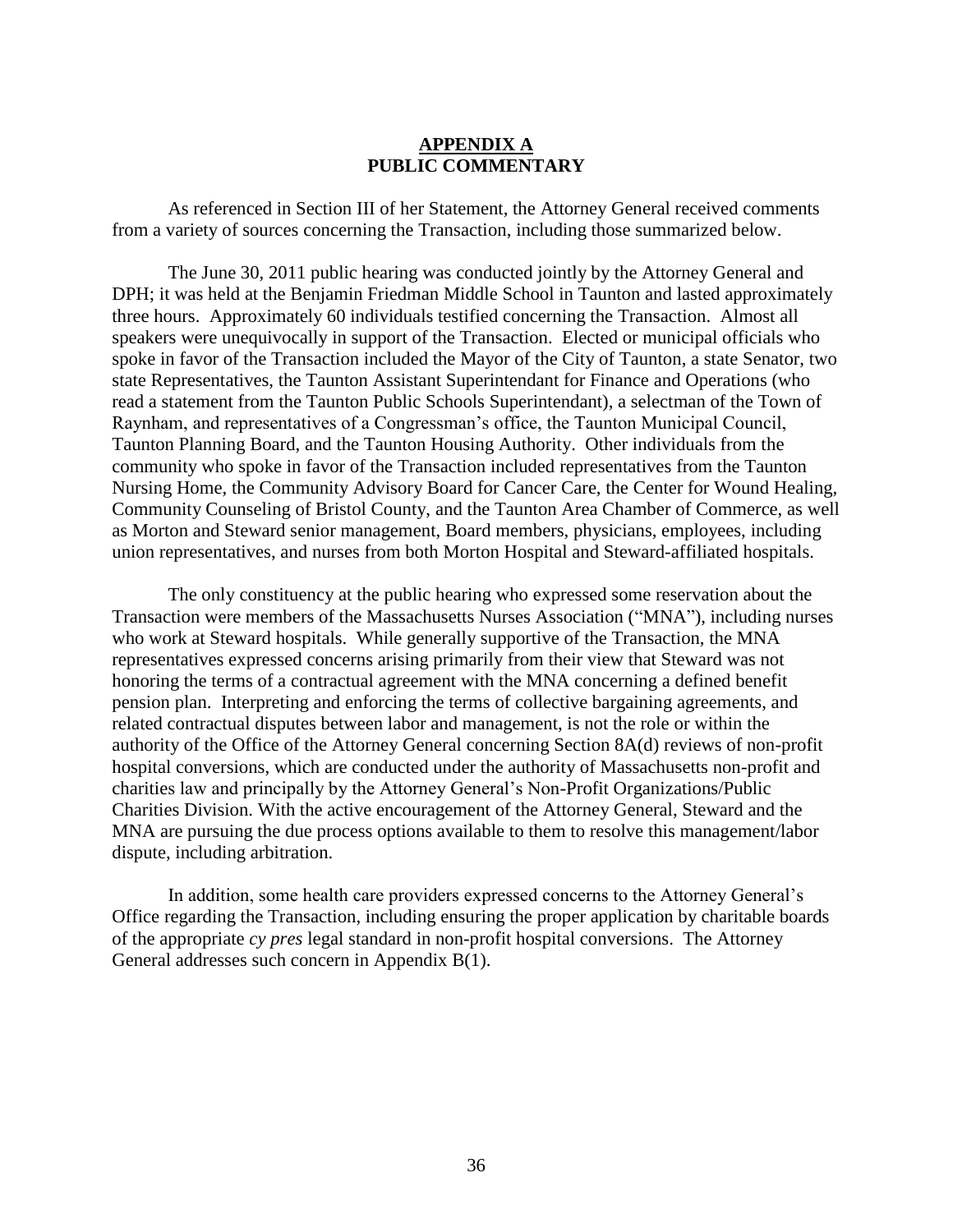#### **APPENDIX B PROCESS RECOMMENDATIONS**

As referenced in Section III of her Statement, the Attorney General noted the following process recommendations, which she sets forth below as an educational tool for charitable organizations.

#### *1. Process Recommendation – Board Awareness of Applicable General Non-profit and Charities Law and Application of the "Impossible or Impracticable" Cy Pres Standard*

The Attorney General emphasizes that board members must be aware of and act consistent with applicable general non-profit and charities law. In the context of a non-profit hospital conversion to a for-profit entity, this means not only awareness of the board's fiduciary duties, but also awareness and application of the "impossible or impracticable" *cy pres* standard under charities law. *Cy pres* means "as near as possible" and is the legal principle that requires charitable funds to be used according to the charitable purposes for which they are held, unless it is impossible or impracticable to continue to do so. The application of this standard under charities law protects charitable assets, including non-profit hospitals subject to Section 8A(d) review, from improper diversion to for-profit entities.

In sum, public charities, operating through their governing bodies and committees, must have (and the record must show) an understanding that they are non-profit, charitable organizations (as opposed to for-profit organizations) and that a public charity cannot sell its assets and operations to a for-profit entity unless it first has evaluated and determined, and there is a reasonable basis in the record to support, that: (a) it is impossible or impracticable for the charity to continue its current operations in its current, charitable form, and (b) there is no reasonably viable non-profit option for the continuation of the charity's current operations.

As noted in Section 4.2, above, the Board was educated repeatedly by consultants and counsel of their fiduciary duties and the application of the relevant "impossible or impracticable" standard. While the Attorney General notes that the facts of this case arguably require a closer scrutiny of the application of the relevant legal standard than in other Section 8A(d) reviews, as noted in Sections 4.1 and 4.2, above, the Attorney General found that the record supports a reasonable basis for the Board's determination consistent with the relevant standard under applicable general non-profit and charities law, including the Board's determination that the nonprofit bid was not a reasonably viable proposal for the long-term continued operation of a fullservice community hospital in Taunton.

#### *2. Process Recommendation – Medical Staff Input – Transparency*

The Attorney General recognizes that hospitals may and often should consider input from various constituencies (e.g., physicians, management, employees, unions, vendors, and other third parties) when evaluating and processing significant decisions. The Attorney General also recognizes the unique relationship between a community hospital and its medical staff and that the support of physicians, including both hospital-based physicians and community-based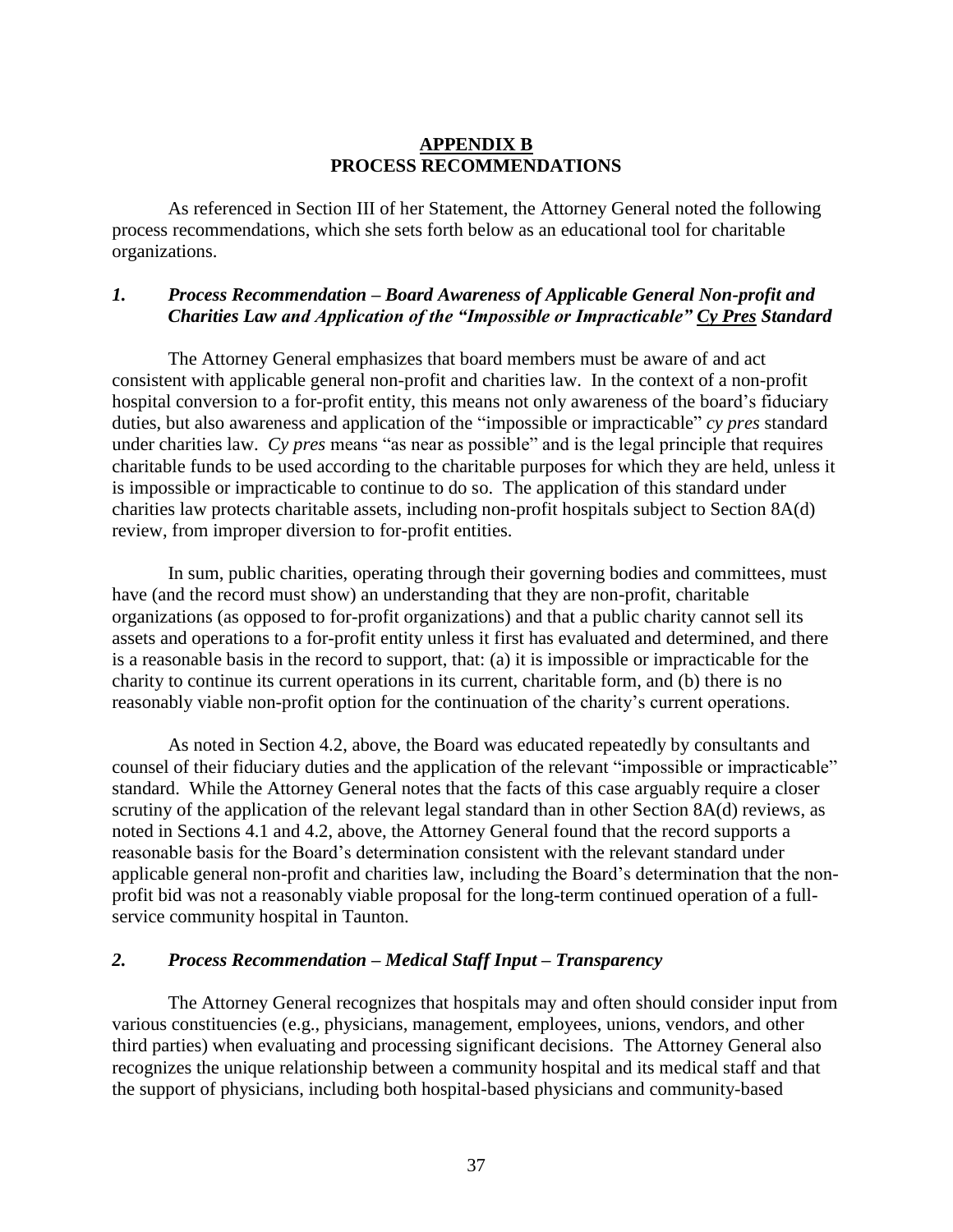physicians with their patient referral streams, is essential to the continued viability of a community hospital.

The record does not demonstrate any undue influence by any constituency, including physicians, in the Board's evaluation and decision-making. As described in Section 4.3, above, the Board recognized and utilized procedures for identifying and managing actual or potential conflicts of interest of Board members who ultimately participated in the evaluation of RFP responses and determinations concerning the Transaction approval. The Attorney General notes, however, that transparency with respect to the financial interests of others who contribute significantly to a board's deliberations, evaluations, and assessments, even though they do not participate in the decision-making and do not owe the same fiduciary duties, would enhance the integrity of the process. In this case, the two non-Board physician members on the 2009-2010 Affiliation Taskforce owed no fiduciary duties to Morton (e.g., the duties of loyalty, care, and confidentiality). In addition, neither the Board nor the Affiliation Taskforce considered or disclosed potential conflicts of interests that Affiliation Taskforce members may have had with respect to the potential partners to be considered. Indeed, some physician members of the Affiliation Taskforce had or were pursuing financial or business relationships with one or more potential suitors during and around the time of their service on the Affiliation Taskforce. Transparency concerning such physician/provider relationships and physician financial interests (e.g., employment, consulting services, practice acquisition, landlord/tenant, or participation in physician provider network) is important for the integrity of the process and to ensure that, ultimately, board members make fully-informed decisions in the best interests of the charitable organization.

The Attorney General recommends, when non-profit hospitals are considering a merger or acquisition, particularly one that may or does include for-profit suitors, that: (a) potential and actual conflicts of interests concerning participation in such evaluation and review process should be considered, disclosed (including to the full board, committee, or other decision-making body), and managed appropriately, and (b) the ultimate decision-making concerning the RFP or similar process should be conducted by board members, who have the obligation to perform such service consistent with their legal obligations as fiduciaries.

#### *3. Process Recommendation – Conflicts of Interest Disclosures/Voting*

The Attorney General recommends that charitable organizations conduct a specific, updated, and timely conflict of interest disclosure process concerning the management of potential conflicts, particularly in potential conversion situations. The Attorney General reminds all charitable organizations that the fact of completing such disclosure forms is only the first step to managing such disclosures appropriately. The Attorney General acknowledges the efforts that Morton made to disclose and document actual and potential conflicts of interest concerning the Committee and the Board. However, the Attorney General recommends the following two process enhancements: (a) charities should ensure that the results of such conflict disclosure forms are shared with the full board, committee, or other decision-making body and documented in the minutes; and (b) all board members, including any management and ex officio members, should be requested to complete such forms, along with community board members.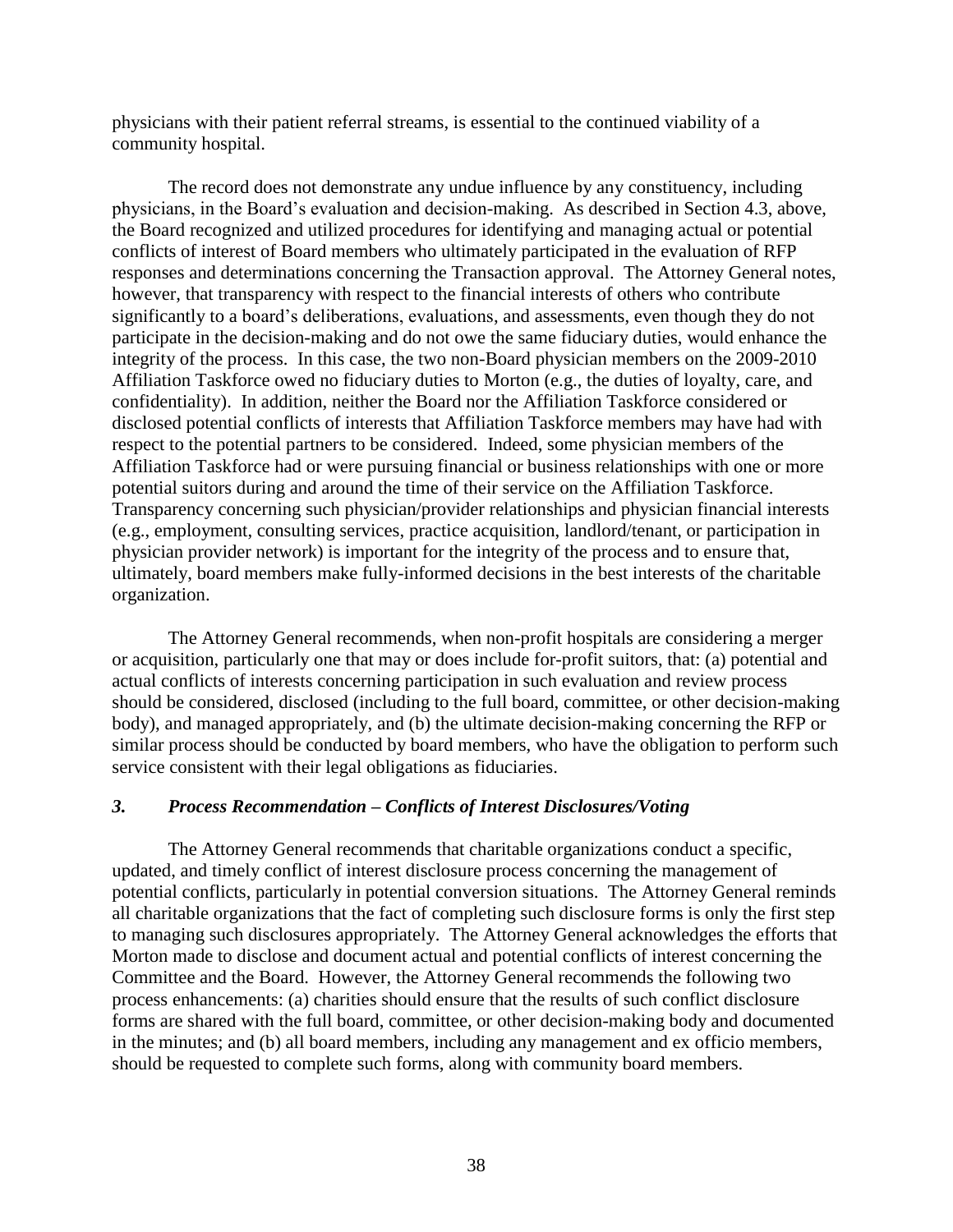Additionally, the Attorney General recognizes that the APA contains no specific management provision regarding the employment of the Morton President and CEO post-Closing, other than the general obligation of Steward to offer all Morton employees active and in good standing at the time of Closing comparable employment positions. Compensated members of the Board, who will be compensated by the Steward Buyer post-Closing, included the President and CEO and also physicians who may be paid for professional services. The Attorney General recommends that board members of charitable organizations who expect to have a significant, direct employment or other financial relationship with a potential partner postclosing should disclose such relationship to the decision-making body, and, consistent with the organization's conflict of interest policy, a determination should be made by the disinterested members of the decision-making body as to whether a conflict exists and whether any such individual should abstain from voting on the proposed transaction. Such determination should be documented in the minutes.

#### *4. Process Recommendation - Minutes*

The Attorney General notes that minutes of the Committee were generated and reviewed by counsel; however, due to the confidentiality of the content, Committee minutes were not posted on the Board governance intranet site, like other Board and committee minutes. Committee minutes were produced to the Attorney General in draft form, as they never were presented to and approved by the Committee. The Attorney General recommends that the draft minutes of a committee or board should be reviewed and approved by the respective body at its next meeting or otherwise in a reasonably timely manner. This is particularly true in the case of a charitable committee or board focused on a pursuing a merger or acquisition, including a potential hospital conversion.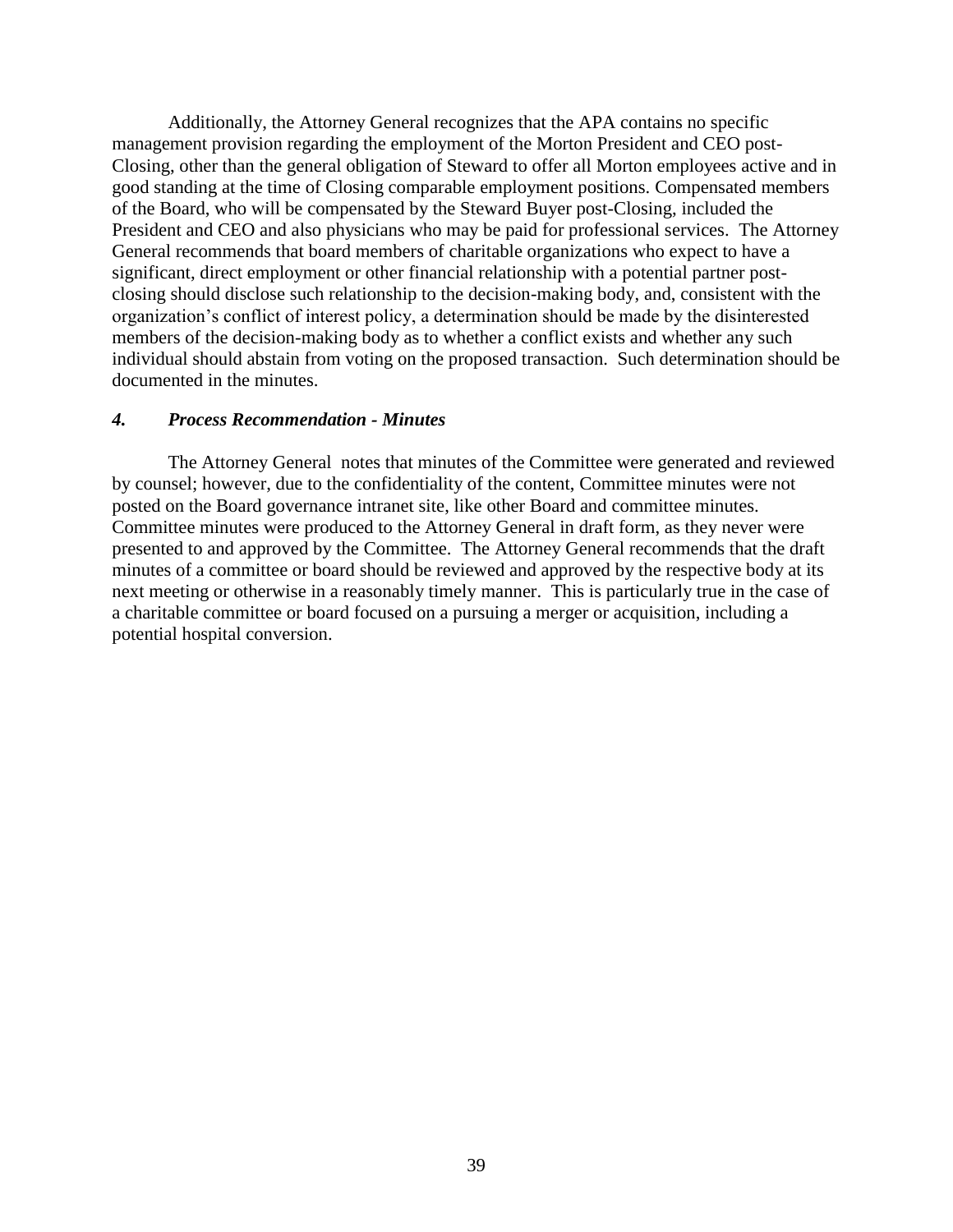#### **TABLE OF EXHIBITS**

- Exhibit 5.1 Enforcement Agreement
- Exhibit 5.2 Assessment and Monitoring Agreement
- Exhibit 5.3 Transition, Windup, and Reorganization Agreement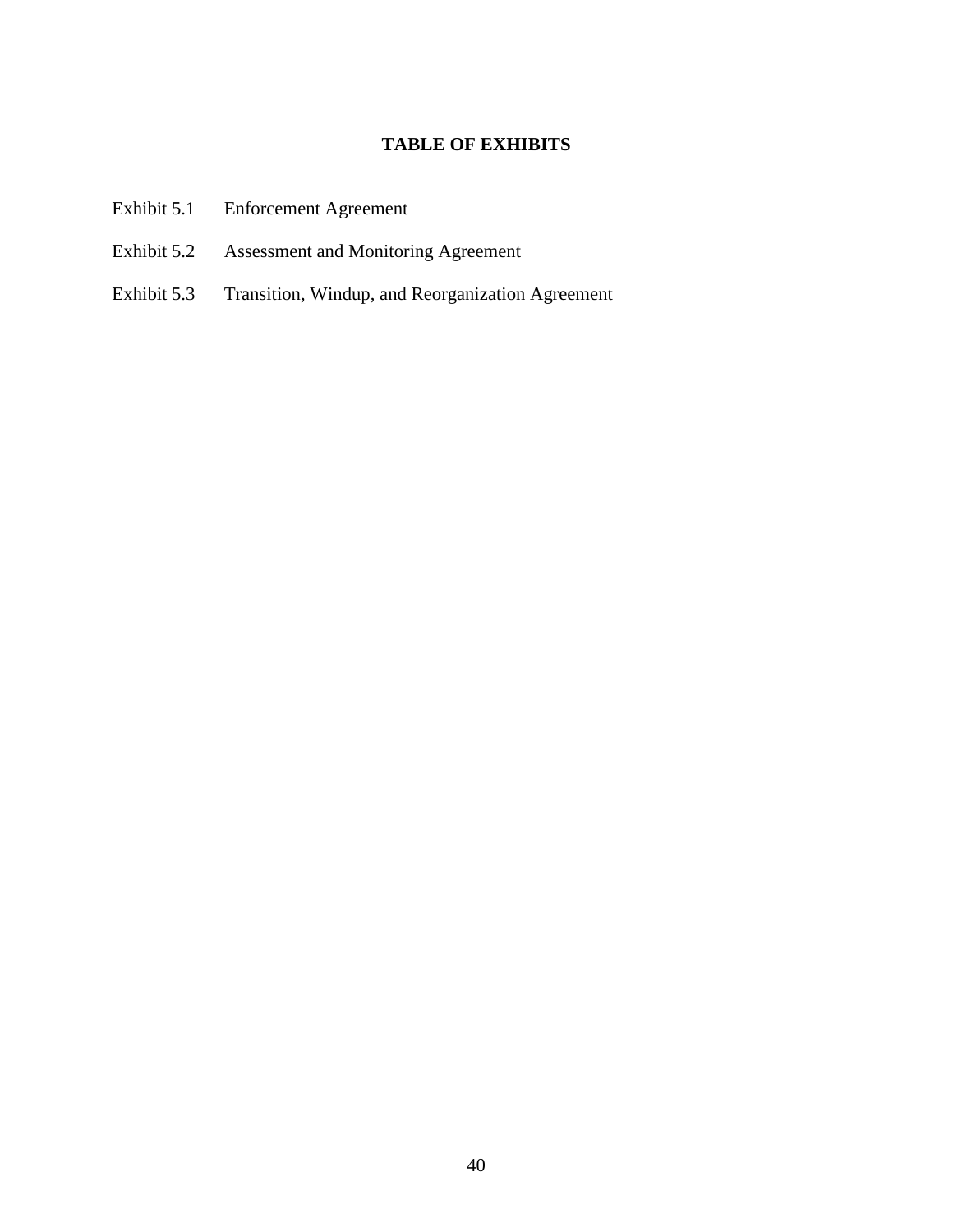# Exhibit 5.1 Enforcement Agreement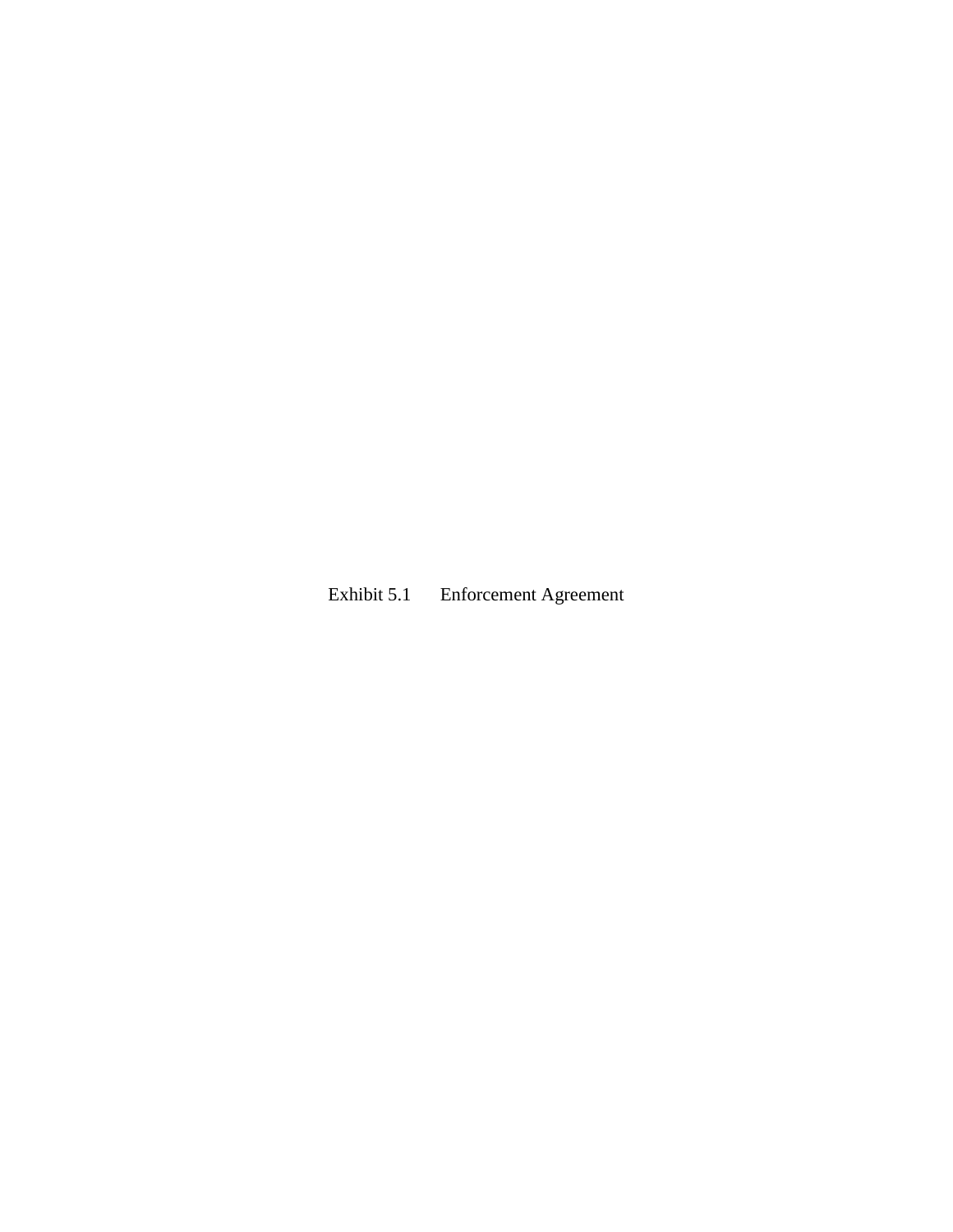### **D R A F T**

#### **ENFORCEMENT AGREEMENT**

This Enforcement Agreement (the "Agreement") is entered into as of the \_\_\_\_day of September, 2011 by and among **MARTHA COAKLEY**, as she is the Attorney General of the Commonwealth of Massachusetts (hereinafter on behalf of herself and her successors and assigns, the "Attorney General"), **MORTON HOSPITAL AND MEDICAL CENTER, INC.** a Massachusetts not-for-profit corporation, and its affiliates **MORTON PROPERTY, INC. and MORTON PHYSICIAN ASSOCIATES, INC.** (collectively the "Sellers"), **MORTON HOSPITAL, A STEWARD FAMILY HOSPITAL, INC.**, a Delaware corporation **f/k/a STEWARD MEDICAL HOLDINGS SUBSIDIARY THREE, INC.** ("Steward Morton"), **STEWARD MEDICAL GROUP, INC.**, a Massachusetts not-for-profit corporation (together with Steward Morton, collectively, the "Purchaser") and **STEWARD HEALTH CARE SYSTEM, LLC**, a Delaware limited liability company, as Guarantor (the "Guarantor").

#### **RECITALS**

The Sellers and the Purchaser are parties to an Asset Purchase Agreement, dated March 29, 2011, as amended by an Amendment No. 1 to Asset Purchase Agreement, dated September 6, 2011 (as so amended, the "Asset Purchase Agreement"), pursuant to which the Sellers are selling substantially all of their assets used in the operation of a health care system to the Purchaser.

The transactions contemplated by the Asset Purchase Agreement are required to be reviewed by the Attorney General pursuant to G.L. c.180, § 8A(d). In connection with such review, the Attorney General has identified certain provisions of the Asset Purchase Agreement that relate to the public interest, which include certain post-closing commitments of the Purchaser, and wishes to have the right to enforce such provisions as a third party beneficiary thereof, as more specifically set forth herein.

#### **TERMS**

NOW THEREFORE, for good and valuable consideration, the receipt and sufficiency of which is hereby acknowledged by the parties, it is agreed as follows:

1. Defined Terms. All capitalized terms used herein and not otherwise defined herein shall have their meanings as defined in the Asset Purchase Agreement.

2. Enforcement of Certain Provisions. Notwithstanding the provisions of Section 13.13 of the Asset Purchase Agreement, the Attorney General shall be a third-party beneficiary of, and shall have the right to enforce Section 10.1(a) (Employees), Section 11.6 (a)-(d) and (f)- (i) (Post-Closing Capital Expenditures), and Section 11.8 (Local Governing Board) of the Asset Purchase Agreement (the "AG's Enforceable Provisions"), in each case in accordance with the terms and conditions of the Asset Purchase Agreement.

3. Consent Required. The written consent of the Attorney General shall be required for any waiver of, or amendment to, Section 2.3 (d) (Assumed Liabilities) or Section 10.1(c) of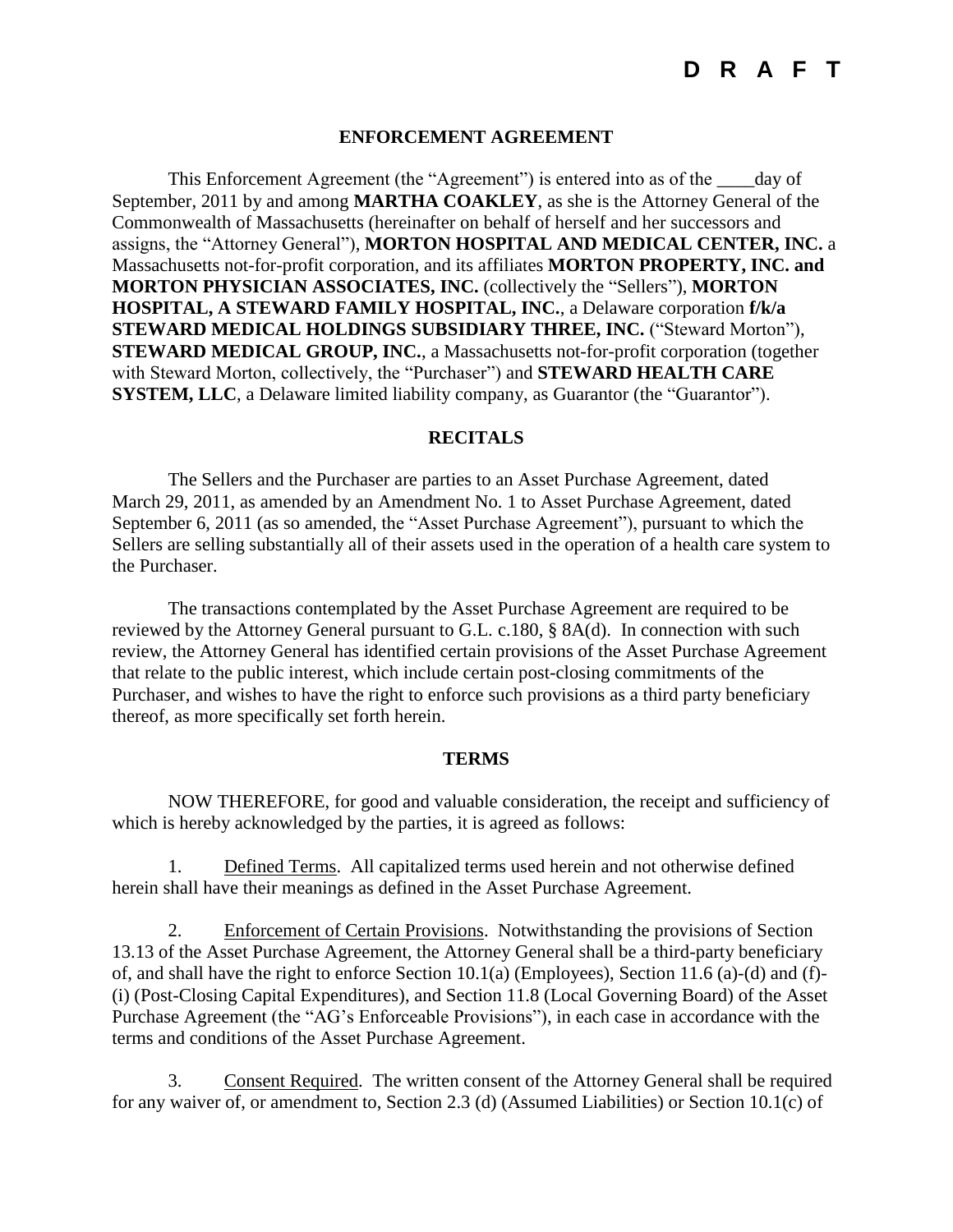# **D R A F T**

the Asset Purchase Agreement, any amendment to the AG's Enforceable Provisions, or any other amendment to the Asset Purchase Agreement that affects the Attorney General's rights hereunder.

4. Effect on Agreement. All of the terms, conditions, covenants, provisions, representations, and warranties contained in the Asset Purchase Agreement and any documents executed in connection therewith shall remain in full force and effect except as modified hereby.

5. Remedies. Each of the Purchaser and the Guarantor recognizes that monetary damages will be inadequate for the Purchaser's breach of the AG's Enforceable Provisions and this Agreement. In addition to any legal remedies the Attorney General may have, the Attorney General shall be entitled to specific performance, injunctive relief, and such other equitable remedies as a court of competent jurisdiction may deem appropriate, without the requirement to post any bond in connection therewith.

6. Enforceability. The invalidity or unenforceability of any term or provision of this Agreement shall not affect the validity or enforceability of any other term or provision of this Agreement or contained in the Asset Purchase Agreement.

7. Amendment. This agreement may be amended only by a writing executed by each of the parties.

8. Waiver. Any waiver by any party of any breach hereof by another party shall not be deemed to be a waiver of any subsequent or continuing breach or breach of any other provision hereof, by such party.

9. Execution. This Agreement may be executed in any number of counterparts, all of which taken together shall constitute one agreement, and any of the parties hereto may execute this Agreement by signing any one counterpart.

10. Contract Under Seal. This Agreement shall be deemed to be a contract under seal, to be governed by and construed in accordance with the laws of the Commonwealth of Massachusetts.

11. Jurisdiction/Venue. Any action or proceeding seeking to enforce any provision of, or based on any right arising out of, this Agreement shall be brought against any of the parties solely in the courts of the Commonwealth of Massachusetts and each of the parties (a) consents to the jurisdiction of such courts in any such action or proceeding and (b) waives any objection to venue laid therein and any defense of inconvenient forum to the maintenance of any action or proceeding so brought.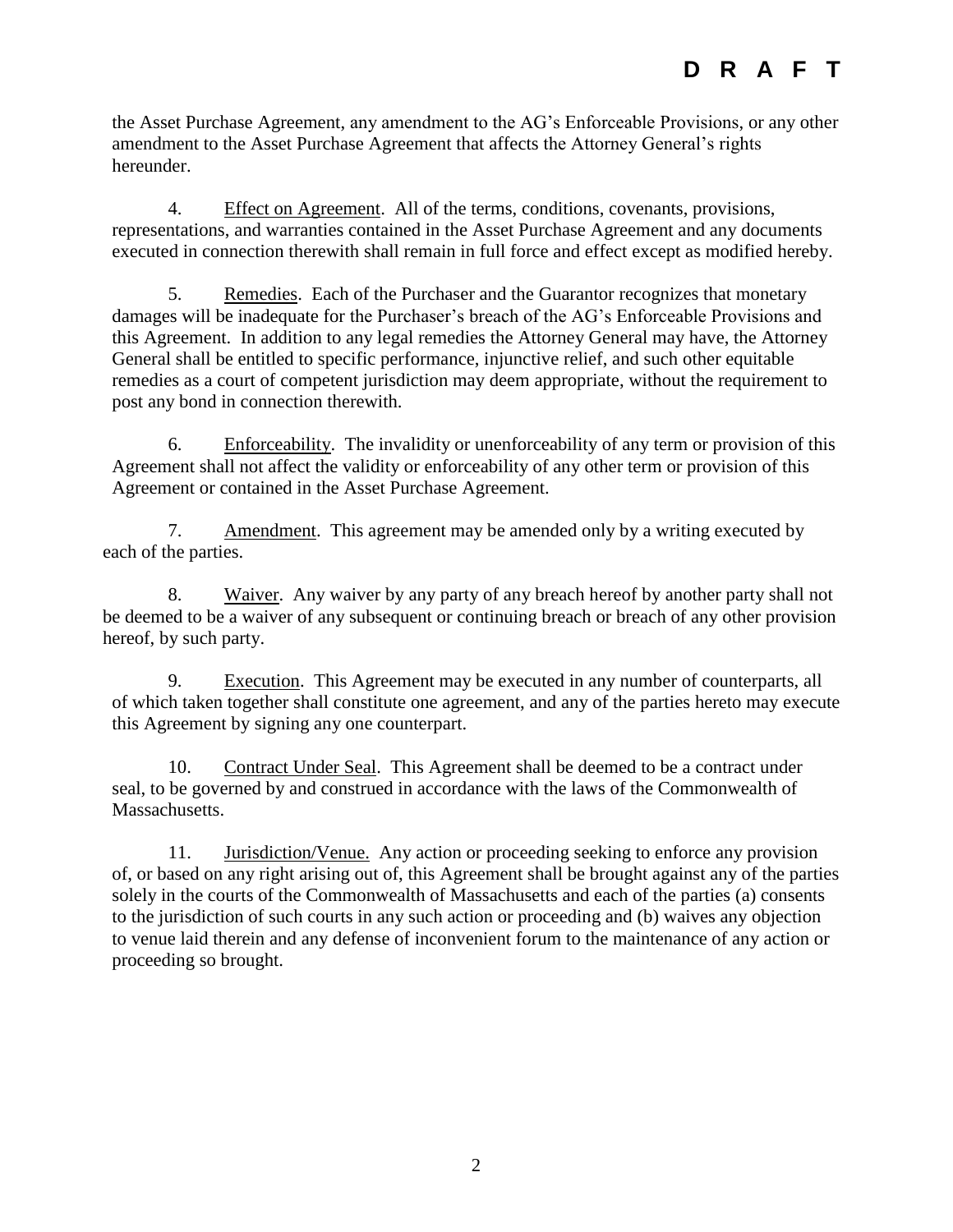IN WITNESS WHEREOF, the parties have caused this Agreement to be executed on the first day above written.

#### **ATTORNEY GENERAL OF THE COMMONWEALTH OF MASSACHUSETTS**

By: \_\_\_\_\_\_\_\_\_\_\_\_\_\_\_\_\_\_\_\_\_\_\_\_\_\_\_\_\_\_

Name: Title:

**MORTON HOSPITAL AND MEDICAL CENTER, INC.**

By: \_\_\_\_\_\_\_\_\_\_\_\_\_\_\_\_\_\_\_\_\_\_\_\_\_\_\_\_\_\_

Name: Title:

**MORTON PROPERTY, INC.**

By: \_\_\_\_\_\_\_\_\_\_\_\_\_\_\_\_\_\_\_\_\_\_\_\_\_\_\_\_\_\_

Name: Title:

#### **MORTON PHYSICIAN ASSOCIATES, INC.**

By: \_\_\_\_\_\_\_\_\_\_\_\_\_\_\_\_\_\_\_\_\_\_\_\_\_\_\_\_\_\_

Name: Title: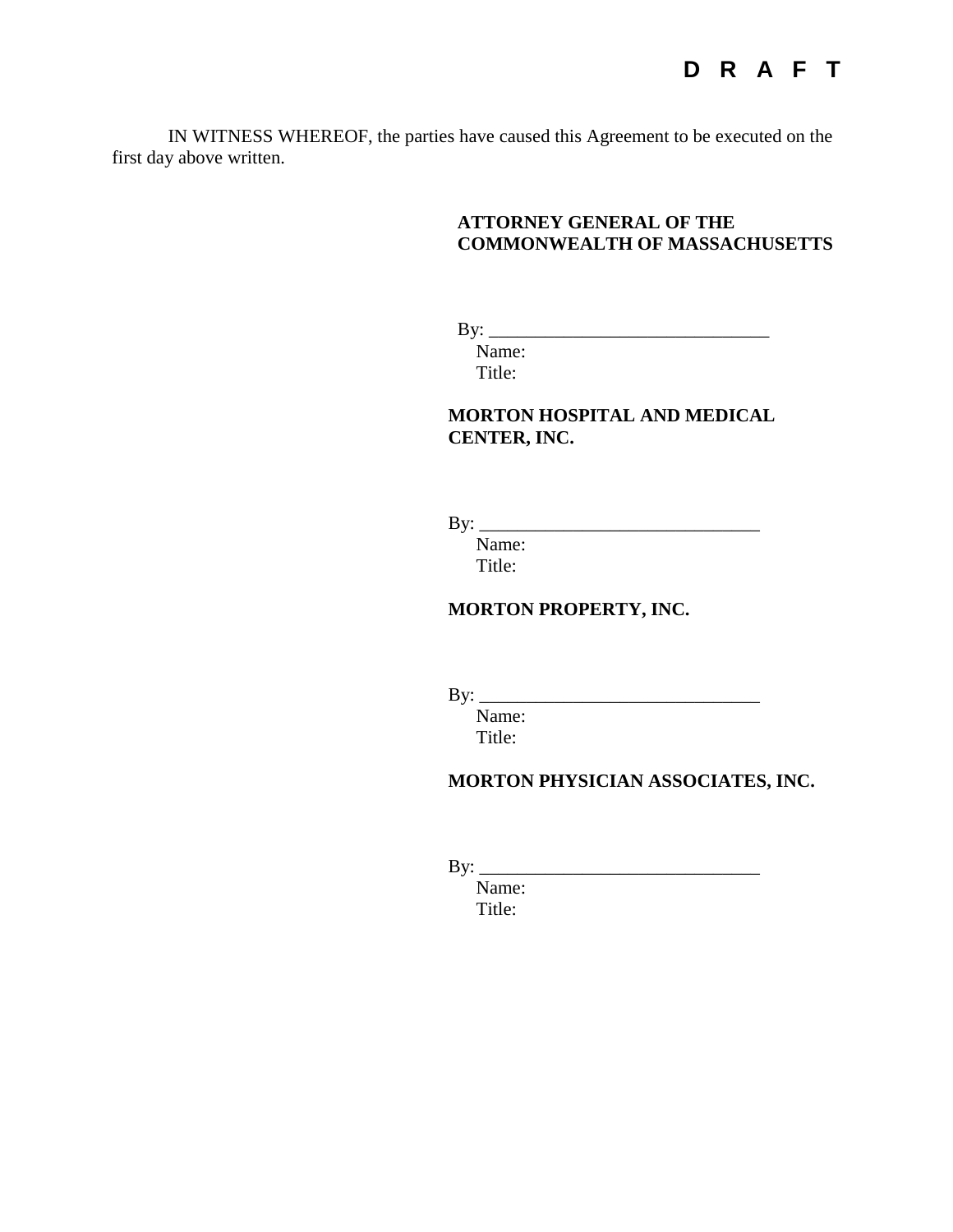## **D R A F T**

**MORTON HOSPITAL, A STEWARD FAMILY HOSPITAL, INC., f/k/a STEWARD MEDICAL HOLDINGS SUBSIDIARY THREE, INC.**

By: \_\_\_\_\_\_\_\_\_\_\_\_\_\_\_\_\_\_\_\_\_\_\_\_\_\_\_\_\_\_

Name: Title:

#### **STEWARD MEDICAL GROUP, INC.**

By: \_\_\_\_\_\_\_\_\_\_\_\_\_\_\_\_\_\_\_\_\_\_\_\_\_\_\_\_\_\_

Name: Title:

The undersigned Guarantor hereby guarantees the obligations of the Purchaser under the AG's Enforceable Provisions and this Agreement.

#### **STEWARD HEALTH CARE SYSTEM LLC**

 $\mathbf{B} \mathbf{y}$ :

Name: Title:

1148549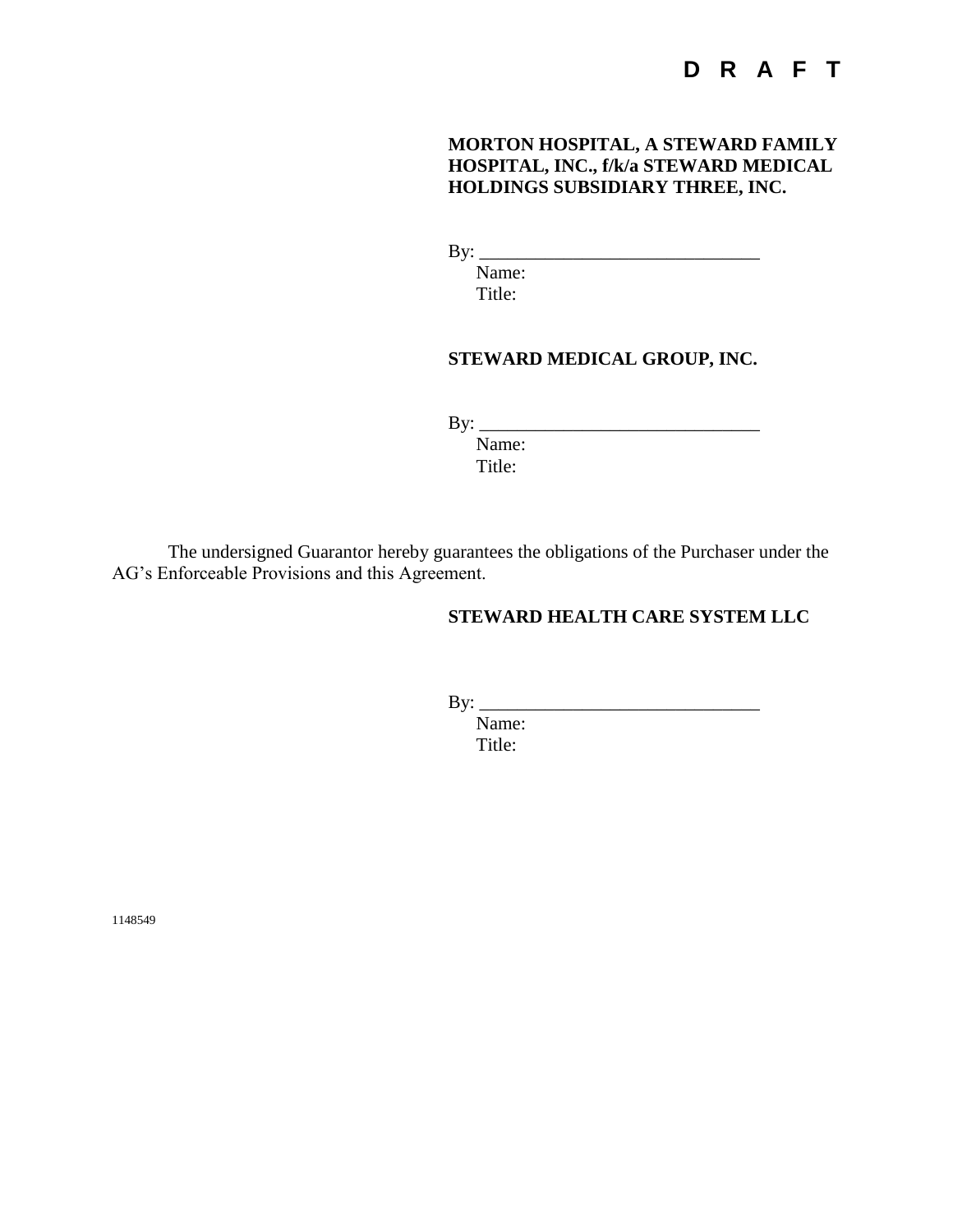Exhibit 5.2 Assessment and Monitoring Agreement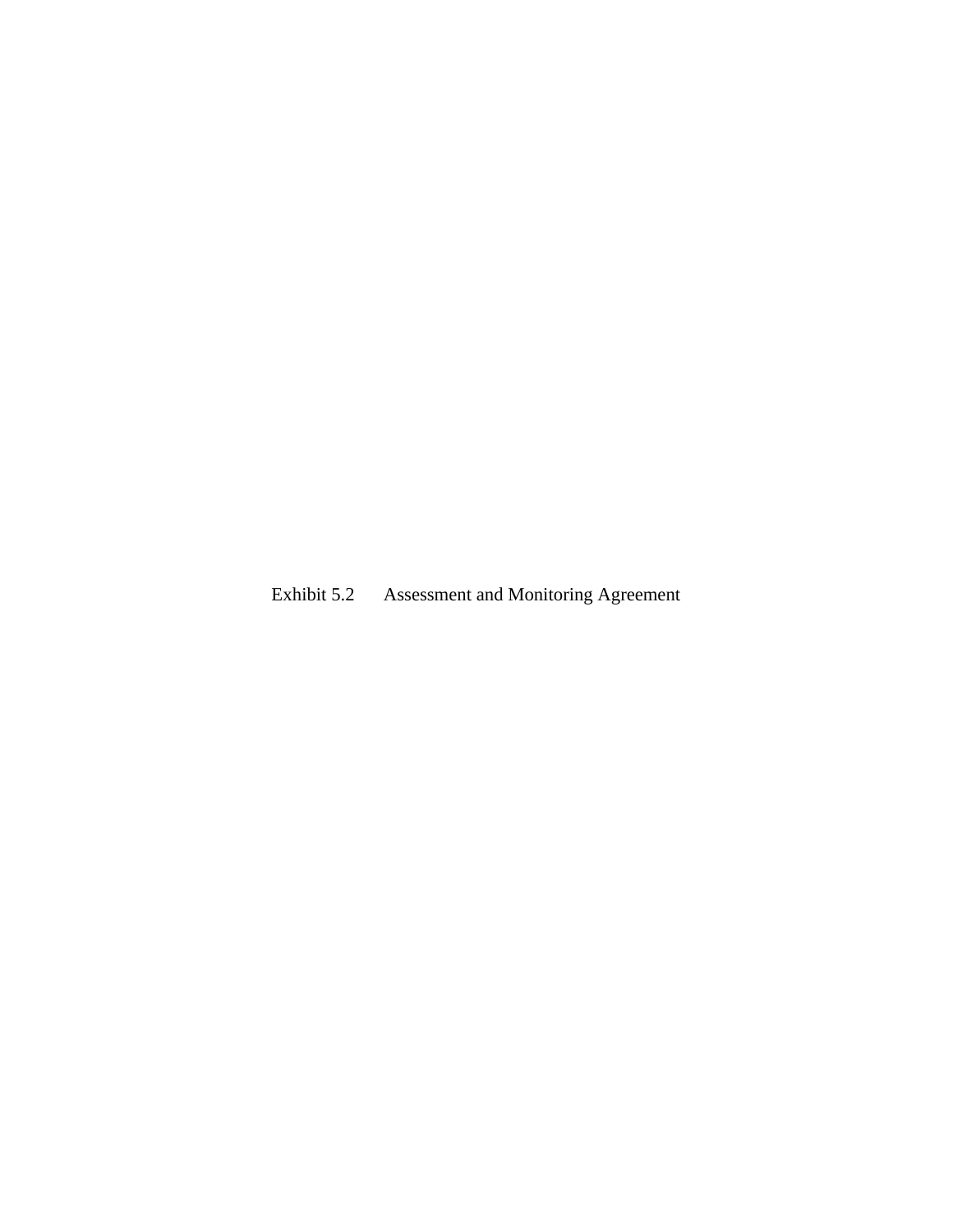#### **ASSESSMENT AND MONITORING AGREEMENT**

This Assessment and Monitoring Agreement (the "Assessment and Monitoring Agreement") is entered into as of the <u>case of</u> any of September, 2011 by and among **MARTHA COAKLEY**, as she is the Attorney General of the Commonwealth of Massachusetts (hereinafter on behalf of herself and her successors and assigns, the "Attorney General"), **MORTON HOSPITAL AND MEDICAL CENTER, INC.**, a Massachusetts non-profit, charitable corporation ("Morton"), for itself and on behalf of Morton Property, Inc. and its non-profit charitable affiliate Morton Physician Associates, Inc. (collectively, together with Morton, the "Morton Entities"), and **STEWARD HEALTH CARE SYSTEM LLC**, a Delaware limited liability company (together with its current and future affiliates, successors and assigns, collectively, "Steward").

#### **RECITALS**

The Morton Entities and a subsidiary of Steward are parties to an Asset Purchase Agreement, dated March 29, 2011, as amended by an Amendment No. 1 to Asset Purchase Agreement, dated September\_\_\_, 2011 (as so amended, the "APA"), pursuant to which the Morton Entities are selling substantially all of their assets used in the operation of a health care system to a Steward subsidiary.

The Attorney General and Steward are also parties to an Assessment and Monitoring Agreement, dated October 20, 2010 (the "Caritas Monitoring Agreement"), pursuant to which the Attorney General, on behalf of the public, is overseeing and studying the impact of a prior transaction in which Steward acquired certain Massachusetts hospitals.

The transactions contemplated by the APA (the "Transaction"), are required to be reviewed by the Attorney General, pursuant to G.L. c.180, § 8A(d). In connection with such review, which review includes consideration of the public interest, as well as the health care assessment provisions of G.L. c. 180, § 8A(d)(5), the Attorney General wishes to evaluate, assess, and monitor the impact of certain aspects of the Transaction, and wishes to better enable the Department of the Public Health (the "Department") to evaluate, assess, and monitor the impact of certain other aspects of the Transaction on the availability, access, and cost of health care services within the communities served by Steward's acute care hospitals, including the hospital being acquired in the Transaction, and any other Massachusetts hospitals acquired by Steward (the "Communities") for the time period covered by the Caritas Monitoring Agreement, subject to the rights and responsibilities of a subsidiary of Steward under Section 11.6 of the APA, all as more specifically set forth herein.

#### **TERMS**

For good and valuable consideration, the receipt and sufficiency of which is hereby acknowledged, the parties agree as follows: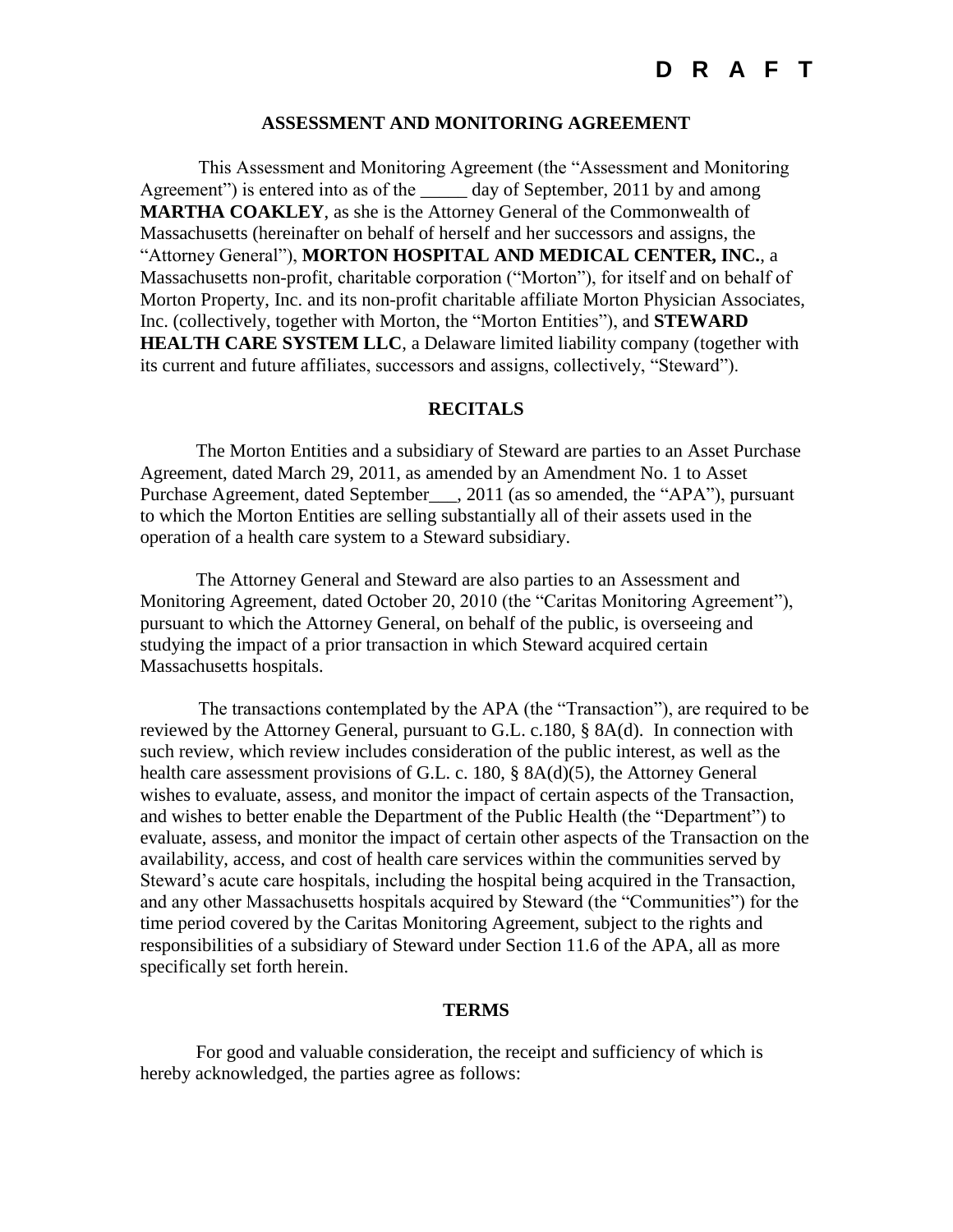### **D R A F T**

1. Attorney General Monitoring Responsibilities. The Attorney General shall, on behalf of the public, (a) oversee Steward's compliance with certain post-Closing conditions of the APA pursuant to that certain Enforcement Agreement by and among the Attorney General, Steward, and the Morton Entities, dated as of September\_\_\_, 2011, including, without limitation, establishing a baseline for the commitments set forth in Section 11.6(c) of the APA, and (b) evaluate, assess, and monitor the impact of the Transaction on (i) the cost of health care, by price, total medical expense, or other appropriate measures of cost impact as determined by the Attorney General, (ii) changes in treatment and referral patterns including, without limitation, those related to physician recruitment and contracting, and (iii) consumer options and choice within the Communities, all in accordance with the terms and conditions of this Assessment and Monitoring Agreement. Notwithstanding the foregoing, the parties hereto acknowledge that (x) the health care system is rapidly changing and the Attorney General may, in consultation with Steward but otherwise in her sole discretion, determine that additional metrics or areas of inquiry, not otherwise under the primary responsibility of the Department pursuant to Section 4 hereinafter, are required to adequately measure and assess the impact of the Transaction on the provision of health care services to the Communities, and (y) certain aspects of the evaluation and assessment may incorporate, rely upon, or support otherwise independent investigations by the Attorney General of costs within the Massachusetts health care system. For purposes of this Assessment and Monitoring Agreement, the evaluation, assessment, and monitoring undertaken by the Attorney General, including all responsibilities referenced in this Assessment and Monitoring Agreement, shall be referred to as the "Attorney General Study." While focused on the Communities, the Attorney General Study will take into account, incorporate, and provide comparisons to broader regional and state trends and use, to the extent possible, publicly available information.

2. Cooperation with Attorney General. Steward shall cooperate, at its sole cost and expense, in providing information reasonably required by the Attorney General, and any individual or firm retained by the Attorney General, in connection with the Attorney General Study. Consistent with applicable law including, without limitation, that governing public records, information provided shall be subject to appropriate safeguards with respect to the confidentiality of information that Steward provides and nothing in this Assessment and Monitoring Agreement is to be construed as a waiver by Steward of any rights it may have to assert that information it provides pursuant hereto is not subject to public disclosure under applicable law. Notwithstanding the foregoing, Steward recognizes and acknowledges that the purpose and intent of this Assessment and Monitoring Agreement and the Attorney General Study conducted hereby is to periodically inform the public about the impact of the Transaction and, in the furtherance thereof, information and data provided by Steward may be used in an aggregated form in reports released to the public. Steward shall be provided with a draft copy of any report prior to its issuance and shall have a reasonable opportunity to comment on the form or content of the aggregated information released therein. The provisions of this Section 2 relate only to information requested and provided with respect to the Attorney General Study and do not alter, restrict, limit, waive, expand, or further define any rights or obligations of the Attorney General, with respect to information demanded, requested,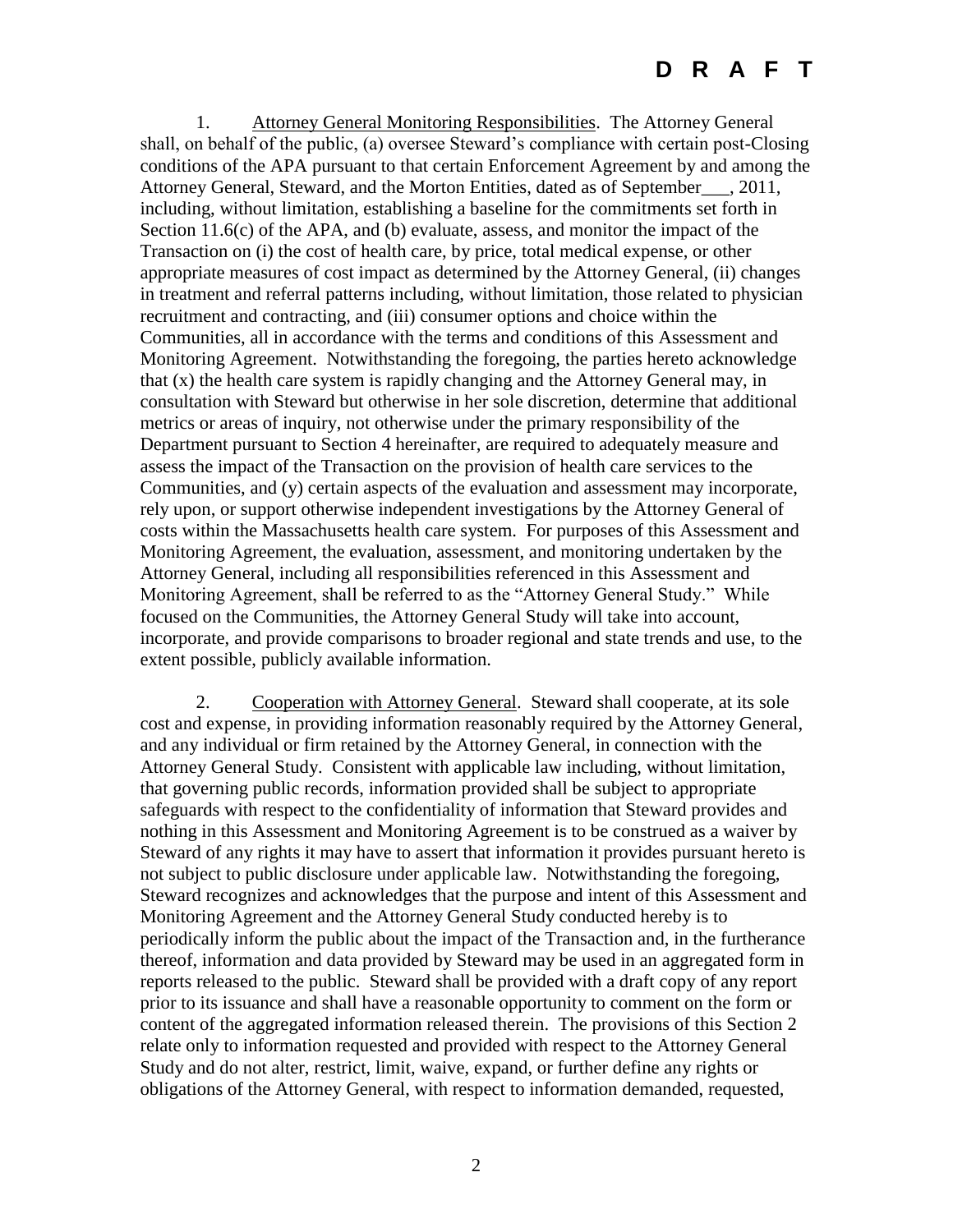obtained from, or delivered by, Steward pursuant to the authority of her office under existing law in matters other than the Attorney General Study.

3. Payment of Costs, Fees and Expenses of the Attorney General Study. The costs, fees, and expenses of the Attorney General in undertaking the Attorney General Study including, without limitation, the fees and expenses of any individuals or firms retained by the Attorney General to assist in conducting the Attorney General Study shall be payable from the trust account or accounts funded by Steward and established pursuant to Section 3 of the Caritas Monitoring Agreement. Steward shall have no further obligation to the Attorney General or any individual or firm retained by the Attorney General under this Assessment and Monitoring Agreement for such costs, fees and expenses.

4. Department Monitoring Responsibilities under G.L. c.180 § 8A(d)(5). The Attorney General, Steward, and Morton acknowledge that the Department will conduct an evaluation, assessment, and monitoring of the impact of the Transaction on the availability of, and access to, health care services within the Communities in accordance with the provisions of G.L. c. 180, § 8A(d)(5) (the "Department Study"). The costs, fees, and expenses of the Department in undertaking the Department Study including, without limitation, the fees and expenses of any individuals or firms retained by the Department to assist in conducting the Department Study shall be payable from the trust account or accounts funded by Steward and established pursuant to Section 4 of the Caritas Monitoring Agreement. Steward shall have no further obligation to the Department, or any individual or firm retained by the Department, under G.L. c.180 §  $8A(d)(5)$ , for such costs, fees and expenses. By his signature hereinafter, the Commissioner of the Department of Public Health hereby acknowledges the provisions of this paragraph 4.

5. Enforceability/No Assignment. The invalidity or unenforceability of any term or provision of this Agreement shall not affect the validity or enforceability of any other term or provision of this Agreement. This Agreement may not be assigned by Morton or Steward without the written consent of the Attorney General or by the Attorney General without the written consent of Morton and Steward. The terms hereof shall be binding upon any successor to the interests of Morton or Steward.

6. Amendment. This Assessment and Monitoring Agreement may be amended only by a writing executed by each of the parties.

7. Waiver. Any waiver by any party of any breach hereof by another party shall not be deemed to be a waiver of any subsequent or continuing breach or breach of any other provision hereof, by such party.

8. Execution. This Assessment and Monitoring Agreement may be executed in any number of counterparts, all of which taken together shall constitute one agreement, and any of the parties hereto may execute this Assessment and Monitoring Agreement by signing any one counterpart.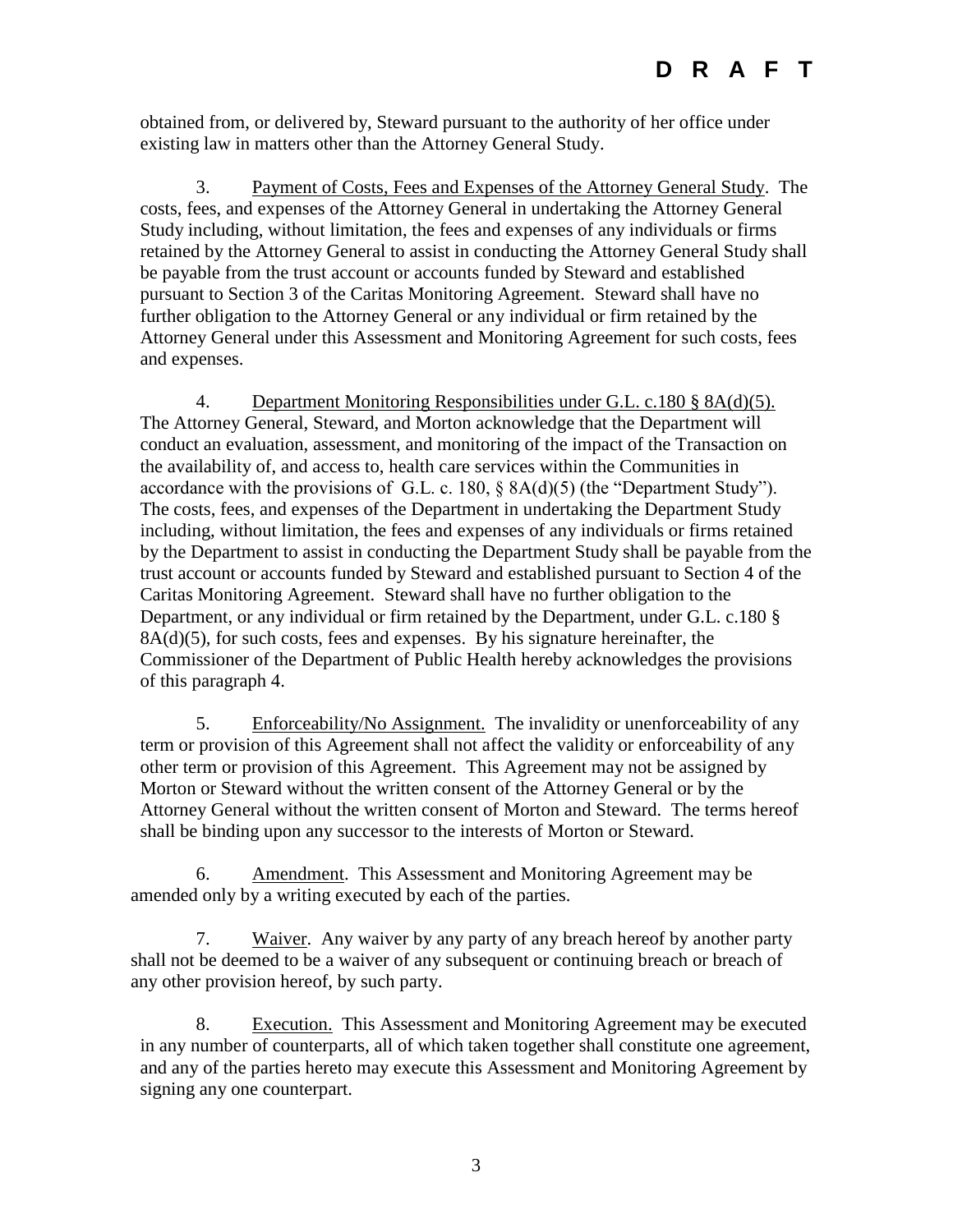9. Contract Under Seal. This Assessment and Monitoring Agreement shall be deemed to be a contract under seal, to be governed by and construed in accordance with the laws of the Commonwealth of Massachusetts.

10. **Jurisdiction/Venue.** Any action or proceeding seeking to enforce any provision of, or based on any right arising out of, this Assessment and Monitoring Agreement shall be brought against any of the parties solely in the courts of the Commonwealth of Massachusetts and each of the parties (a) consents to the jurisdiction of such courts in any such action or proceeding and (b) waives any objection to venue laid therein and any defense of inconvenient forum to the maintenance of any action or proceeding so brought.

#### **[REMAINDER OF PAGE INTENTIONALLY LEFT BLANK]**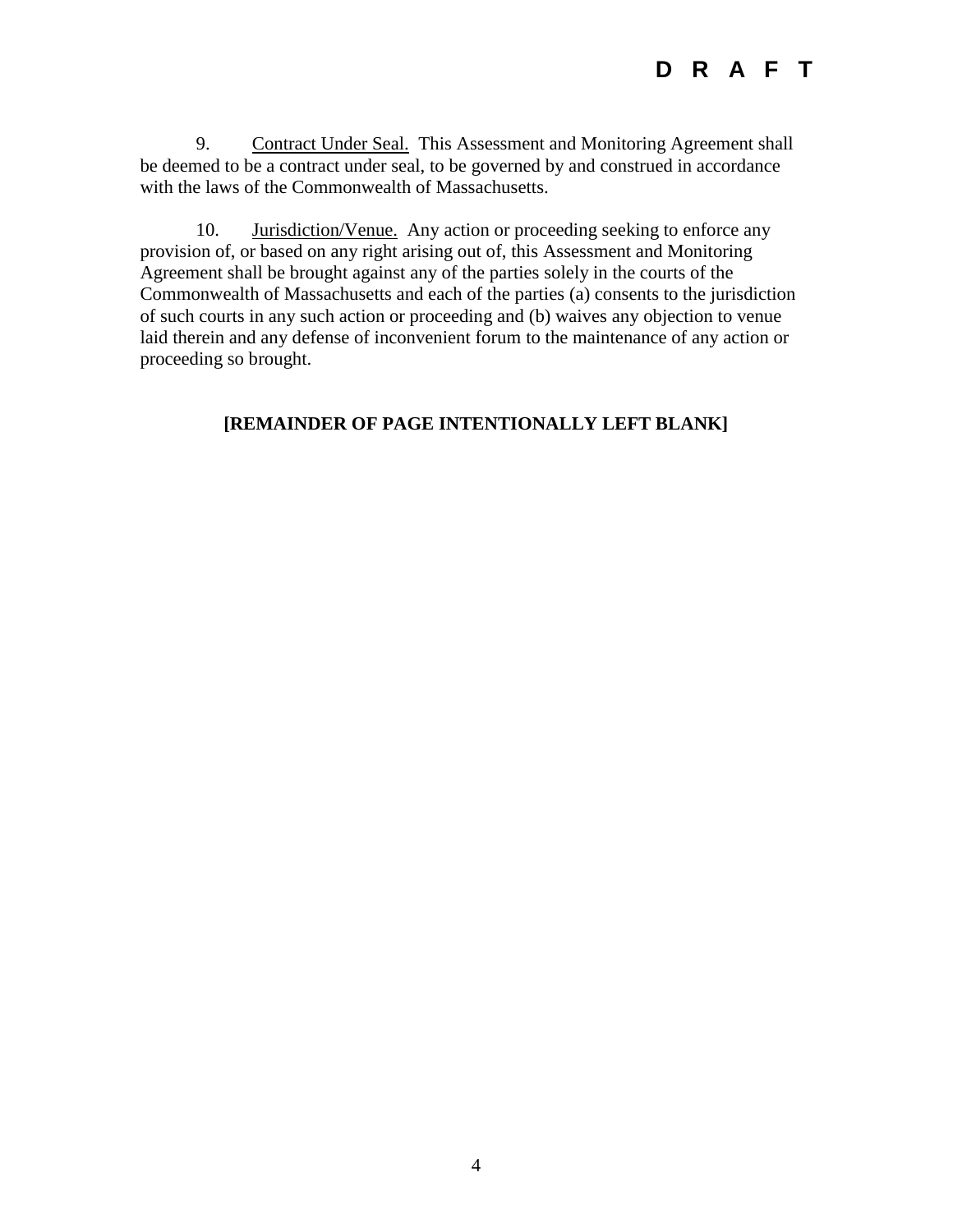IN WITNESS WHEREOF, the parties have caused this Agreement to be executed on the first day above written.

#### **ATTORNEY GENERAL OF THE COMMONWEALTH OF MASSACHUSETTS**

By: \_\_\_\_\_\_\_\_\_\_\_\_\_\_\_\_\_\_\_\_\_\_\_\_\_\_\_\_\_\_

Name: Title:

#### **MORTON HOSPITAL AND MEDICAL CENTER, INC.**

By: \_\_\_\_\_\_\_\_\_\_\_\_\_\_\_\_\_\_\_\_\_\_\_\_\_\_\_\_\_\_

Name: Title:

#### **STEWARD HEALTH CARE SYSTEM LLC**

| $\gamma$ : |  |  |  |
|------------|--|--|--|
| Name:      |  |  |  |
| Title:     |  |  |  |

Acknowledged:

John Auerbach, Commissioner Department of Public Health

\_\_\_\_\_\_\_\_\_\_\_\_\_\_\_\_\_\_\_\_\_\_\_\_\_\_\_\_\_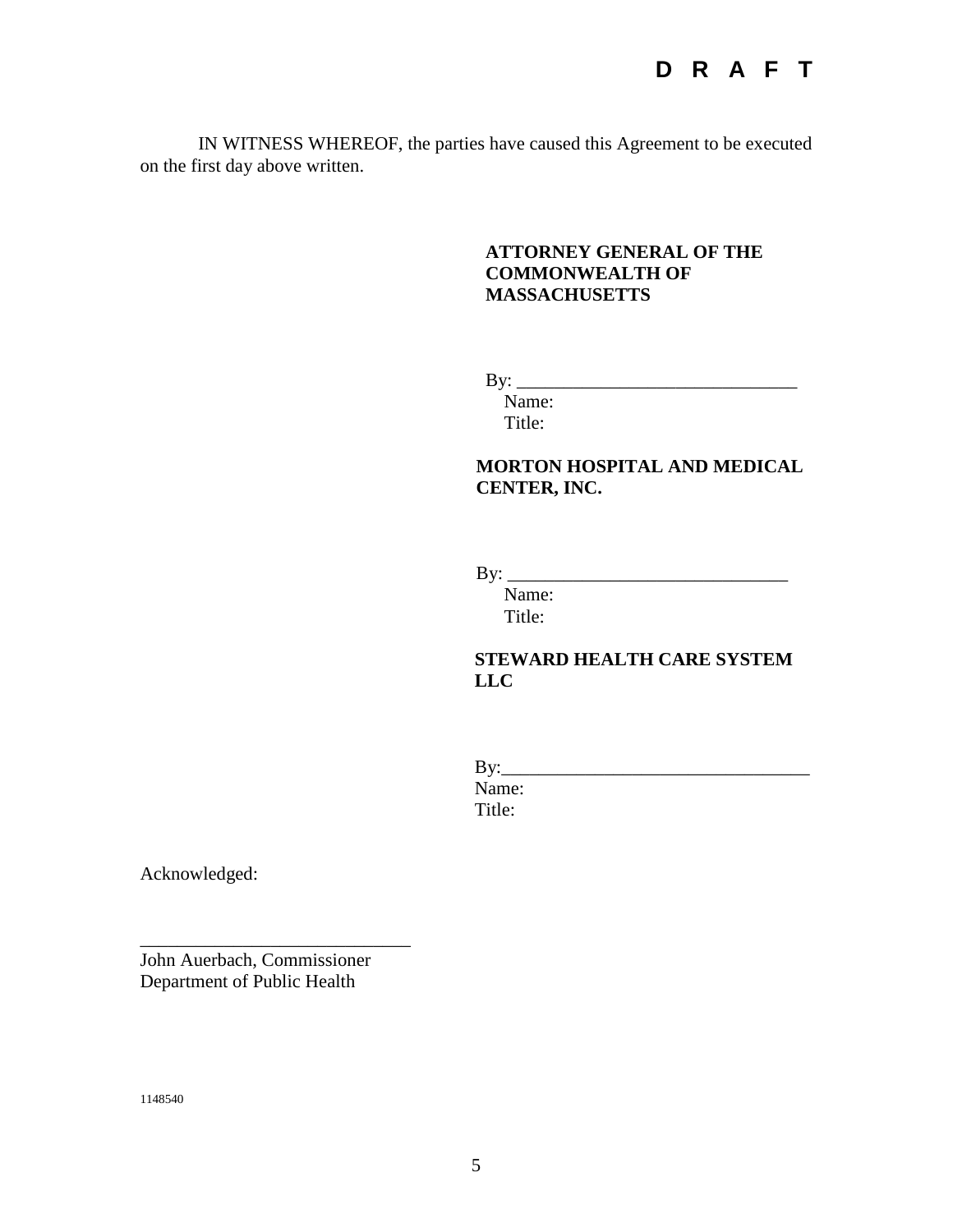Exhibit 5.3 Transition, Windup, and Reorganization Agreement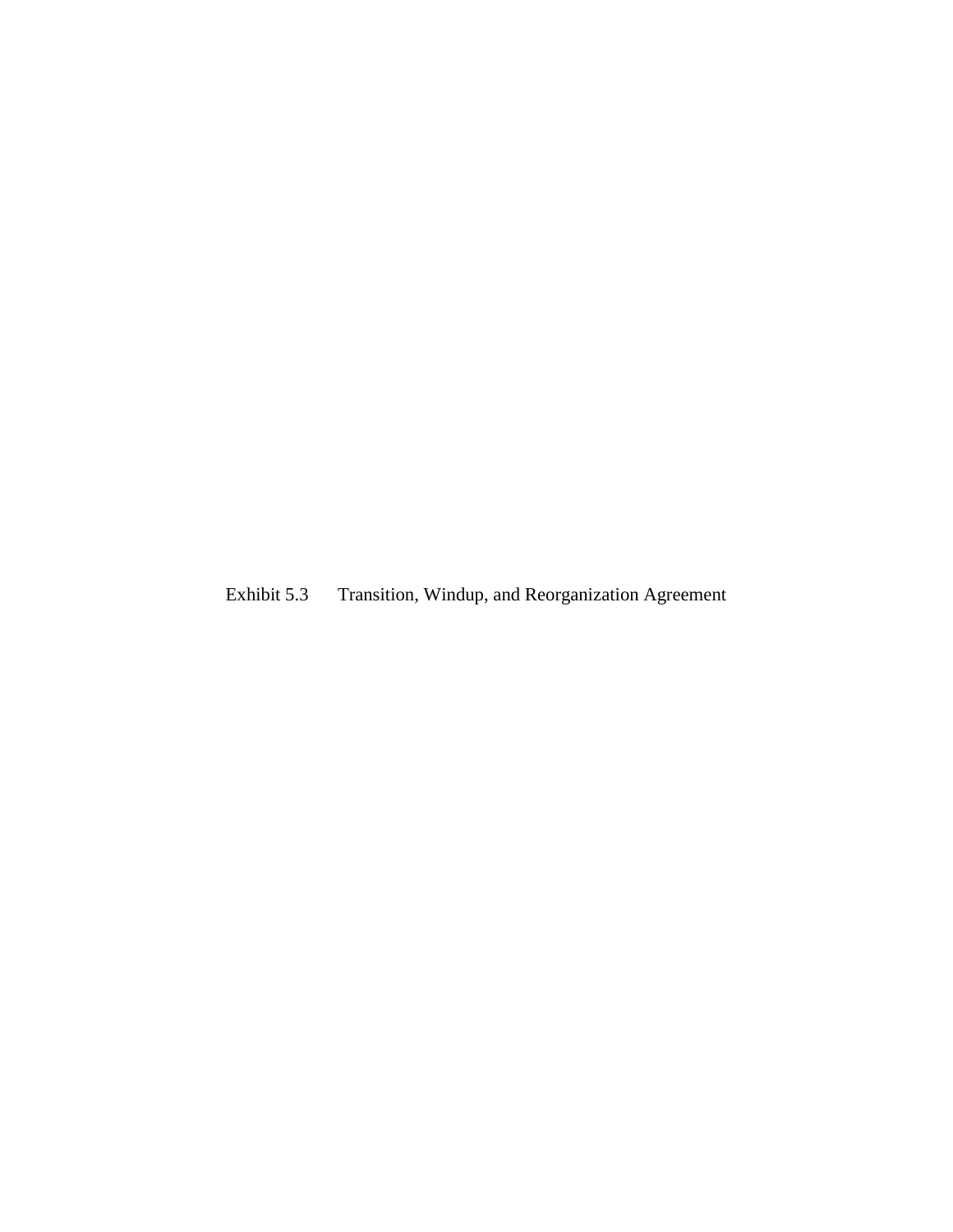#### **TRANSITION, WINDUP, AND REORGANIZATION AGREEMENT**

This Transition, Windup, and Reorganization Agreement (the "Agreement") is entered into as of the \_\_\_\_\_ day of September, 2011 by and among **MARTHA COAKLEY**, as she is the Attorney General of the Commonwealth of Massachusetts (hereinafter on behalf of herself and her successors and assigns, the "Attorney General"), **MORTON HEALTH FOUNDATION, INC**. a Massachusetts non-profit, charitable corporation ("Morton Foundation"), for itself and on behalf of its non-profit charitable affiliates, including Morton Hospital and Medical Center, Inc., (collectively, together with Morton Foundation, the "Morton Entities" and each a "Morton Entity"), and **MORTON HOSPITAL, A STEWARD FAMILY HOSPITAL, INC.,** a Delaware corporation **f/k/a STEWARD MEDICAL HOLDINGS SUBSIDIARY THREE, INC**. ("Steward").

#### **RECITALS**

Certain of the Morton Entities and Steward are parties to an Asset Purchase Agreement, dated March 29, 2011, as amended by an Amendment No. 1 to Asset Purchase Agreement, dated September \_\_\_\_, 2011 (as so amended, the "Asset Purchase Agreement"), pursuant to which the Morton Entities are selling substantially all of their assets used in the operation of a health care system to Steward.

The Attorney General, through her Non-Profit Organizations/Public Charities Division (the "Division") wishes to establish a framework for the orderly dissolution or reorganization of the Morton Entities and the handling of all funds donated to a Morton Entity and held for charitable purposes (the "Morton Endowment Funds") following the closing of the transactions contemplated by the Asset Purchase Agreement (the "Closing") and in accordance with Section 11.11 of the Asset Purchase Agreement, all as more specifically set forth herein.

#### **TERMS**

For good and valuable consideration, the receipt and sufficiency of which is hereby acknowledged, the parties agree as follows:

1. Effective Date; Termination. This Agreement shall be effective as of the date hereof. This Agreement (a) shall automatically terminate if the Asset Purchase Agreement is terminated prior to the Closing and (b) may be terminated in writing by the Attorney General if she determines that the obligations of the parties hereunder have been fulfilled.

2. Windup, Dissolution, Consolidation, or Merger. On or prior to the first anniversary of the Closing date, Morton Foundation shall, consistent with the applicable provisions of G.L. c. 180, other public charities law, and federal and state tax law, cause the windup and dissolution, or the consolidation or merger, of the Morton Entities, such that only those Morton Entities with remaining assets, missions, and purposes shall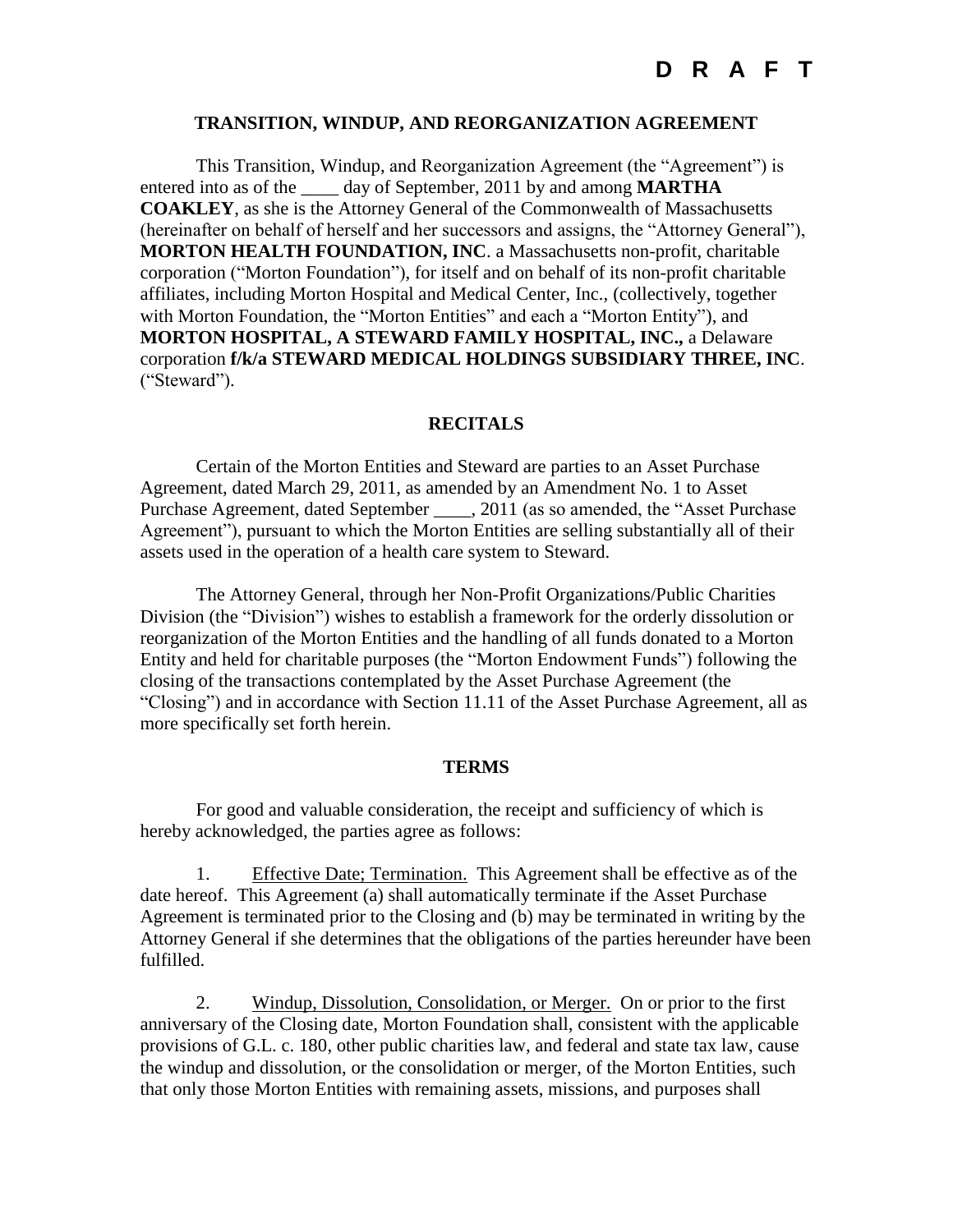survive, including Community Counseling of Bristol County, Inc. (each, a "Surviving Morton Entity").

3. Reorganization. On or prior to the first anniversary of the Closing date and as may be appropriate or necessary, Morton Foundation shall cause each Surviving Morton Entity to be reorganized consistent with its mission and purpose. Any change to the mission or purpose of any Surviving Morton Entity shall be approved by the Division, and, if required, by order of the appropriate Massachusetts court.

4. Morton Endowment Funds. On or prior to the first anniversary of the Closing date, Morton Foundation, and to the extent held by Steward, Steward shall cause all Morton Endowment Funds, together with all applicable donor instruments and use and financial documentation, to be (a) transferred to, or retained by, the appropriate Surviving Morton Entity and (b) thereafter held and used for the donor-specified purposes and term. Any changes in the ownership, management, or use conditions of any fund constituting a Morton Endowment Fund shall be approved by the appropriate Massachusetts court, with the prior assent of the Attorney General, or as otherwise provided by G.L. c. 180A, § 5.

5. Retention and Payment of Advisors. Morton Foundation shall retain the services of an accounting firm and a law firm to assist it with the performance of its obligations hereunder. Any and all fees, costs, and expenses of such services, shall be assumed and paid for by Steward. Such accounting firm and law firm shall be designated by Morton Foundation in a writing provided to the Division prior to the Closing, which designation may be changed at any time by Morton Foundation by similar written notice.

6. Support Staff. Morton Foundation and Steward shall retain and dedicate sufficient administrative and support staff to effectively and efficiently carry out and support their obligations under this Agreement. The costs of such staff shall be paid for by Steward.

7. Schedules. Attached hereto are the following schedules, each of which is incorporated herein by reference. Morton Foundation shall provide the Division with any updates and amendments of and to such schedules within two calendar weeks of any changes, and shall provide information to supplement such schedules as may be reasonably requested by the Division from time to time.

7.1 Morton Entities. A listing of all Morton Entities together with their principal address, EIN, AGO registration number, and principal contact person.

7.2 Morton Endowment Funds. A listing of all Morton Endowment Funds held by each Morton Entity together with the name of the fund, the purpose, restriction or other limitations on the fund, the value of the fund at the last date of determination, and the location where information regarding the fund, including donor, use and financial history, are maintained.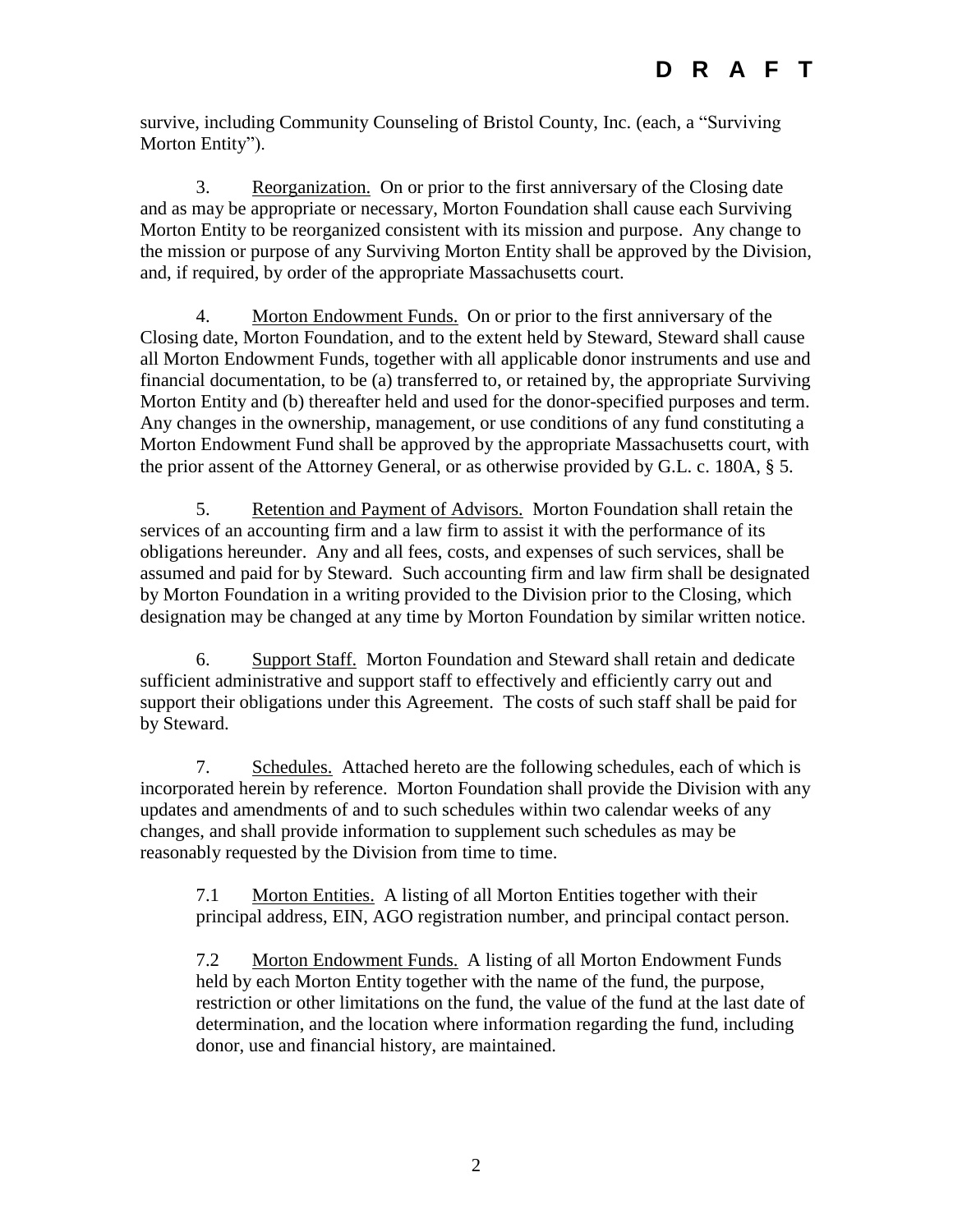# **D R A F T**

7.3 Remaining Assets. A listing of all other assets held by each Morton Entity subsequent to the Closing, including, by category and Morton Entity, a description of the assets and their estimated aggregate value.

8. Segregation of Documents and Instruments. Notwithstanding the provisions of Section 4, all instruments and other documents evidencing the donation of any part of the Morton Endowment Funds and any reports of activities involving the Morton Endowment Funds shall be segregated by the Morton Entities from the assets being sold pursuant to the Asset Purchase Agreement. To the extent any such instruments, documents, or reports are transferred to Steward, Steward shall use its best efforts to maintain such assets separately until they are transferred to a Morton Entity pursuant to Section 4 hereof.

9. Enforceability/Assignment. The invalidity or unenforceability of any term or provision of this Agreement shall not affect the validity or enforceability of any other term or provision of this Agreement. This Agreement may not be assigned by Morton Foundation or Steward without the written consent of the Attorney General or by the Attorney General without the written consent of Morton Foundation and Steward. The terms hereof shall be binding upon any successor to the interests of Morton Foundation or Steward.

10. Amendment. This agreement may be amended only by a writing executed by each of the parties.

11. Waiver. Any waiver by any party of any breach hereof by another party shall not be deemed to be a waiver of any subsequent or continuing breach or breach of any other provision hereof, by such party.

12. Execution. This Agreement may be executed in any number of counterparts, all of which taken together shall constitute one agreement, and any of the parties hereto may execute this Agreement by signing any one counterpart.

13. Contract Under Seal. This Agreement shall be deemed to be a contract under seal, to be governed by and construed in accordance with the laws of the Commonwealth of Massachusetts.

14. Jurisdiction/Venue. Any action or proceeding seeking to enforce any provision of, or based on any right arising out of, this Agreement shall be brought against any of the parties solely in the courts of the Commonwealth of Massachusetts and each of the parties (a) consents to the jurisdiction of such courts in any such action or proceeding and (b) waives any objection to venue laid therein and any defense of inconvenient forum to the maintenance of any action or proceeding so brought.

#### **[REMAINDER OF PAGE INTENTIONALLY LEFT BLANK]**